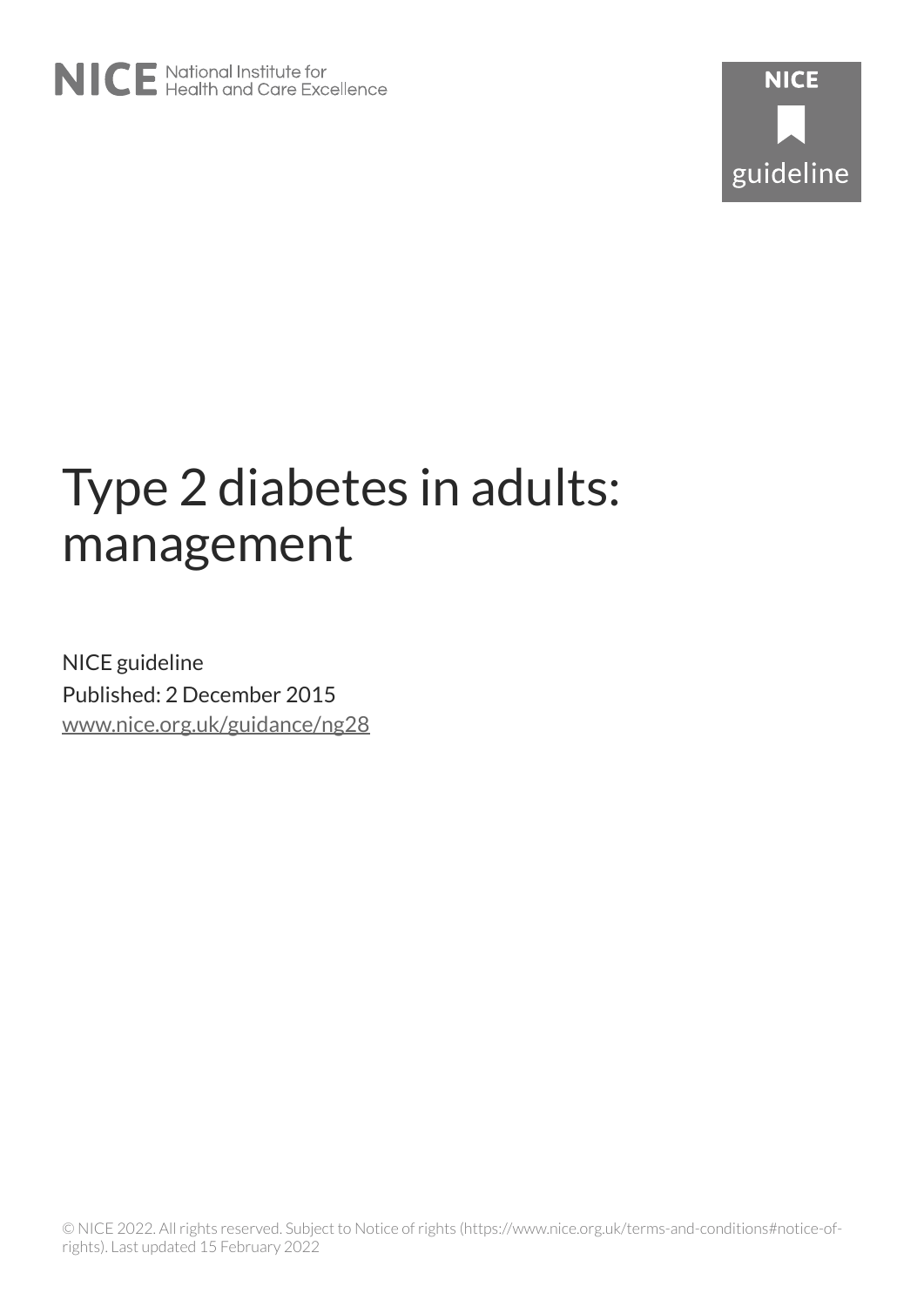# Your responsibility

The recommendations in this guideline represent the view of NICE, arrived at after careful consideration of the evidence available. When exercising their judgement, professionals and practitioners are expected to take this guideline fully into account, alongside the individual needs, preferences and values of their patients or the people using their service. It is not mandatory to apply the recommendations, and the guideline does not override the responsibility to make decisions appropriate to the circumstances of the individual, in consultation with them and their families and carers or guardian.

Local commissioners and providers of healthcare have a responsibility to enable the guideline to be applied when individual professionals and people using services wish to use it. They should do so in the context of local and national priorities for funding and developing services, and in light of their duties to have due regard to the need to eliminate unlawful discrimination, to advance equality of opportunity and to reduce health inequalities. Nothing in this guideline should be interpreted in a way that would be inconsistent with complying with those duties.

Commissioners and providers have a responsibility to promote an environmentally sustainable health and care system and should [assess and reduce the environmental impact of implementing](https://www.nice.org.uk/about/who-we-are/sustainability)  [NICE recommendations](https://www.nice.org.uk/about/who-we-are/sustainability) wherever possible.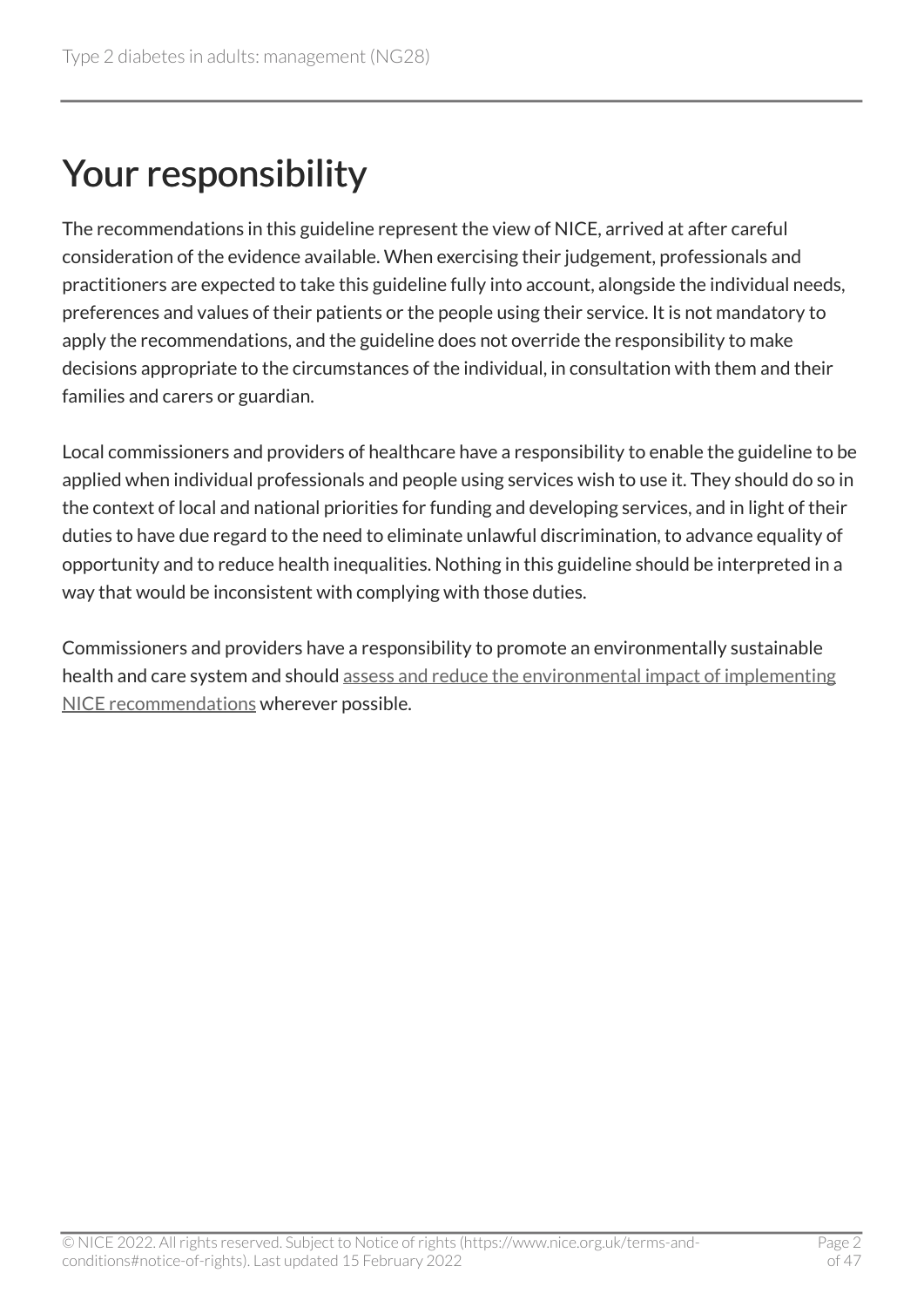# **Contents**

| 5       |
|---------|
| 5       |
| 6       |
| 6       |
| 6       |
| 8       |
| $\circ$ |
| 9       |
| 9       |
|         |
|         |
|         |
|         |
|         |
|         |
|         |
|         |
|         |
|         |
|         |
|         |
|         |
|         |
|         |
|         |
|         |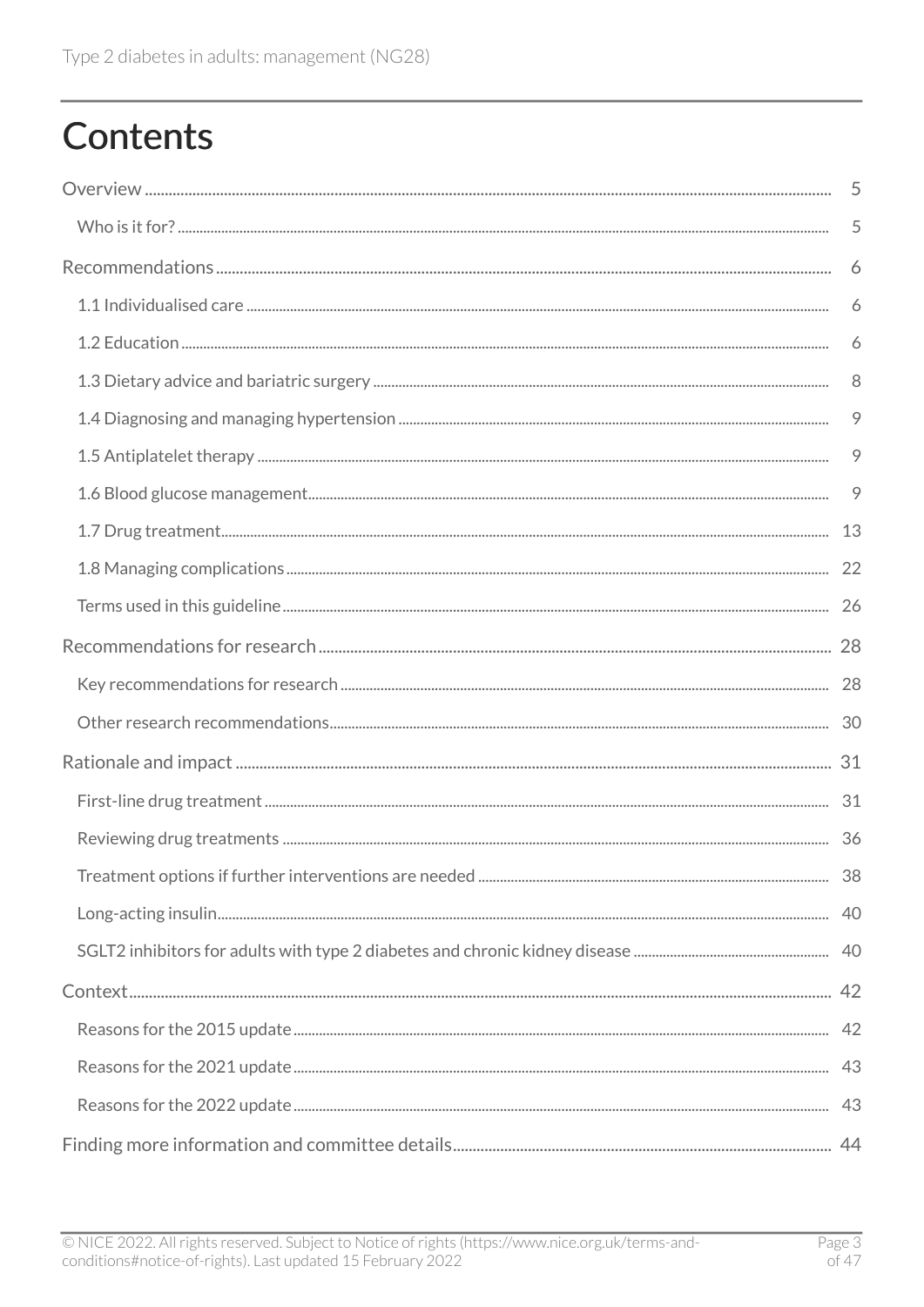| Update information. |
|---------------------|
|---------------------|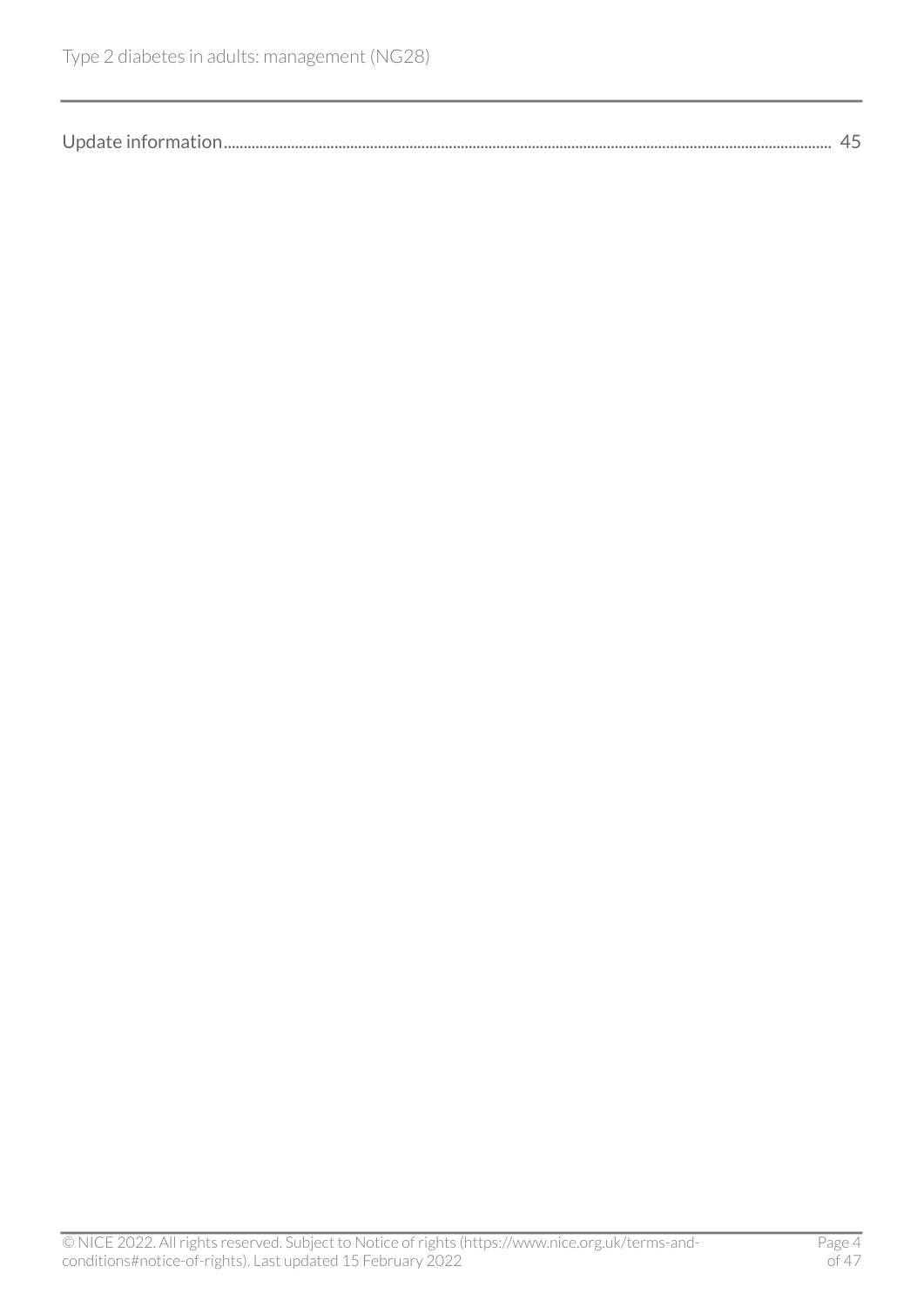This guideline replaces CG87, TA203, TA248, CG66, ESNM20 and ESNM26.

This guideline is partially replaced by NG136.

This guideline is the basis of QS6.

# <span id="page-4-0"></span>**Overview**

This guideline covers care and management for adults (aged 18 and over) with type 2 diabetes. It focuses on patient education, dietary advice, managing cardiovascular risk, managing blood glucose levels, and identifying and managing long-term complications.

## <span id="page-4-1"></span>Who is it for?

- Healthcare professionals that care for adults with diabetes
- Commissioners and providers of diabetes services
- Adults with type 2 diabetes, and their families and carers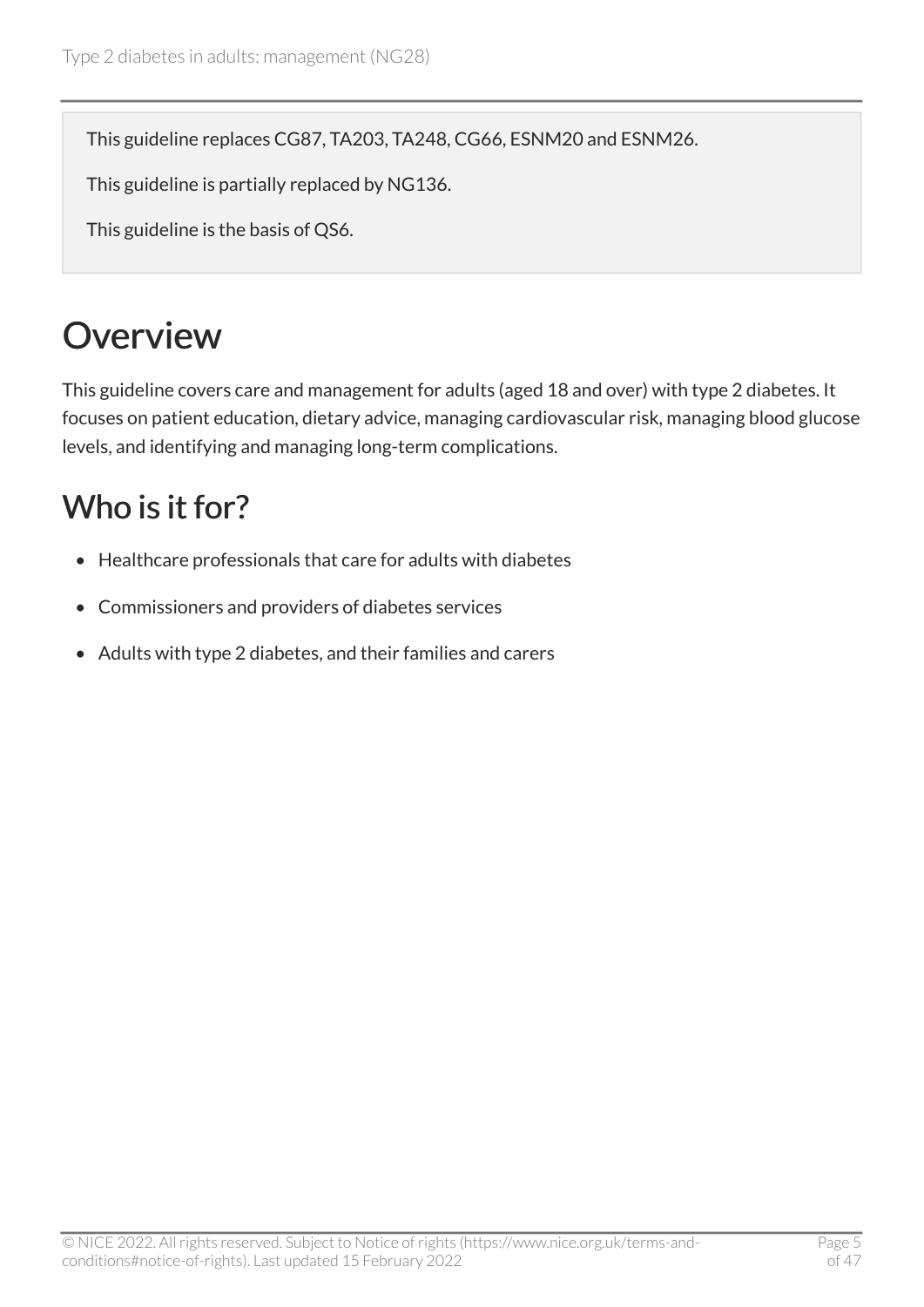# <span id="page-5-0"></span>Recommendations

People have the right to be involved in discussions and make informed decisions about their care, as described in [NICE's information on making decisions about your care](https://www.nice.org.uk/about/nice-communities/nice-and-the-public/making-decisions-about-your-care).

[Making decisions using NICE guidelines](http://www.nice.org.uk/about/what-we-do/our-programmes/nice-guidance/nice-guidelines/using-NICE-guidelines-to-make-decisions) explains how we use words to show the strength (or certainty) of our recommendations, and has information about prescribing medicines (including off-label use), professional guidelines, standards and laws (including on consent and mental capacity), and safeguarding.

## <span id="page-5-1"></span>1.1 Individualised care

- 1.1.1 Adopt an individualised approach to diabetes care that is tailored to the needs and circumstances of adults with type 2 diabetes, taking into account their personal preferences, comorbidities and risks from polypharmacy, and their likelihood of benefiting from long-term interventions. Such an approach is especially important in the context of multimorbidity. [2015, amended 2022]
- 1.1.2 Reassess the person's needs and circumstances at each review and think about whether to stop any medicines that are not effective. [2015]
- 1.1.3 Take into account any disabilities, including visual impairment, when planning and delivering care for adults with type 2 diabetes. [2015]

## <span id="page-5-2"></span>1.2 Education

- 1.2.1 Offer structured education to adults with type 2 diabetes and their family members or carers (as appropriate) at the time of diagnosis, with annual reinforcement and review. Explain to people that structured education is an integral part of diabetes care. [2009]
- 1.2.2 Ensure that any structured education programme for adults with type 2 diabetes:
	- is evidence-based, and suits the needs of the person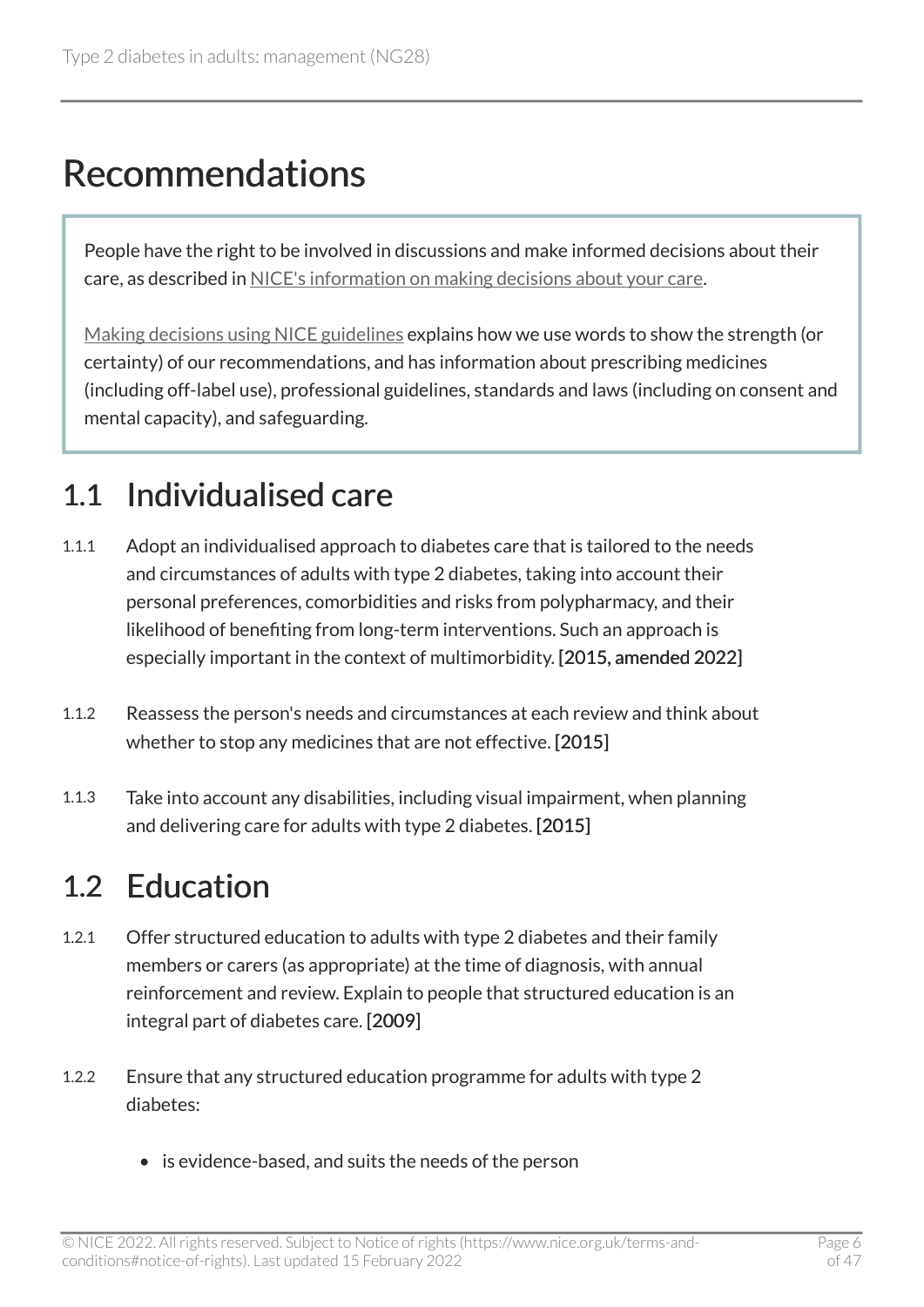- has specific aims and learning objectives, and supports the person and their family members and carers to develop attitudes, beliefs, knowledge and skills to self-manage diabetes
- has a structured curriculum that is theory driven, evidence-based and resource-effective, has supporting materials and is written down
- is delivered by trained educators who:
	- $-$  have an understanding of educational theory appropriate to the age and needs of the person
	- $-$  are trained and competent to deliver the principles and content of the programme
- is quality assured, and reviewed by trained, competent, independent assessors who measure it against criteria that ensure consistency
- has outcomes that are audited regularly. [2015]
- 1.2.3 Ensure that education programmes for adults with type 2 diabetes provide the necessary resources to support the educators, and that educators are properly trained and given time to develop and maintain their skills. [2009]
- 1.2.4 Offer adults with type 2 diabetes group education programmes as the preferred option. Provide an alternative of equal standard for people who are unable or prefer not to take part in group education. [2009]
- 1.2.5 Ensure that education programmes for adults with type 2 diabetes meet the cultural, linguistic, cognitive and literacy needs of people in the local area. [2009]
- 1.2.6 Ensure that all members of the diabetes healthcare team are familiar with the education programmes available locally for adults with type 2 diabetes, and that these programmes are integrated with the rest of the care pathway. [2009]
- 1.2.7 Ensure that adults with type 2 diabetes and their family members and carers (as appropriate) have the opportunity to contribute to the design and provision of local education programmes for adults with type 2 diabetes. [2009]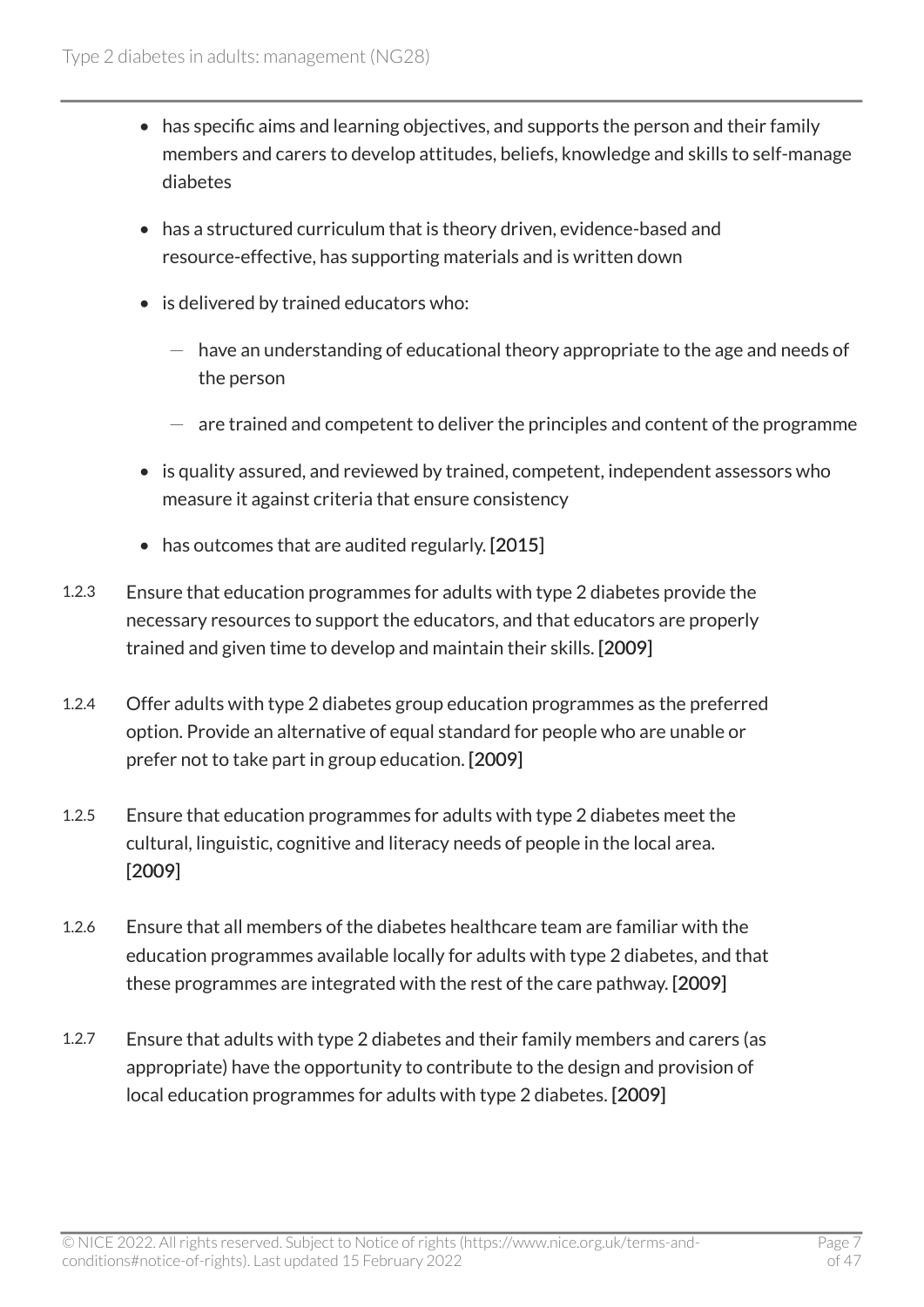## <span id="page-7-0"></span>1.3 Dietary advice and bariatric surgery

- 1.3.1 Provide individualised and ongoing nutritional advice from a healthcare professional with specific expertise and competencies in nutrition. [2009]
- 1.3.2 Provide dietary advice in a form sensitive to the person's needs, culture and beliefs, being sensitive to their willingness to change and the effects on their quality of life. [2009]
- 1.3.3 Encourage adults with type 2 diabetes to follow the same healthy eating advice as the general population, which includes:
	- eating high-fibre, low-glycaemic-index sources of carbohydrate, such as fruit, vegetables, wholegrains and pulses
	- choosing low-fat dairy products
	- eating oily fish
	- controlling their intake of saturated and trans fatty acids. [2009]
- 1.3.4 Integrate dietary advice with a personalised diabetes management plan, including other aspects of lifestyle modification such as increasing physical activity and losing weight. [2009]
- 1.3.5 For adults with type 2 diabetes who are overweight, discuss and agree an initial body weight loss target of 5% to 10%. Remember that a small amount of weight loss may still be beneficial, and a larger amount will have advantageous metabolic impact in the long term. [2009]
- 1.3.6 Individualise recommendations for carbohydrate and alcohol intake, and meal patterns. Make reducing the risk of hypoglycaemia a particular aim for people using insulin or an insulin secretagogue. [2009]
- 1.3.7 Advise adults with type 2 diabetes that they can substitute a limited amount of sucrose-containing foods for other carbohydrate in the meal plan but should take care to avoid excess energy intake. [2009]
- 1.3.8 Discourage adults with type 2 diabetes from using foods marketed specifically for people with diabetes. [2009]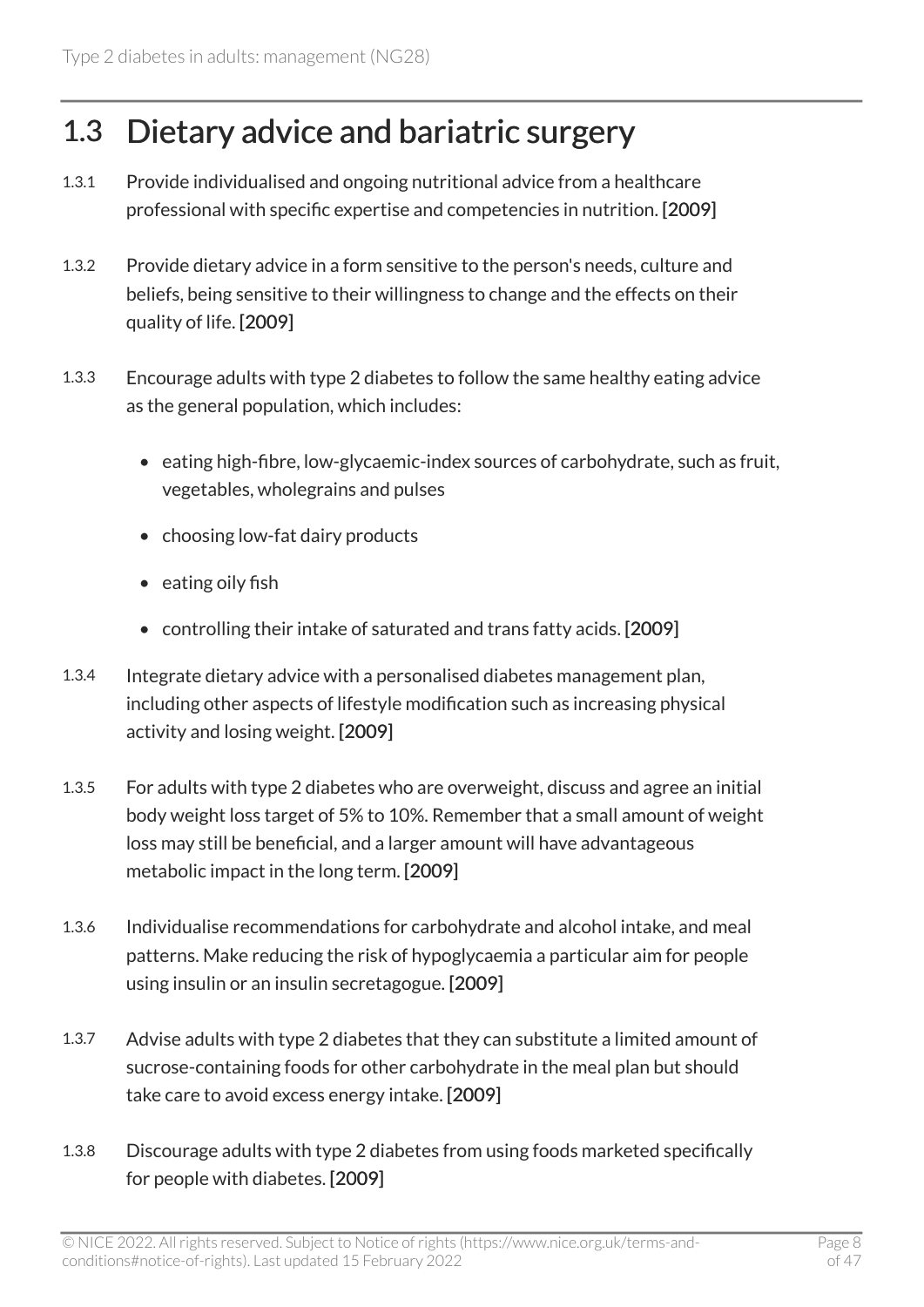- 1.3.9 When adults with type 2 diabetes are admitted as inpatients to hospital or any other care setting, implement a meal planning system that provides consistency in the carbohydrate content of meals and snacks. [2009]
- 1.3.10 For recommendations on lifestyle advice, see the [NICE guidelines on preventing](https://www.nice.org.uk/guidance/ng7) [excess weight gain,](https://www.nice.org.uk/guidance/ng7) [weight management](https://www.nice.org.uk/guidance/ph53), [obesity](https://www.nice.org.uk/guidance/cg189), [physical activity](https://www.nice.org.uk/guidance/ph44) and [tobacco.](https://www.nice.org.uk/guidance/ng209) [2015]
- 1.3.11 For recommendations on bariatric surgery for people with recent-onset type 2 diabetes, see the [section on bariatric surgery for people with recent-onset type](https://www.nice.org.uk/guidance/cg189/chapter/1-recommendations#bariatric-surgery-for-people-with-recent-onset-type-2-diabetes) [2 diabetes in the NICE guideline on obesity](https://www.nice.org.uk/guidance/cg189/chapter/1-recommendations#bariatric-surgery-for-people-with-recent-onset-type-2-diabetes). [2015]

## <span id="page-8-0"></span>1.4 Diagnosing and managing hypertension

The recommendations on diagnosing and managing hypertension have been removed. For recommendations on hypertension in people with type 2 diabetes, see the [NICE guideline on](https://www.nice.org.uk/guidance/ng136)  [hypertension in adults](https://www.nice.org.uk/guidance/ng136). Diagnosis, treatment and monitoring of hypertension is broadly the same for people with type 2 diabetes as for other people. When a different approach is needed for people with type 2 diabetes, this is specified in the hypertension guideline.

## <span id="page-8-1"></span>1.5 Antiplatelet therapy

- 1.5.1 Do not offer antiplatelet therapy (aspirin or clopidogrel) to adults with type 2 diabetes without cardiovascular disease. [2015]
- 1.5.2 For guidance on the primary and secondary prevention of cardiovascular disease in adults with type 2 diabetes, see the [NICE guidelines on cardiovascular](https://www.nice.org.uk/guidance/cg181) [disease](https://www.nice.org.uk/guidance/cg181) and [acute coronary syndromes](https://www.nice.org.uk/guidance/ng185). [2015]

## <span id="page-8-2"></span>1.6 Blood glucose management

### HbA1c measurement and targets

#### **Measurement**

- 1.6.1 Measure HbA1c levels in adults with type 2 diabetes every:
	- 3 to 6 months (tailored to individual needs) until HbA1c is stable on unchanging therapy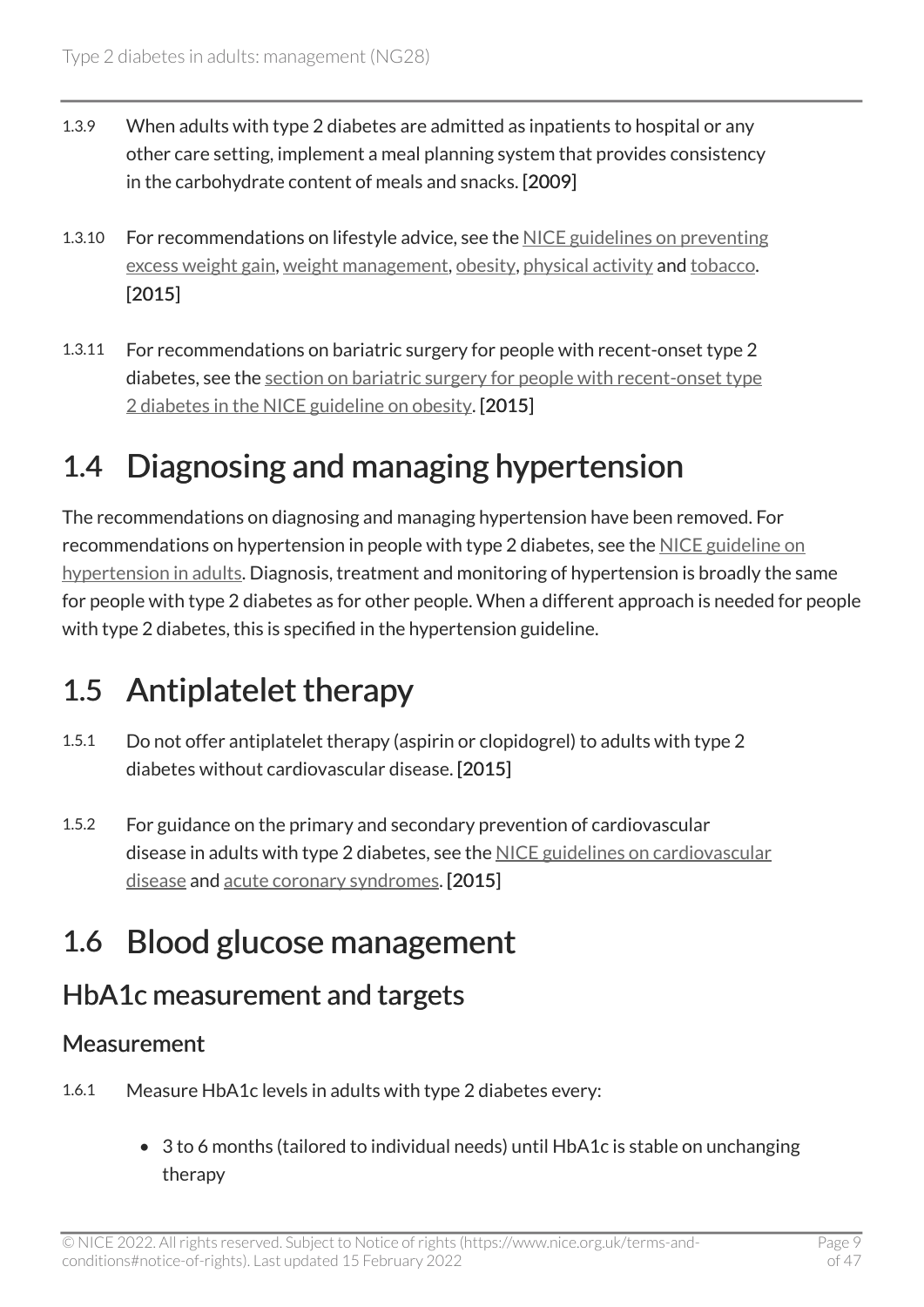- 6 months once the HbA1c level and blood glucose lowering therapy are stable. [2015]
- 1.6.2 Measure HbA1c using methods calibrated according to International Federation of Clinical Chemistry (IFCC) standardisation. [2015]
- 1.6.3 If HbA1c monitoring is invalid because of disturbed erythrocyte turnover or abnormal haemoglobin type, estimate trends in blood glucose control using one of the following:
	- quality-controlled plasma glucose profiles
	- total glycated haemoglobin estimation (if abnormal haemoglobins)
	- fructosamine estimation. [2015]
- 1.6.4 Investigate unexplained discrepancies between HbA1c and other glucose measurements. Seek advice from a team with specialist expertise in diabetes or clinical biochemistry. [2015]

#### **Targets**

NICE has produced a [patient decision aid on agreeing HbA1c targets,](https://www.nice.org.uk/guidance/ng28/resources/patient-decision-aid-pdf-2187281199) which also covers factors to weigh up when discussing HbA1c targets with patients.

- 1.6.5 Discuss and agree an individual HbA1c target with adults with type 2 diabetes (see recommendations 1.6.6 to 1.6.10). Encourage them to reach their target and maintain it, unless any resulting adverse effects (including hypoglycaemia), or their efforts to achieve their target impair their quality of life. Think about using the NICE patient decision aid on weighing up HbA1c targets to support these discussions. [2015, amended 2022]
- 1.6.6 Offer lifestyle advice and drug treatment to support adults with type 2 diabetes to reach and maintain their HbA1c target (see [the sections on dietary advice](#page-7-0) [and bariatric surgery](#page-7-0) and [choosing drug treatments\)](#page-12-1). For more information about supporting adherence, see the [NICE guideline on medicines adherence](https://www.nice.org.uk/guidance/cg76). [2015]
- 1.6.7 For adults whose type 2 diabetes is managed either by lifestyle and diet, or lifestyle and diet combined with a single drug not associated with hypoglycaemia, support them to aim for an HbA1c level of 48 mmol/mol (6.5%).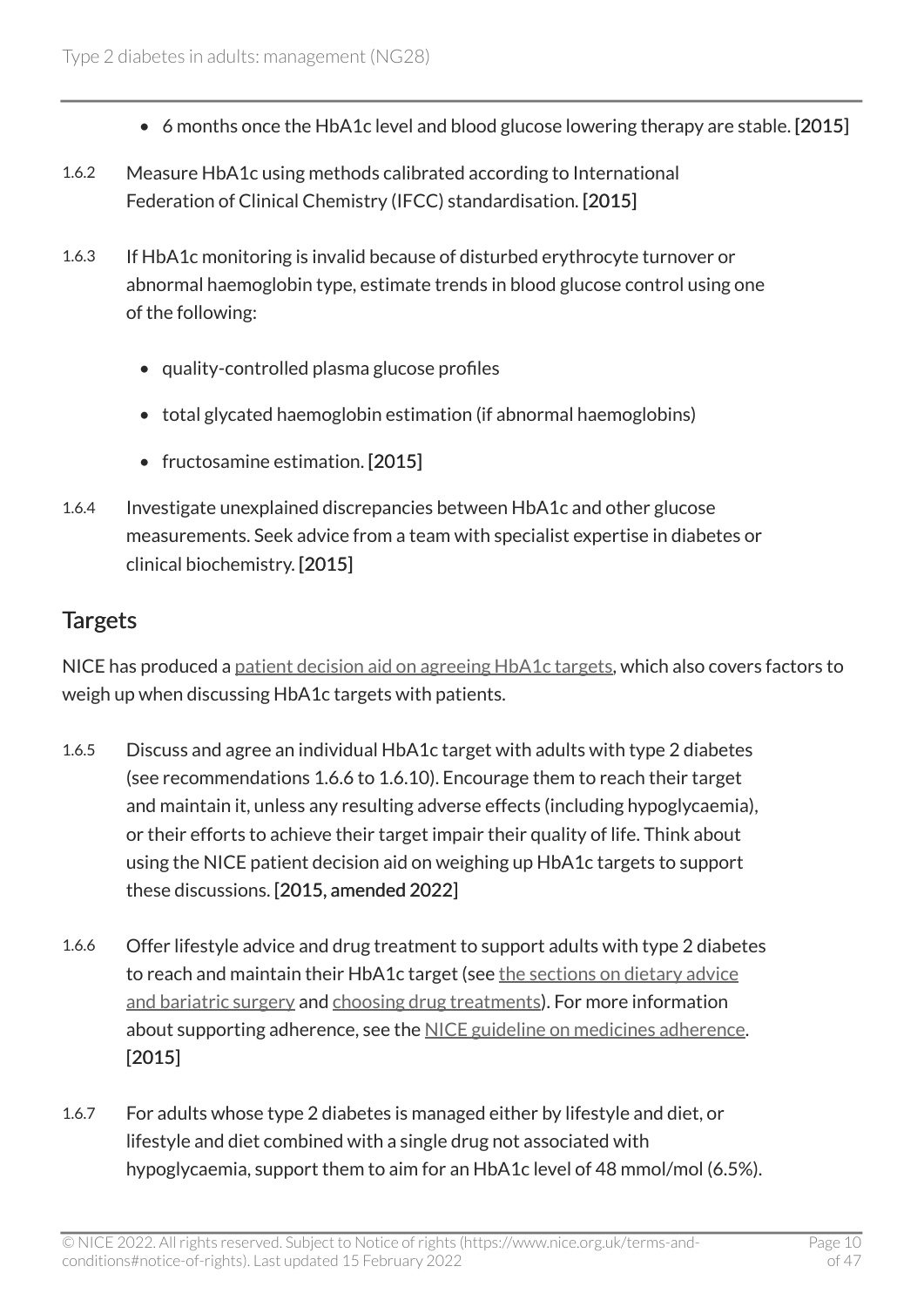For adults on a drug associated with hypoglycaemia, support them to aim for an HbA1c level of 53 mmol/mol (7.0%). [2015]

- 1.6.8 In adults with type 2 diabetes, if HbA1c levels are not adequately controlled by a single drug and rise to 58 mmol/mol (7.5%) or higher:
	- reinforce advice about diet, lifestyle and adherence to drug treatment and
	- support the person to aim for an HbA1c level of 53 mmol/mol (7.0%) and
	- intensify drug treatment. [2015]
- 1.6.9 Consider relaxing the target HbA1c level (see recommendations 1.6.7 and 1.6.8 and [NICE's patient decision aid\)](https://www.nice.org.uk/guidance/ng28/resources/patient-decision-aid-pdf-2187281199) on a case-by-case basis and in discussion with adults with type 2 diabetes, with particular consideration for people who are older or frailer, if:
	- they are unlikely to achieve longer-term risk-reduction benefits, for example, people with a reduced life expectancy
	- tight blood glucose control would put them at high risk if they developed hypoglycaemia, for example, if they are at risk of falling, they have impaired awareness of hypoglycaemia, or they drive or operate machinery as part of their job
	- intensive management would not be appropriate, for example if they have significant comorbidities. [2015, amended 2022]
- 1.6.10 If adults with type 2 diabetes reach an HbA1c level that is lower than their target and they are not experiencing hypoglycaemia, encourage them to maintain it. Be aware that there are other possible reasons for a low HbA1c level, for example deteriorating renal function or sudden weight loss. [2015]
- 1.6.11 For guidance on HbA1c targets for women with type 2 diabetes who are pregnant or planning to become pregnant, see the [NICE guideline on diabetes in](https://www.nice.org.uk/guidance/ng3) [pregnancy](https://www.nice.org.uk/guidance/ng3). [2015]

## Self-monitoring of blood glucose

1.6.12 Take the Driver and Vehicle Licensing Agency (DVLA)'s Assessing fitness to [drive: a guide for medical professionals](http://www.gov.uk/government/publications/at-a-glance) into account when offering self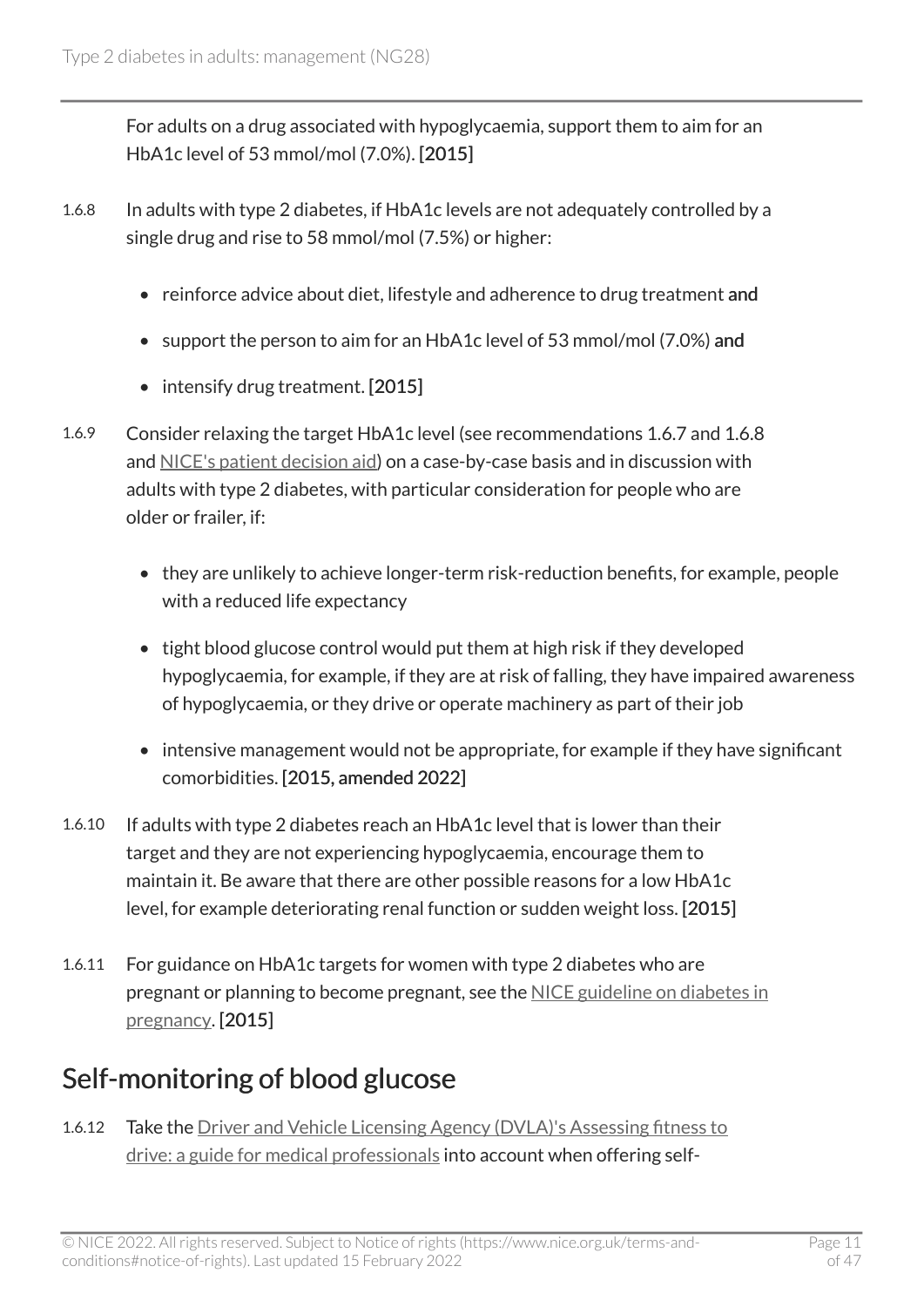monitoring of blood glucose levels for adults with type 2 diabetes. [2015]

- 1.6.13 Do not routinely offer self-monitoring of blood glucose levels for adults with type 2 diabetes unless:
	- the person is on insulin or
	- there is evidence of hypoglycaemic episodes or
	- the person is on oral medication that may increase their risk of hypoglycaemia while driving or operating machinery or
	- the person is pregnant or is planning to become pregnant (see the [NICE guideline on](https://www.nice.org.uk/guidance/ng3) [diabetes in pregnancy\)](https://www.nice.org.uk/guidance/ng3). [2015]
- 1.6.14 Consider short-term self-monitoring of blood glucose levels in adults with type 2 diabetes, reviewing treatment as necessary:
	- when starting treatment with oral or intravenous corticosteroids or
	- to confirm suspected hypoglycaemia. [2015]
- 1.6.15 Be aware that adults with type 2 diabetes who have acute intercurrent illness are at risk of worsening hyperglycaemia. Review treatment as necessary. [2015]
- 1.6.16 If adults with type 2 diabetes are self-monitoring their blood glucose levels, carry out a structured assessment at least annually. The assessment should include:
	- the person's self-monitoring skills
	- the quality and frequency of testing
	- checking that the person knows how to interpret the blood glucose results and what action to take
	- the impact on the person's quality of life
	- the continued benefit to the person
	- the equipment used. [2015]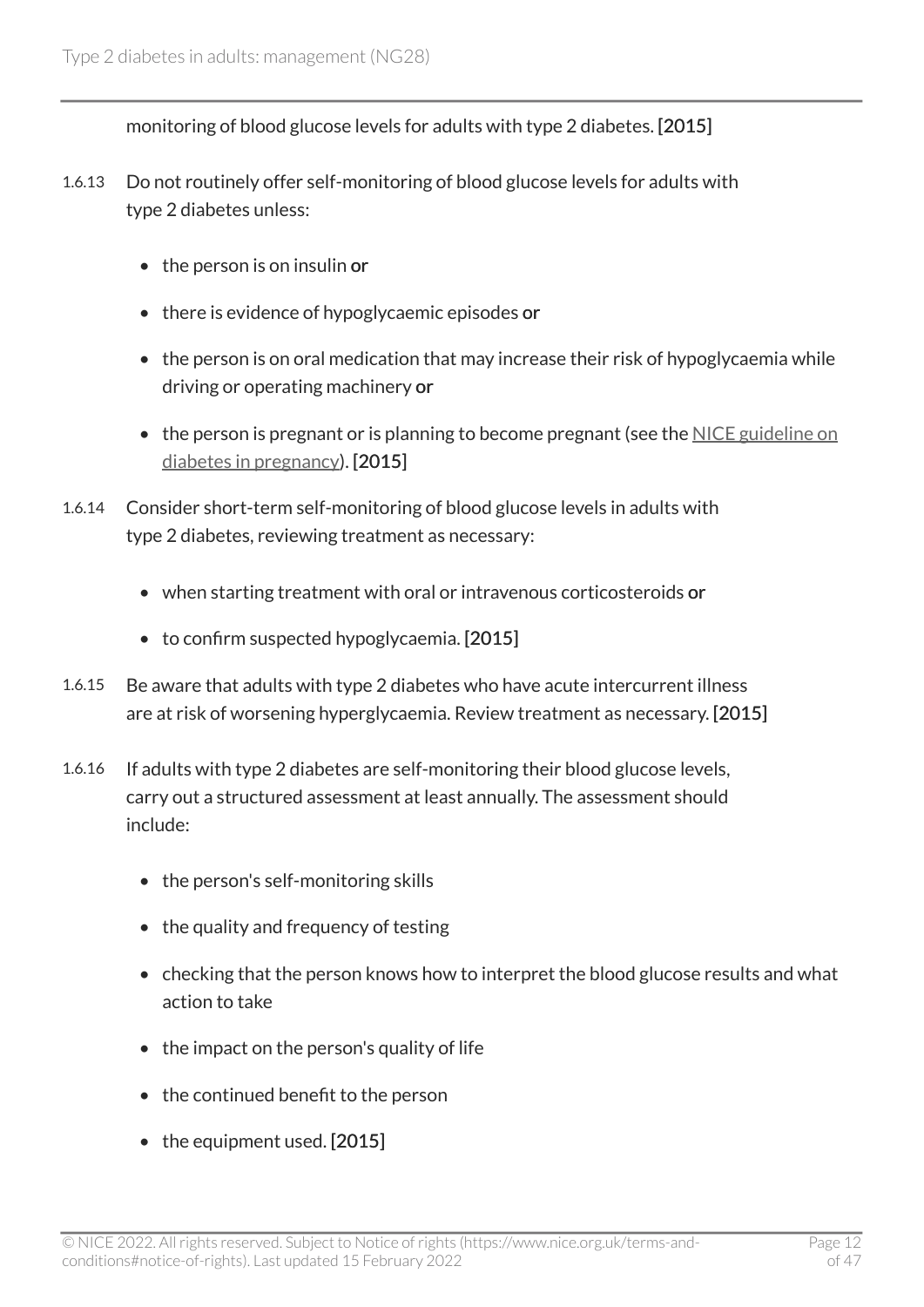## <span id="page-12-0"></span>1.7 Drug treatment

Recommendations in this section that cover dipeptidyl peptidase-4 (DPP-4) inhibitors, glucagon-like peptide-1 (GLP-1) mimetics, sulfonylureas and sodium–glucose cotransporter-2 (SGLT2) inhibitors refer to each of these groups of drugs at class level unless otherwise stated.

NICE technology appraisals for SGLT2 inhibitors recommend the use of these medicines only in specific populations and in certain circumstances. The 2022 update of this guideline looked at the clinical- and cost-effectiveness evidence for SGLT2 inhibitors in people with cardiovascular disease or at high risk of developing cardiovascular disease. The guideline recommends SGLT2 inhibitors in a wider population than the technology appraisals that were published before February 2022.

## <span id="page-12-1"></span>Choosing drug treatments

We have produced a [visual summary to provide an overview of the recommendations and](https://www.nice.org.uk/guidance/ng28/resources/visual-summary-pdf-10956472093) [additional information to support medicines choice](https://www.nice.org.uk/guidance/ng28/resources/visual-summary-pdf-10956472093).

- 1.7.1 Discuss with adults with type 2 diabetes the benefits and risks of drug treatment and the options available. Base the choice of drug treatments on:
	- the person's individual clinical circumstances, for example comorbidities, contraindications, weight, and risks from polypharmacy
	- the person's individual preferences and needs
	- the effectiveness of the drug treatments in terms of metabolic response and cardiovascular and renal protection
	- safety and tolerability of the drug treatment
	- monitoring requirements
	- the licensed indications or combinations available
	- cost (if 2 drugs in the same class are appropriate, choose the option with the lowest acquisition cost). [2015, amended 2022]

See the [NICE guideline on shared decision making](https://www.nice.org.uk/guidance/ng197) and the [section on safety of](https://www.nice.org.uk/guidance/ng3/chapter/recommendations#safety-of-medicines-for-diabetes-before-and-during-pregnancy)  [medicines for diabetes before and during pregnancy in the NICE guideline on diabetes](https://www.nice.org.uk/guidance/ng3/chapter/recommendations#safety-of-medicines-for-diabetes-before-and-during-pregnancy) [in pregnancy.](https://www.nice.org.uk/guidance/ng3/chapter/recommendations#safety-of-medicines-for-diabetes-before-and-during-pregnancy)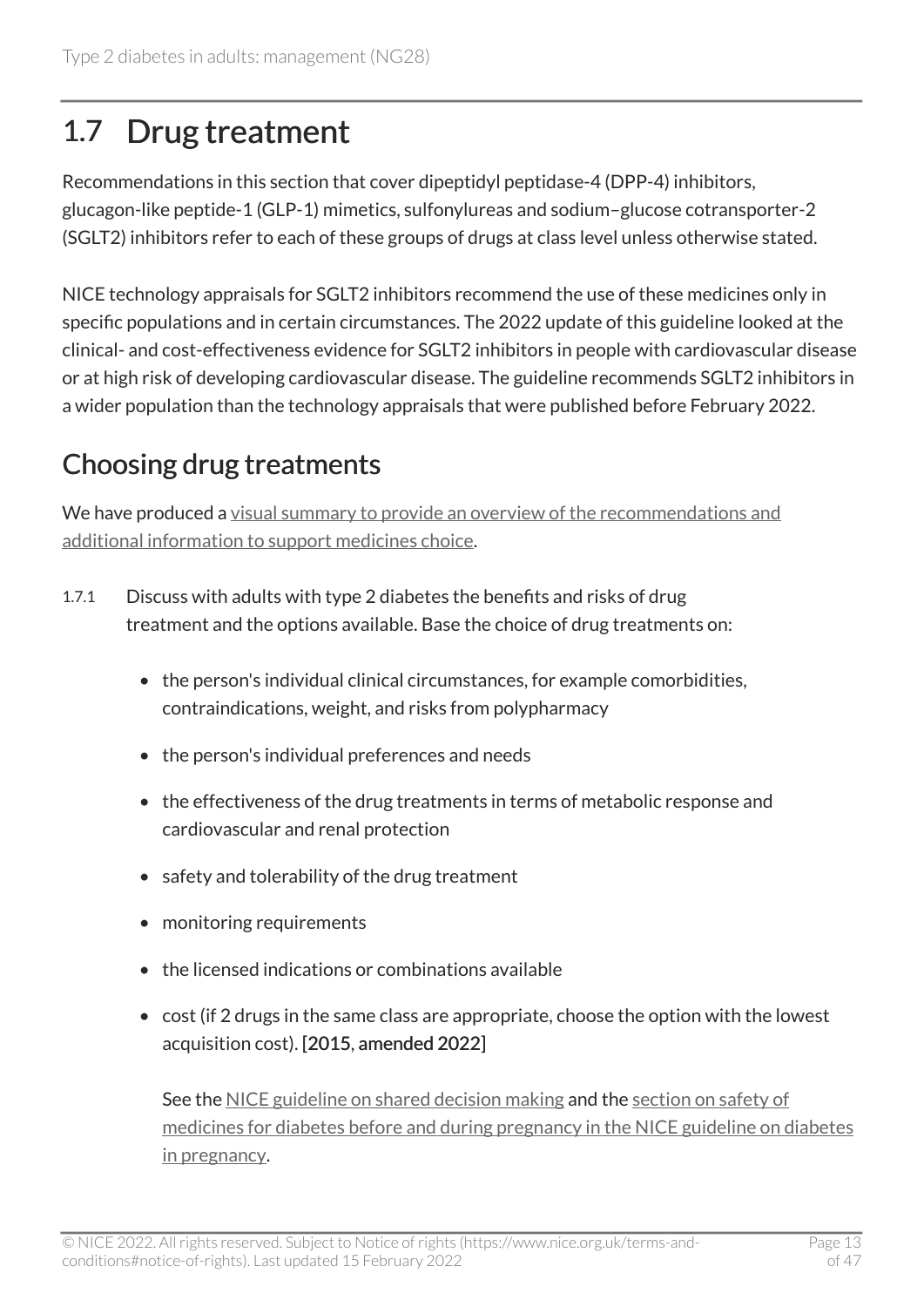#### Rescue therapy at any phase of treatment

1.7.2 If an adult with type 2 diabetes is symptomatically hyperglycaemic, consider insulin (see the [section on insulin-based treatments\)](#page-19-0) or a sulfonylurea, and review treatment when blood glucose control has been achieved. [2015]

#### <span id="page-13-0"></span>First-line drug treatment

Also see the [visual summary on first-line drug treatment](https://www.nice.org.uk/guidance/ng28/resources/visual-summary-pdf-10956472093) for an overview of the recommendations and additional information to support medicines choice.

For adults with type 2 diabetes and chronic kidney disease, follow recommendations on SGLT2 inhibitors in the [section on chronic kidney disease](#page-23-0) in this guideline.

- 1.7.3 Offer standard-release metformin as first-line drug treatment to adults with type 2 diabetes. [2015]
- 1.7.4 Assess the person's cardiovascular status and risk to determine whether they have chronic heart failure or established [atherosclerotic cardiovascular disease](#page-25-1)  or are at [high risk of developing cardiovascular disease](#page-26-0).

See the [recommendations on using risk scores and QRISK2 to assess](https://www.nice.org.uk/guidance/cg181/chapter/recommendations) [cardiovascular disease risk in adults with type](https://www.nice.org.uk/guidance/cg181/chapter/recommendations) 2 diabetes in NICE's guideline on [cardiovascular disease: risk assessment and reduction, including lipid](https://www.nice.org.uk/guidance/cg181/chapter/recommendations)  [modification.](https://www.nice.org.uk/guidance/cg181/chapter/recommendations) [2022]

- 1.7.5 Based on the cardiovascular risk assessment for the person with type 2 diabetes:
	- If they have chronic heart failure or established atherosclerotic cardiovascular disease, offer an SGLT2 inhibitor with proven cardiovascular benefit in addition to metformin.
	- If they are at high risk of developing cardiovascular disease, consider an SGLT2 inhibitor with proven cardiovascular benefit in addition to metformin. [2022]

See the [rationale and impact section on choosing an SGLT2 inhibitor with cardiovascular](#page-31-0) [benefit](#page-31-0) for an explanation of 'proven cardiovascular benefit'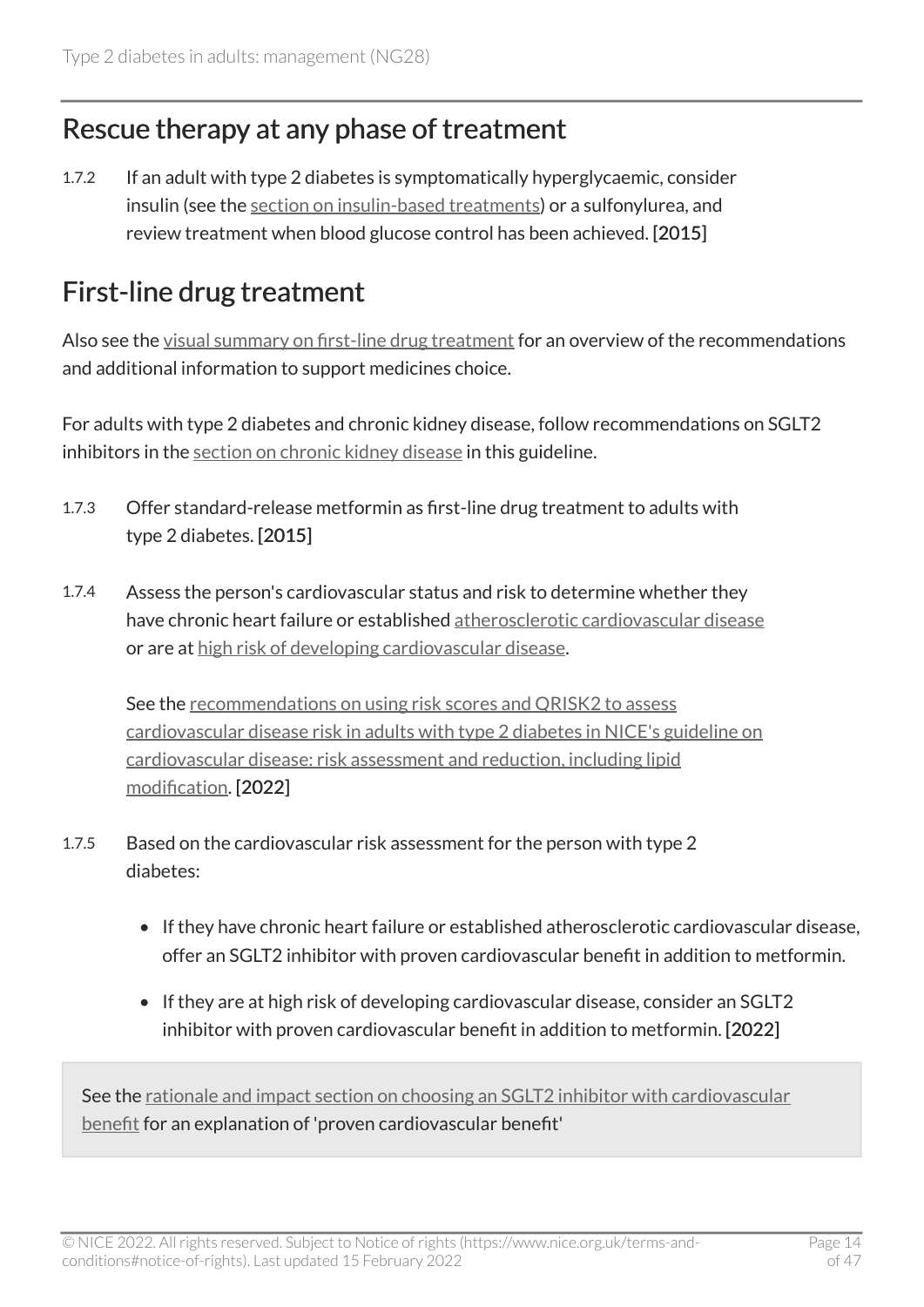- 1.7.6 When starting an adult with type 2 diabetes on dual therapy with metformin and an SGLT2 inhibitor as first-line therapy, introduce the drugs sequentially, starting with metformin and checking tolerability. Start the SGLT2 inhibitor as soon as metformin tolerability is confirmed. [2022]
- 1.7.7 Gradually increase the dose of standard-release metformin over several weeks to minimise the risk of gastrointestinal side effects in adults with type 2 diabetes. [2015]
- 1.7.8 If an adult with type 2 diabetes experiences gastrointestinal side effects with standard-release metformin, consider a trial of modified-release metformin. [2015]
- 1.7.9 For first-line drug treatment in adults with type 2 diabetes, if metformin is contraindicated or not tolerated:
	- If they have chronic heart failure or established [atherosclerotic cardiovascular disease,](#page-25-1) offer an SGLT2 inhibitor with proven cardiovascular benefit.
	- If they are at [high risk of developing cardiovascular disease,](#page-26-0) consider an SGLT2 inhibitor with proven cardiovascular benefit. [2022]
- 1.7.10 For first-line drug treatment in adults with type 2 diabetes, if metformin is contraindicated or not tolerated and if they are not in either of the groups in recommendation 1.7.9, consider:
	- a DPP-4 inhibitor or
	- pioglitazone or
	- a sulfonylurea or
	- an SGLT2 inhibitor for people who meet the criteria in NICE's technology appraisal [guidance on canagliflozin, dapagliflozin and empagliflozin as monotherapies](https://www.nice.org.uk/guidance/ta390) or [ertugliflozin as monotherapy or with metformin for treating type 2 diabetes.](https://www.nice.org.uk/guidance/ta572) [2015, amended 2022]
- 1.7.11 Before starting an SGLT2 inhibitor, check whether the person may be at increased risk of diabetic ketoacidosis (DKA), for example if: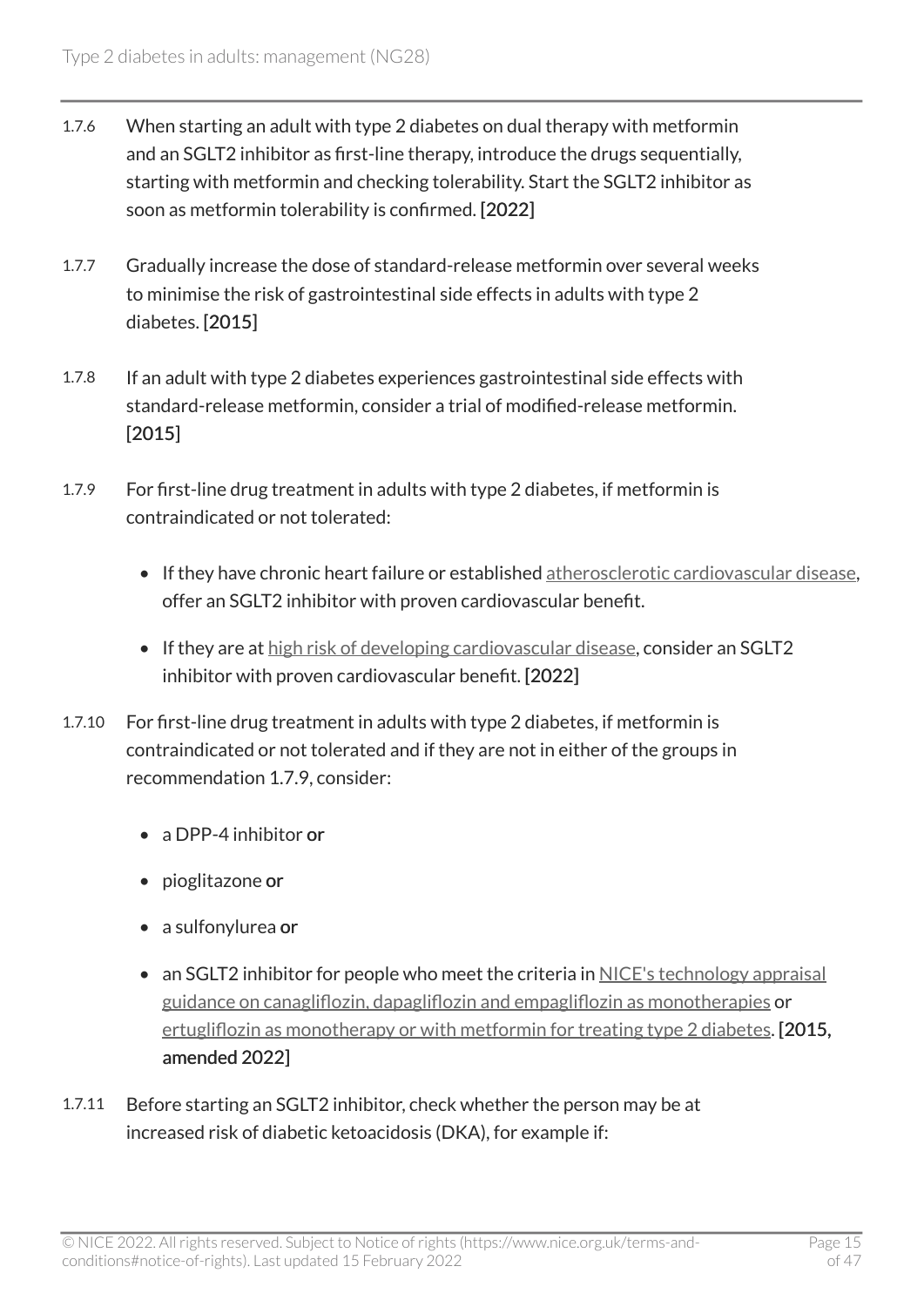- they have had a previous episode of DKA
- they are unwell with intercurrent illness
- they are following a [very low carbohydrate or ketogenic diet.](#page-26-1) [2022]
- 1.7.12 Address modifiable risks for DKA before starting an SGLT2 inhibitor. For example, for people who are following a very low carbohydrate or ketogenic diet, they may need to delay treatment until they have changed their diet. [2022]
- 1.7.13 Advise adults with type 2 diabetes who are taking an SGLT2 inhibitor about the need to minimise their risk of DKA by not starting a very low carbohydrate or ketogenic diet without discussing it with their healthcare professional, because they may need to suspend SGLT2 inhibitor treatment. [2022]

For a short explanation of why the committee made these recommendations and how they might affect practice, see the [rationale and impact section on first-line drug treatment](#page-30-1).

Full details of the evidence and the committee's decision are in [evidence review B:](https://www.nice.org.uk/guidance/ng28/evidence/pharmacological-therapies-with-cardiovascular-and-other-benefits-in-people-with-type-2-diabetes-pdf-10956473392)  [pharmacological therapies with cardiovascular and other benefits in people with type](https://www.nice.org.uk/guidance/ng28/evidence/pharmacological-therapies-with-cardiovascular-and-other-benefits-in-people-with-type-2-diabetes-pdf-10956473392) 2 [diabetes.](https://www.nice.org.uk/guidance/ng28/evidence/pharmacological-therapies-with-cardiovascular-and-other-benefits-in-people-with-type-2-diabetes-pdf-10956473392)

#### <span id="page-15-0"></span>Reviewing drug treatments

- 1.7.14 When reviewing or considering changing treatments for adults with type 2 diabetes, think about and discuss the following with the person:
	- how to optimise their current treatment regimen before thinking about changing treatments, taking into account factors such as:
		- $-$  adverse effects
		- $-$  adherence to existing medicines
		- $-$  the need to revisit advice about diet and lifestyle
		- $-$  prescribed doses and formulations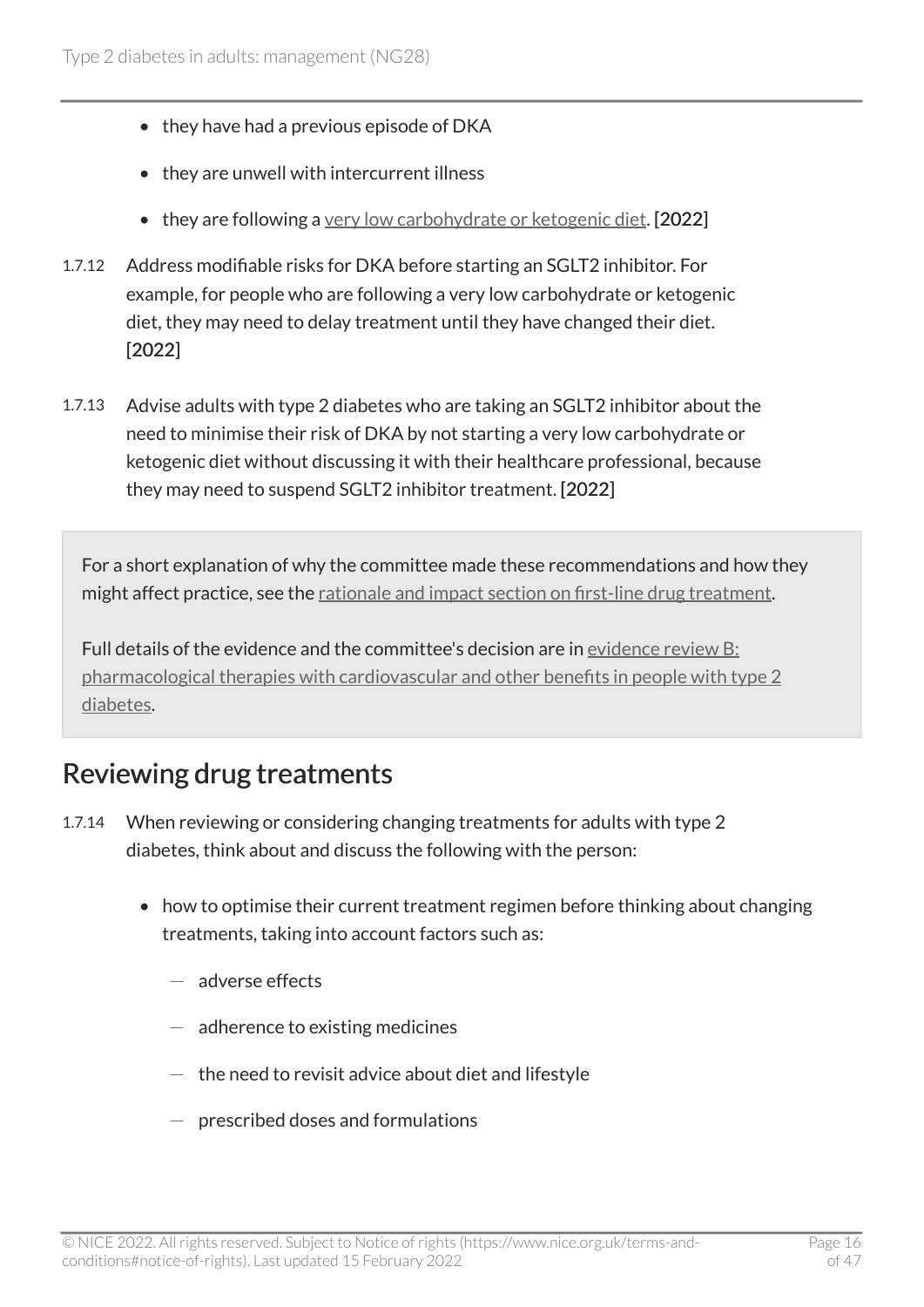- stopping medicines that have had no impact on glycaemic control or weight, unless there is an additional clinical benefit, such as cardiovascular or renal protection, from continued treatment (see the note below on off-label use)
- whether switching rather than adding drugs could be effective
- the considerations about treatment choice in [recommendation 1.7.1.](#page-12-1) [2022]

In February 2022, using ertugliflozin to reduce cardiovascular risk when blood glucose is well controlled was off-label. See [NICE's information on prescribing medicines](https://www.nice.org.uk/about/what-we-do/our-programmes/nice-guidance/nice-guidelines/making-decisions-using-nice-guidelines#prescribing-medicines).

Also see the [recommendations on medication review in the NICE guideline on](https://www.nice.org.uk/guidance/ng5/chapter/1-Recommendations#medication-review) [medicines optimisation](https://www.nice.org.uk/guidance/ng5/chapter/1-Recommendations#medication-review) and on [reviewing medicines and supporting adherence in the](https://www.nice.org.uk/guidance/cg76/chapter/1-Guidance)  [NICE guideline on medicines adherence](https://www.nice.org.uk/guidance/cg76/chapter/1-Guidance).

#### Adding an SGLT2 inhibitor at any stage after first-line treatment has been started

- 1.7.15 For adults with type 2 diabetes at any stage after they have started first-line treatment:
	- If they have or develop chronic heart failure or established [atherosclerotic](#page-25-1) [cardiovascular disease](#page-25-1), offer an SGLT2 inhibitor with proven cardiovascular benefit in addition to current treatment or replace an existing drug with the SGLT2 inhibitor.
	- If they are or become at [high risk of developing cardiovascular disease](#page-26-0), consider adding an SGLT2 inhibitor with proven cardiovascular benefit to current treatment or replacing an existing drug with the SGLT2 inhibitor.

Take into account the person's current treatment regimen and preferences and make a shared decision about switching treatments or adding an SGLT2 inhibitor, as appropriate (also see recommendations 1.7.12 and 1.7.13 on starting an SGLT2 inhibitor). [2022]

In February 2022, using ertugliflozin to reduce cardiovascular risk when blood glucose is well controlled was off-label. See [NICE's information on prescribing medicines](https://www.nice.org.uk/about/what-we-do/our-programmes/nice-guidance/nice-guidelines/making-decisions-using-nice-guidelines#prescribing-medicines).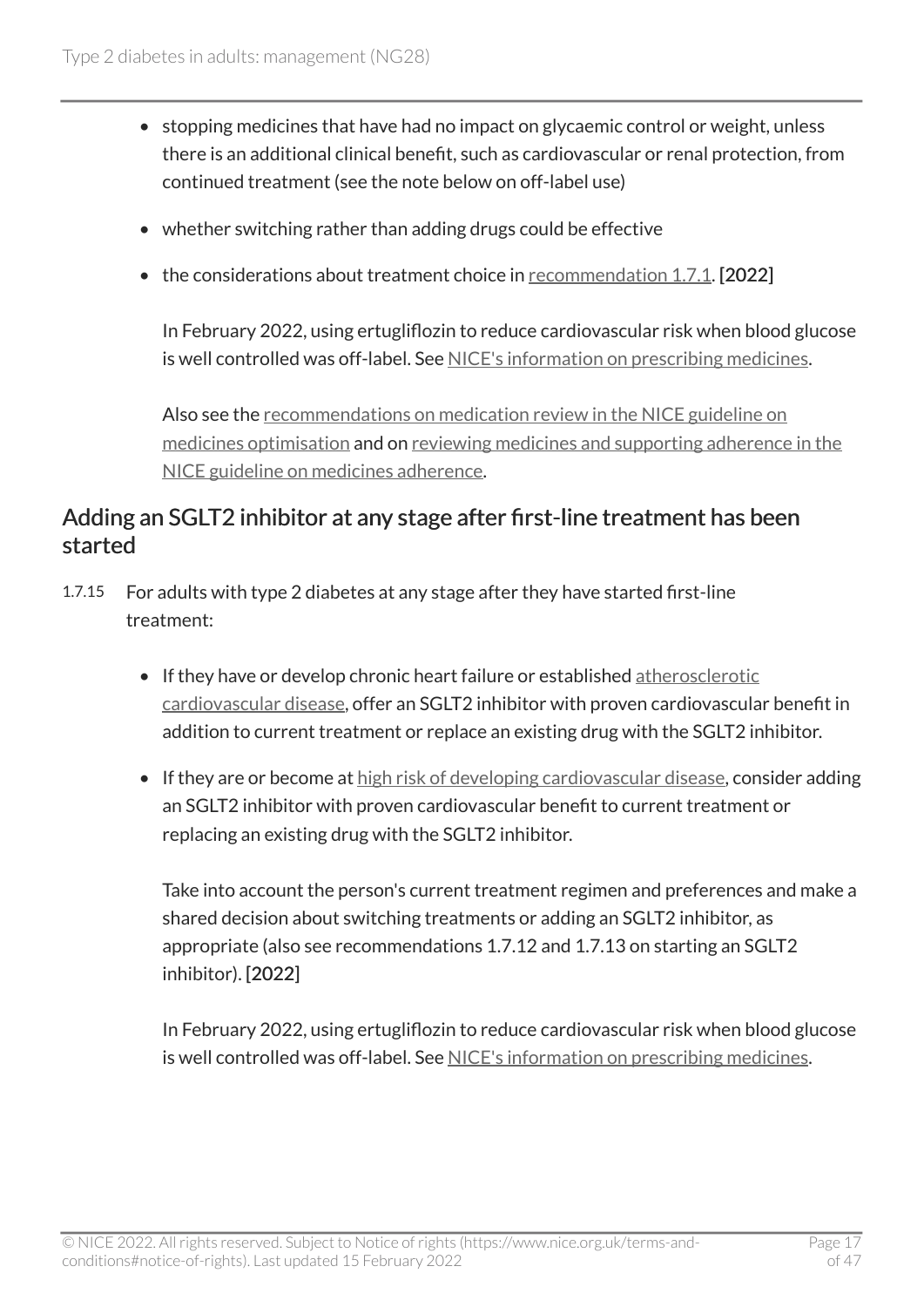For a short explanation of why the committee made these recommendations and how they might affect practice, see the [rationale and impact section on reviewing drug treatments](#page-35-0).

Full details of the evidence and the committee's discussion are in [evidence review B:](https://www.nice.org.uk/guidance/ng28/evidence/pharmacological-therapies-with-cardiovascular-and-other-benefits-in-people-with-type-2-diabetes-pdf-10956473392) [pharmacological therapies with cardiovascular and other benefits in people with type](https://www.nice.org.uk/guidance/ng28/evidence/pharmacological-therapies-with-cardiovascular-and-other-benefits-in-people-with-type-2-diabetes-pdf-10956473392) 2 [diabetes.](https://www.nice.org.uk/guidance/ng28/evidence/pharmacological-therapies-with-cardiovascular-and-other-benefits-in-people-with-type-2-diabetes-pdf-10956473392)

### <span id="page-17-0"></span>Treatment options if further interventions are needed

Also see our [visual summary on treatment options if further interventions are needed](https://www.nice.org.uk/guidance/ng28/resources/visual-summary-pdf-10956472093) for an overview of the recommendations and additional information to support medicines choice.

- 1.7.16 Introduce drugs used in combination therapy in a stepwise manner, checking for tolerability and effectiveness of each drug. [2015]
- 1.7.17 For adults with type 2 diabetes, if monotherapy has not continued to control HbA1c to below the person's individually agreed threshold for further intervention, consider adding:
	- a DPP-4 inhibitor or
	- pioglitazone or
	- a sulfonylurea or
	- an SGLT2 inhibitor for people who meet the criteria in NICE's technology appraisal [guidance on canagliflozin in combination therapy,](https://www.nice.org.uk/guidance/ta315) [ertugliflozin as monotherapy or with](https://www.nice.org.uk/guidance/ta572) [metformin](https://www.nice.org.uk/guidance/ta572), or [dapagliflozin](https://www.nice.org.uk/guidance/ta288) or [empagliflozin](https://www.nice.org.uk/guidance/ta336) in combination therapy. [2015, amended 2022]
- 1.7.18 For adults with type 2 diabetes, if dual therapy with metformin and another oral drug has not continued to control HbA1c to below the person's individually agreed threshold for further intervention consider either:
	- triple therapy by adding a DPP-4 inhibitor, pioglitazone or a sulfonylurea or an SGLT2 inhibitor for people who meet the criteria in NICE's technology appraisal guidance on [canagliflozin in combination therapy](https://www.nice.org.uk/guidance/ta315), [dapagliflozin in triple therapy,](https://www.nice.org.uk/guidance/ta418) [empagliflozin in](https://www.nice.org.uk/guidance/ta336) [combination therapy](https://www.nice.org.uk/guidance/ta336), or [ertugliflozin with metformin and a dipeptidyl peptidase-4](https://www.nice.org.uk/guidance/ta583) [inhibitor](https://www.nice.org.uk/guidance/ta583) or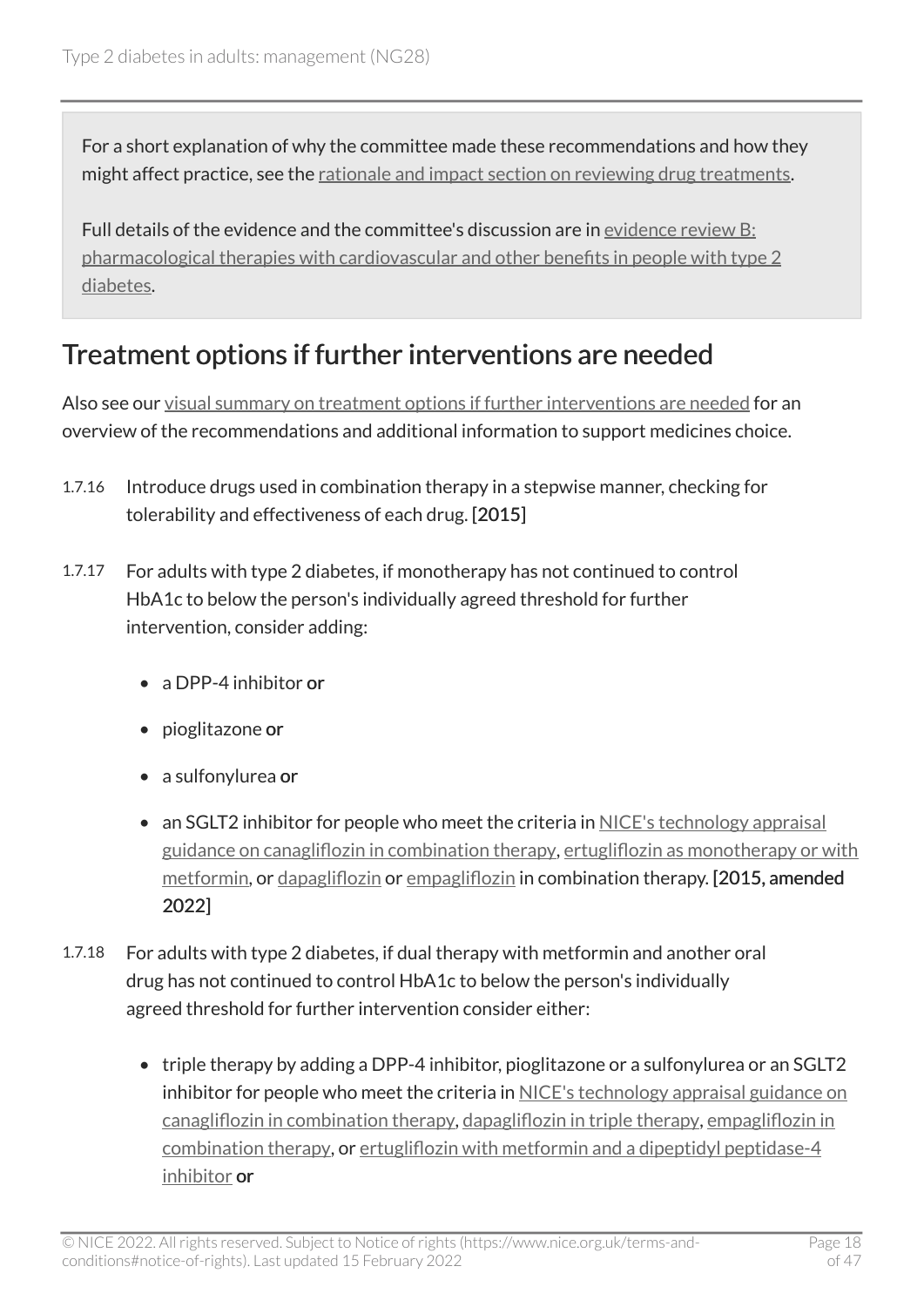- starting insulin-based treatment (see the [section on insulin-based treatments\)](#page-19-0) [2015, amended 2022]
- 1.7.19 In adults with type 2 diabetes, if metformin is contraindicated or not tolerated and dual therapy with 2 oral drugs has not continued to control HbA1c to below the person's individually agreed threshold for intervention, consider insulinbased treatment (see the [section on insulin-based treatments](#page-19-0)). [2015, amended 2022]
- 1.7.20 If triple therapy with metformin and 2 other oral drugs is not effective, not tolerated or contraindicated, consider triple therapy by switching one drug for a GLP-1 mimetic for adults with type 2 diabetes who:
	- have a body mass index (BMI) of 35 kg/m<sup>2</sup> or higher (adjust accordingly for people from Black, Asian and other minority ethnic groups) and specific psychological or other medical problems associated with obesity or
	- have a BMI lower than  $35 \text{ kg/m}^2$  and:
		- $-$  for whom insulin therapy would have significant occupational implications or
		- $-$  weight loss would benefit other significant obesity-related comorbidities. [2015, amended 2022]
- 1.7.21 Only continue GLP-1 mimetic therapy if the adult with type 2 diabetes has had a beneficial metabolic response (a reduction of at least 11 mmol/mol [1.0%] in HbA1c and weight loss of at least 3% of initial body weight in 6 months). [2015]
- 1.7.22 For adults with type 2 diabetes, only offer combination therapy with a GLP-1 mimetic and insulin along with specialist care advice and ongoing support from a [consultant-led multidisciplinary team.](#page-26-2) [2015]

For a short explanation of why the committee did not make any new 2022 recommendations, see the [rationale and impact section on treatment options if further interventions are needed.](#page-37-0)

Full details of the evidence and the committee's discussion are in [evidence review B:](https://www.nice.org.uk/guidance/ng28/evidence/pharmacological-therapies-with-cardiovascular-and-other-benefits-in-people-with-type-2-diabetes-pdf-10956473392) [pharmacological therapies with cardiovascular and other benefits in people with type](https://www.nice.org.uk/guidance/ng28/evidence/pharmacological-therapies-with-cardiovascular-and-other-benefits-in-people-with-type-2-diabetes-pdf-10956473392) 2 [diabetes.](https://www.nice.org.uk/guidance/ng28/evidence/pharmacological-therapies-with-cardiovascular-and-other-benefits-in-people-with-type-2-diabetes-pdf-10956473392)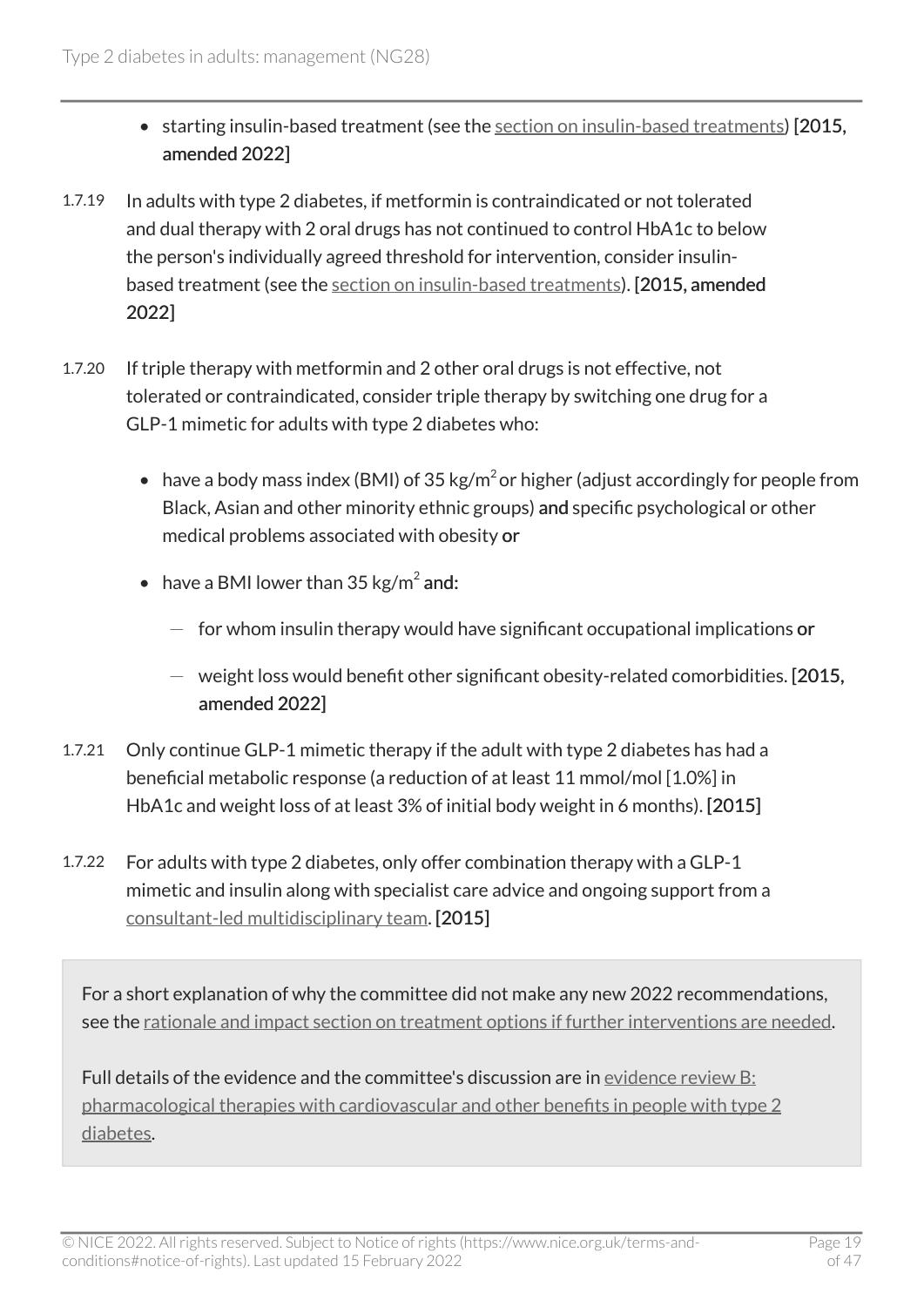### <span id="page-19-0"></span>Insulin-based treatments

- 1.7.23 For adults with type 2 diabetes starting insulin therapy, provide a structured programme using active insulin dose titration that encompasses:
	- injection technique, including rotating injection sites and avoiding repeated injections at the same point within sites
	- continuing telephone support
	- self-monitoring
	- dose titration to target levels
	- dietary advice
	- the [DVLA's Assessing fitness to drive: a guide for medical professionals](http://www.gov.uk/government/publications/at-a-glance)
	- managing hypoglycaemia
	- managing acute changes in plasma glucose control
	- support from an appropriately trained and experienced healthcare professional. [2015]
- 1.7.24 For adults with type 2 diabetes starting insulin therapy, continue to offer metformin for people without contraindications or intolerance. Review the continued need for other blood glucose lowering therapies. [2015]
- 1.7.25 Start insulin therapy for adults with type 2 diabetes from a choice of the following insulin types and regimens:
	- Offer neutral protamine Hagedorn (NPH) insulin injected once or twice daily according to need.
	- Consider starting both NPH and short-acting insulin (particularly if the person's HbA1c is 75 mmol/mol [9.0%] or higher), administered either:
		- $-$  separately or
		- $-$  as a pre-mixed (biphasic) human insulin preparation.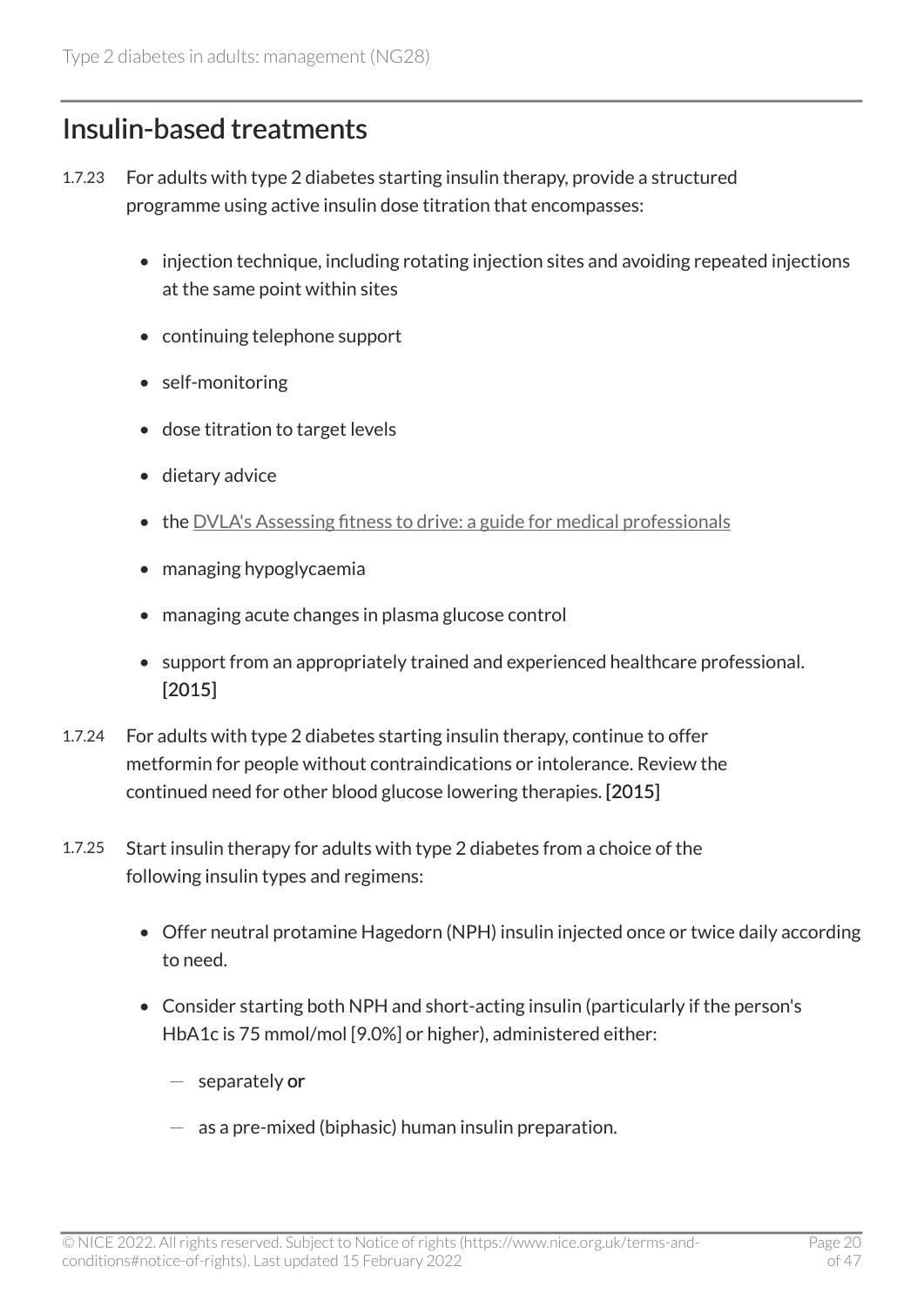- Consider, as an alternative to NPH insulin, using insulin detemir or [insulin glargine](#page-26-3) if:
	- $-$  the person needs help from a carer or healthcare professional to inject insulin, and use of insulin detemir or insulin glargine would reduce the frequency of injections from twice to once daily or
	- $-$  the person's lifestyle is restricted by recurrent symptomatic hypoglycaemic episodes or
	- $-$  the person would otherwise need twice-daily NPH insulin injections in combination with oral glucose-lowering drugs.
- Consider pre-mixed (biphasic) preparations that include short-acting insulin analogues, rather than pre-mixed (biphasic) preparations that include short-acting human insulin preparations, if:
	- $-$  the person prefers injecting insulin immediately before a meal or
	- $-$  hypoglycaemia is a problem or
	- $-$  blood glucose levels rise markedly after meals. [2015]
- 1.7.26 Consider switching to insulin detemir or insulin glargine from NPH insulin in adults with type 2 diabetes:
	- who do not reach their target HbA1c because of significant hypoglycaemia or
	- who experience significant hypoglycaemia on NPH insulin irrespective of the level of HbA1c reached or
	- who cannot use the device needed to inject NPH insulin but could administer their own insulin safely and accurately if a switch to one of the long-acting insulin analogues was made or
	- who need help from a carer or healthcare professional to administer insulin injections and for whom switching to one of the long-acting insulin analogues would reduce the number of daily injections. [2015]
- 1.7.27 Monitor adults with type 2 diabetes who are on a basal insulin regimen (NPH insulin, insulin detemir or insulin glargine) for the need for short-acting insulin before meals (or a pre-mixed [biphasic] insulin preparation). [2015]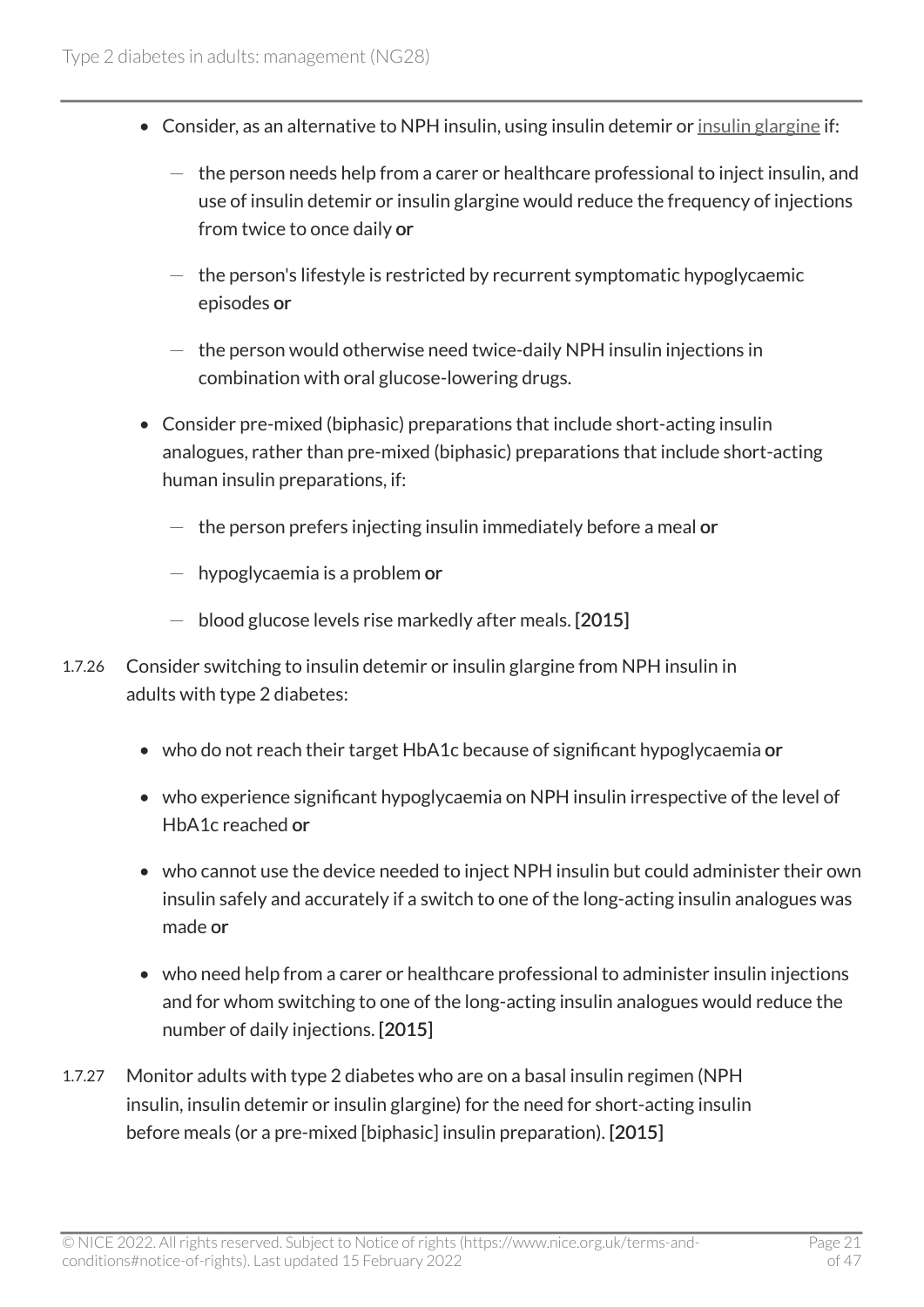- 1.7.28 Monitor adults with type 2 diabetes who are on pre-mixed (biphasic) insulin for the need for a further injection of short-acting insulin before meals or for a change to a basal bolus regimen with NPH insulin or insulin detemir or insulin glargine, if blood glucose control remains inadequate. [2015]
- 1.7.29 When starting an insulin for which a biosimilar is available, use the product with the lowest acquisition cost. [2021]
- 1.7.30 Ensure the risk of medication errors with insulins is minimised by following [Medicines and Healthcare products Regulatory Agency \(MHRA\) guidance on](https://www.gov.uk/drug-safety-update/high-strength-fixed-combination-and-biosimilar-insulin-products-minimising-the-risk-of-medication-error?UNLID=7533607272016481362) [minimising the risk of medication error with high strength, fixed combination](https://www.gov.uk/drug-safety-update/high-strength-fixed-combination-and-biosimilar-insulin-products-minimising-the-risk-of-medication-error?UNLID=7533607272016481362)  [and biosimilar insulin products,](https://www.gov.uk/drug-safety-update/high-strength-fixed-combination-and-biosimilar-insulin-products-minimising-the-risk-of-medication-error?UNLID=7533607272016481362) which includes advice for healthcare professionals when starting treatment with a biosimilar. [2021]
- 1.7.31 When people are already using an insulin for which a lower cost biosimilar is available, discuss the possibility of switching to the biosimilar. Make a shared decision with the person after discussing their preferences. [2021]

For a short explanation of why the committee made the 2021 recommendations on biosimilars and how they might affect practice, see the [rationale and impact section on long-acting insulin](#page-39-0).

For guidance on using insulin in combination with SGLT2 inhibitors, see:

- the [section on drug treatment](#page-12-0)
- [NICE'S technology appraisal guidance on canagliflozin](https://www.nice.org.uk/guidance/ta315), [dapagliflozin,](https://www.nice.org.uk/guidance/ta288) and empagliflozin in [combination therapy.](https://www.nice.org.uk/guidance/ta336)

## Insulin delivery

1.7.32 For guidance on insulin delivery for adults with type 2 diabetes, see the section [on insulin delivery in the NICE guideline on type](http://www.nice.org.uk/guidance/ng17/chapter/1-Recommendations#insulin-delivery) 1 diabetes. [2015]

## <span id="page-21-0"></span>1.8 Managing complications

### **Gastroparesis**

1.8.1 Think about a diagnosis of gastroparesis in adults with type 2 diabetes who have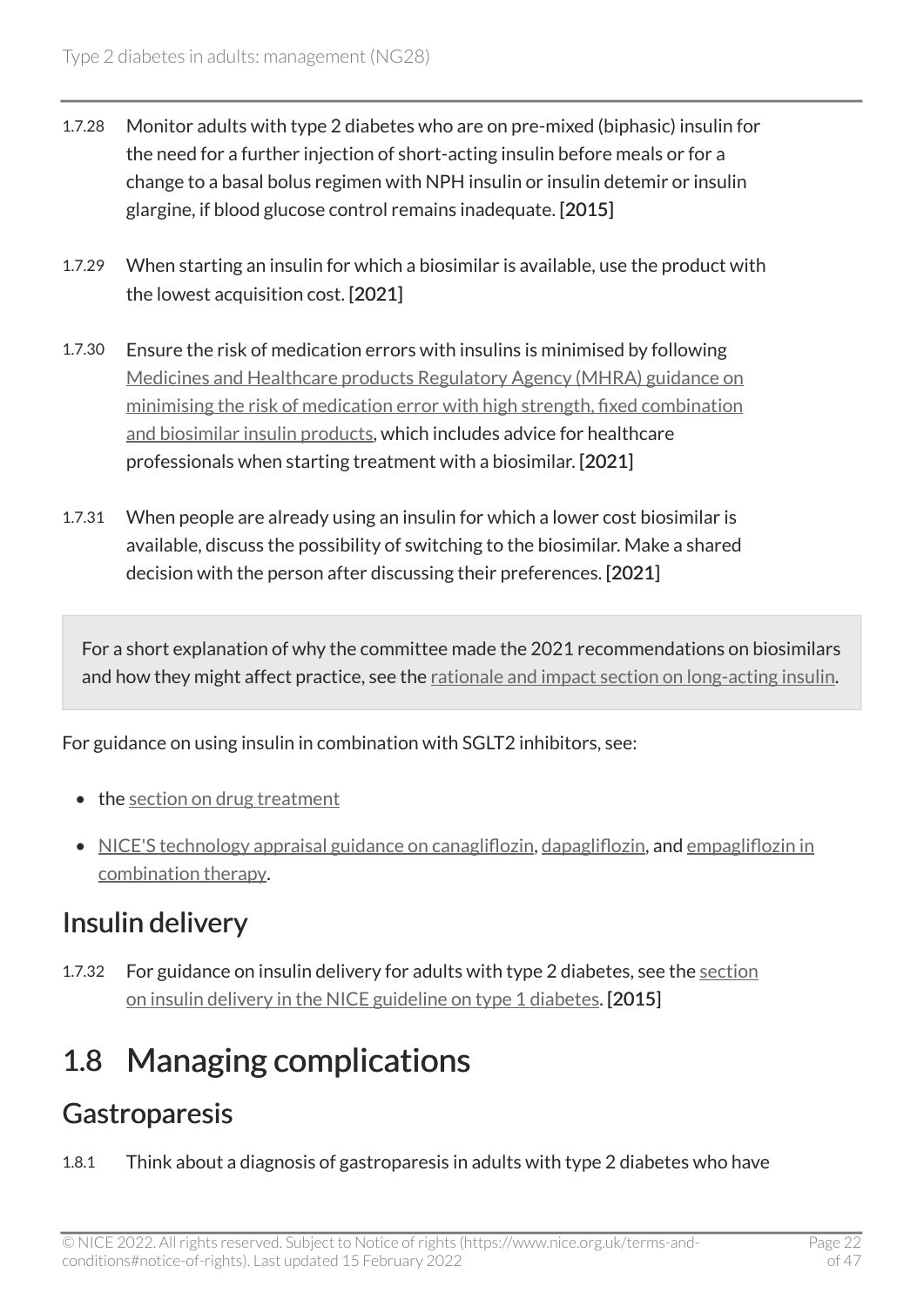erratic blood glucose control or unexplained gastric bloating or vomiting, taking into account possible alternative diagnoses. [2009, amended 2015]

- 1.8.2 For adults with type 2 diabetes who have vomiting caused by gastroparesis, explain that:
	- there is no strong evidence that any available antiemetic therapy is effective
	- some people have had benefit with domperidone, erythromycin or metoclopramide
	- the strongest evidence for effectiveness is for domperidone, but prescribers must take into account its safety profile, in particular its cardiac risk and potential interactions with other medicines. [2015]

In December 2015, the use of erythromycin was off-label. See NICE's information on [prescribing medicines.](https://www.nice.org.uk/about/what-we-do/our-programmes/nice-guidance/nice-guidelines/making-decisions-using-nice-guidelines#prescribing-medicines)

- 1.8.3 To treat vomiting caused by gastroparesis in adults with type 2 diabetes:
	- consider alternating the use of erythromycin and metoclopramide
	- consider domperidone only in exceptional circumstances (if domperidone is the only effective treatment) and in accordance with [MHRA guidance on domperidone](https://www.gov.uk/drug-safety-update/domperidone-risks-of-cardiac-side-effects). [2015]

In December 2015, the use of erythromycin was off-label. See [NICE's information on](https://www.nice.org.uk/about/what-we-do/our-programmes/nice-guidance/nice-guidelines/making-decisions-using-nice-guidelines#prescribing-medicines)  [prescribing medicines.](https://www.nice.org.uk/about/what-we-do/our-programmes/nice-guidance/nice-guidelines/making-decisions-using-nice-guidelines#prescribing-medicines)

- 1.8.4 If gastroparesis is suspected, consider referring adults with type 2 diabetes to specialist services if:
	- the differential diagnosis is in doubt or
	- the person has persistent or severe vomiting. [2009]

#### Painful diabetic neuropathy

1.8.5 For guidance on managing painful diabetic peripheral neuropathy in adults with type 2 diabetes, see the [NICE guideline on neuropathic pain in adults](https://www.nice.org.uk/guidance/cg173). [2015]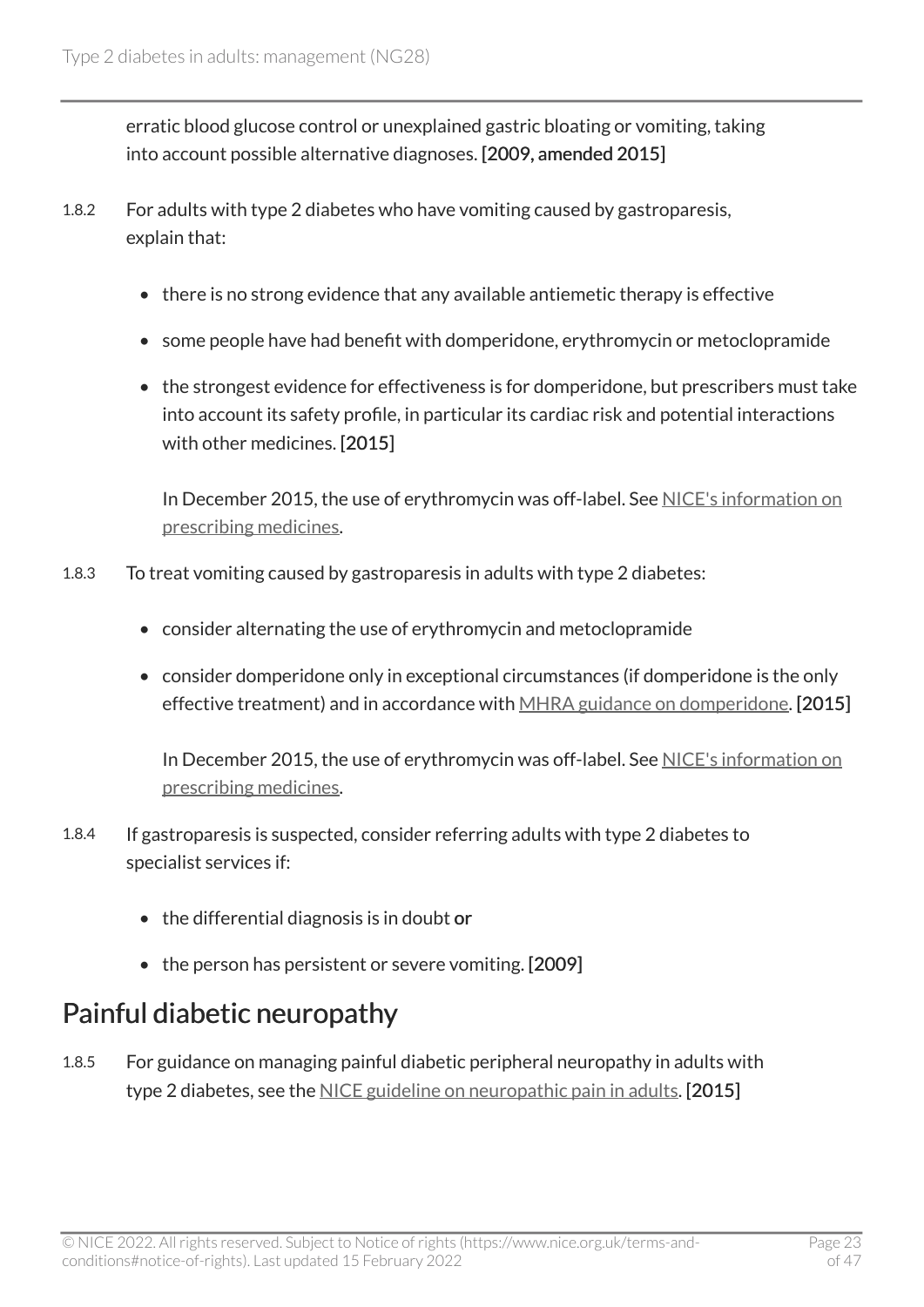#### Autonomic neuropathy

- 1.8.6 Think about the possibility of contributory sympathetic nervous system damage in adults with type 2 diabetes who lose the warning signs of hypoglycaemia. [2009, amended 2015]
- 1.8.7 Think about the possibility of autonomic neuropathy affecting the gut in adults with type 2 diabetes who have unexplained diarrhoea that happens particularly at night. [2009, amended 2015]
- 1.8.8 For adults with type 2 diabetes and autonomic neuropathy who are taking tricyclic drugs and antihypertensive drug treatments, be aware of the increased likelihood of side effects such as orthostatic hypotension. [2009]
- 1.8.9 For adults with type 2 diabetes who have unexplained bladder-emptying problems, investigate the possibility of autonomic neuropathy affecting the bladder. [2009]
- 1.8.10 In managing autonomic neuropathy symptoms, include specific interventions indicated by the manifestations (for example, for abnormal sweating or nocturnal diarrhoea). [2009]

### Diabetic foot problems

1.8.11 For guidance on preventing and managing foot problems in adults with type 2 diabetes, see the [NICE guideline on diabetic foot problems.](https://www.nice.org.uk/guidance/ng19) [2015]

## <span id="page-23-0"></span>Chronic kidney disease

- 1.8.12 For adults with chronic kidney disease (CKD) and type 2 diabetes, offer an angiotensin receptor blocker (ARB) or an angiotensin-converting enzyme (ACE) inhibitor (titrated to the highest licensed dose that the person can tolerate) if albumin-to-creatinine ratio (ACR) is 3 mg/mmol or more, as recommended in the [section on pharmacotherapy for CKD in adults, children, and young people](https://www.nice.org.uk/guidance/ng203/chapter/recommendations#pharmacotherapy-for-ckd-in-adults-children-and-young-people-with-related-persistent-proteinuria)  with related persistent proteinuria in the NICE guideline on chronic kidney [disease](https://www.nice.org.uk/guidance/ng203/chapter/recommendations#pharmacotherapy-for-ckd-in-adults-children-and-young-people-with-related-persistent-proteinuria). [2021]
- 1.8.13 For adults with type 2 diabetes and CKD who are taking an ARB or an ACE inhibitor (titrated to the highest licensed dose that they can tolerate), offer an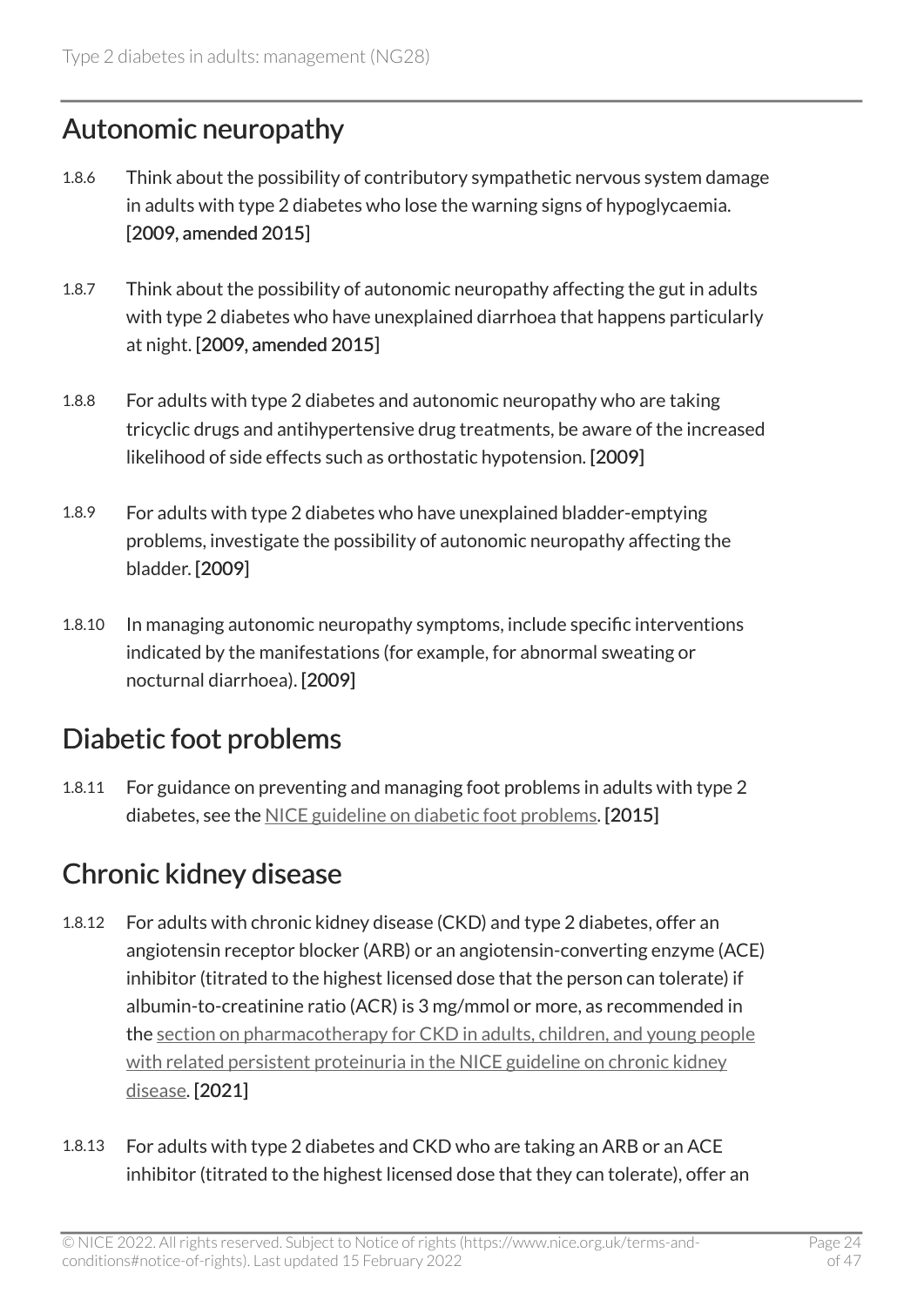SGLT2 inhibitor (in addition to the ARB or ACE inhibitor) if:

- ACR is over 30 mg/mmol and
- they meet the criteria in the marketing authorisation (including relevant estimated glomerular filtration rate [eGFR] thresholds).

In November 2021, not all SGLT2 inhibitors were licensed for this indication. See [NICE's information on prescribing medicines](https://www.nice.org.uk/about/what-we-do/our-programmes/nice-guidance/nice-guidelines/making-decisions-using-nice-guidelines#prescribing-medicines). [2021]

- 1.8.14 For adults with type 2 diabetes and CKD who are taking an ARB or an ACE inhibitor (titrated to the highest licensed dose that they can tolerate), consider an SGLT2 inhibitor (in addition to the ARB or ACE inhibitor) if:
	- ACR is between 3 and 30 mg/mmol and
	- they meet the criteria in the marketing authorisation (including relevant eGFR thresholds).

In November 2021, not all SGLT2 inhibitors were licensed for this indication. See [NICE's information on prescribing medicines](https://www.nice.org.uk/about/what-we-do/our-programmes/nice-guidance/nice-guidelines/making-decisions-using-nice-guidelines#prescribing-medicines). [2021]

1.8.15 For further guidance on managing kidney disease in adults with type 2 diabetes, see the [NICE guideline on chronic kidney disease.](https://www.nice.org.uk/guidance/ng203) [2015]

For a short explanation of why the committee made these recommendations and how they might affect practice, see the rationale and impact section on SGLT2 inhibitors for adults with [type 2 diabetes and chronic kidney disease](#page-39-1).

Full details of the evidence and the committee's discussion are in [evidence review A: SGLT2](https://www.nice.org.uk/guidance/ng28/evidence/sglt2-inhibitors-for-people-with-chronic-kidney-disease-and-type-2-diabetes-pdf-10958150413) [inhibitors for people with chronic kidney disease and type 2 diabetes.](https://www.nice.org.uk/guidance/ng28/evidence/sglt2-inhibitors-for-people-with-chronic-kidney-disease-and-type-2-diabetes-pdf-10958150413)

### Erectile dysfunction

- 1.8.16 Offer men with type 2 diabetes the opportunity to discuss erectile dysfunction as part of their annual review. [2015]
- 1.8.17 Assess, educate and support men with type 2 diabetes who have problematic erectile dysfunction, addressing contributory factors such as cardiovascular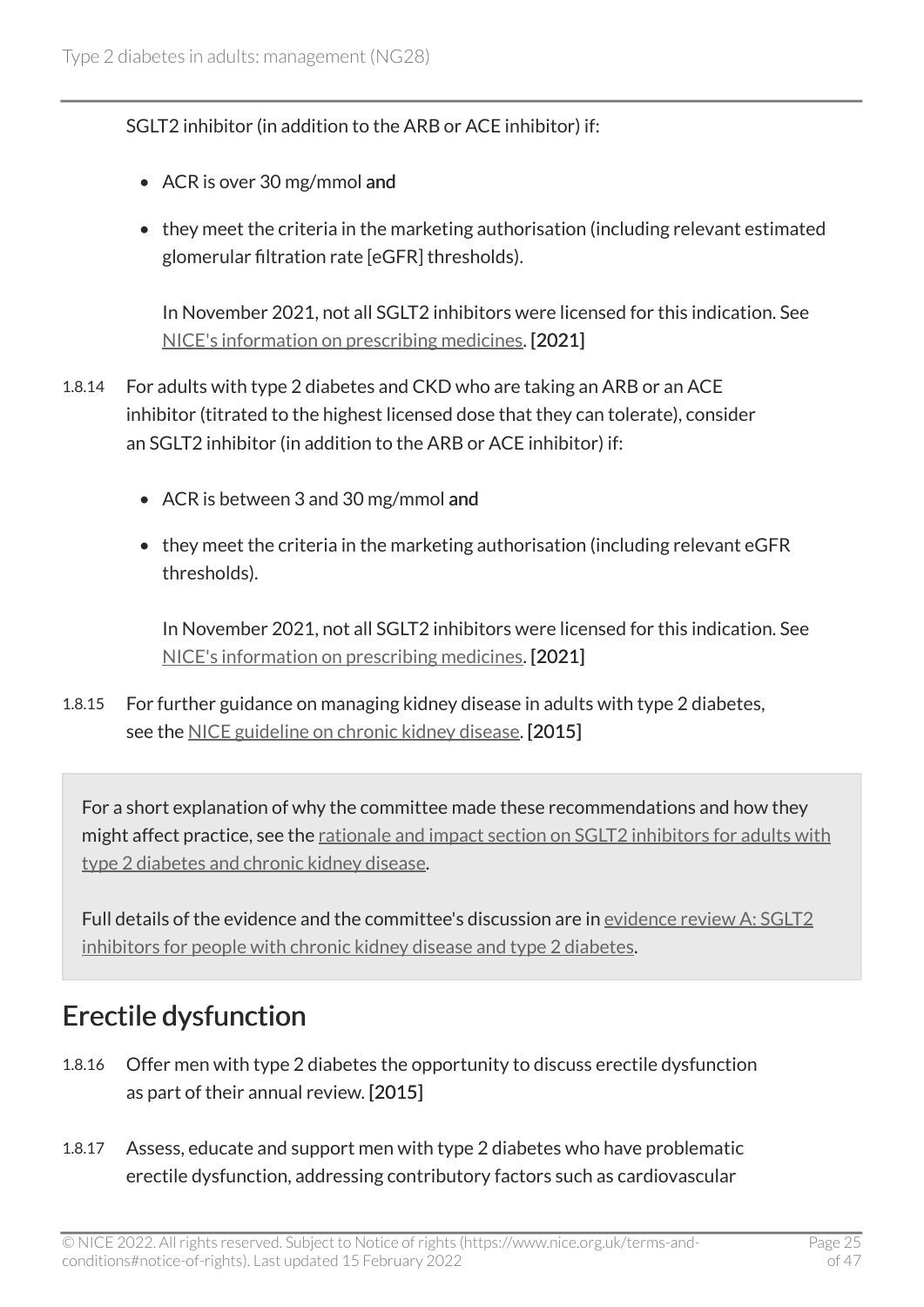disease as well as possible treatment options. [2015]

- 1.8.18 Consider a phosphodiesterase-5 inhibitor to treat problematic erectile dysfunction in men with type 2 diabetes. Initially choose the drug with the lowest acquisition cost and take into account any contraindications. [2015]
- 1.8.19 After discussion, refer men with type 2 diabetes to a service offering other medical, surgical or psychological management of erectile dysfunction if treatment (including a phosphodiesterase-5 inhibitor, as appropriate) has been unsuccessful. [2015]

### Eye disease

- 1.8.20 When adults are diagnosed with type 2 diabetes, refer them immediately to the local eye screening service. [2009, amended 2020]
- 1.8.21 Encourage adults to attend eye screening, and explain that it will help them to keep their eyes healthy and help to prevent problems with their vision. Explain that the screening service is effective at identifying problems so that they can be treated early. [2009]
- 1.8.22 Arrange emergency review by an ophthalmologist for:
	- sudden loss of vision
	- rubeosis iridis
	- pre-retinal or vitreous haemorrhage
	- retinal detachment. [2009]
- 1.8.23 Refer to an ophthalmologist in accordance with the UK National Screening Committee criteria and timelines for any large sudden unexplained drop in visual acuity. [2009, amended 2020]

# <span id="page-25-0"></span>Terms used in this guideline

### <span id="page-25-1"></span>Atherosclerotic cardiovascular disease

This includes coronary heart disease, acute coronary syndrome, previous myocardial infarction,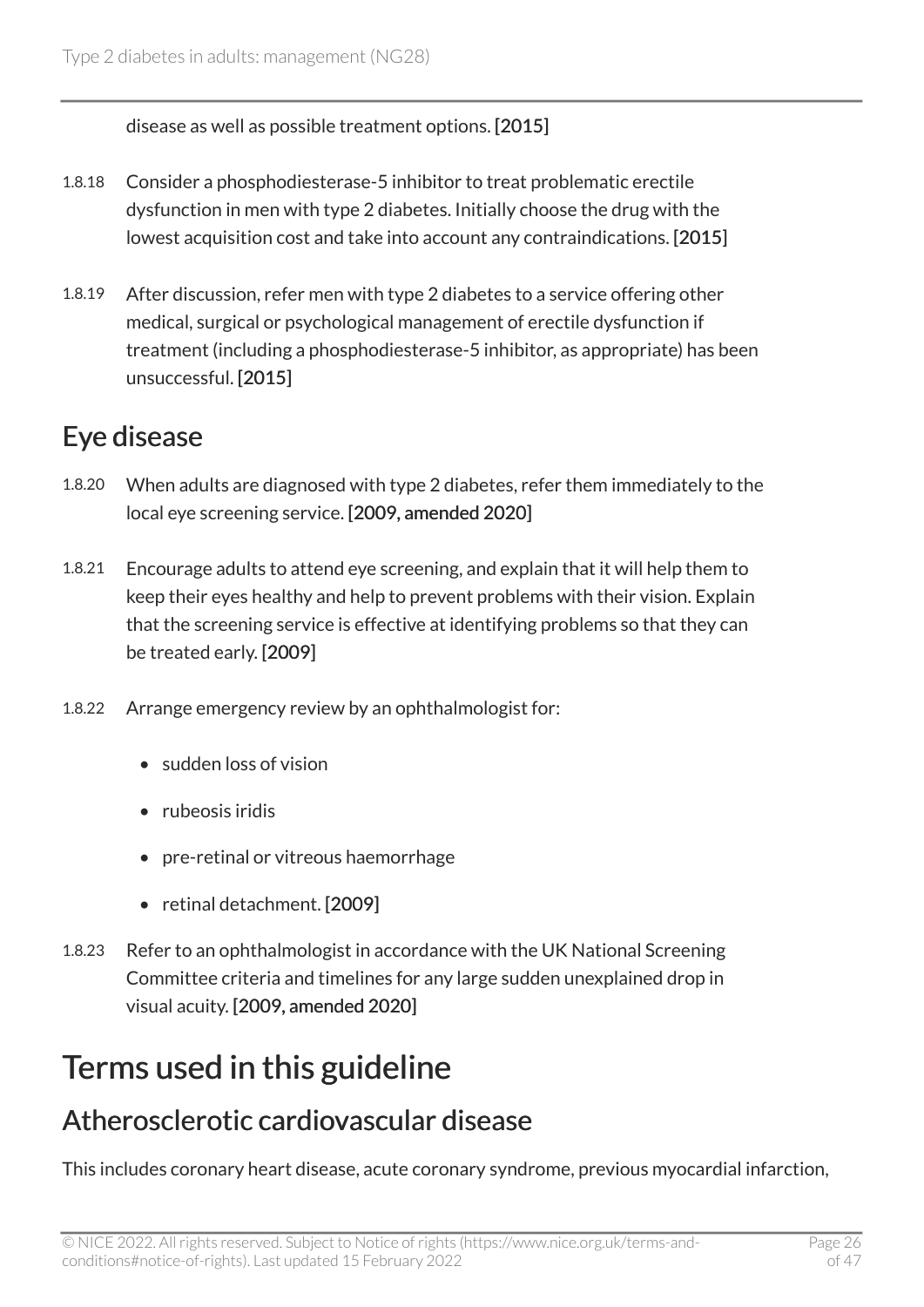stable angina, previous coronary or other revascularisation, cerebrovascular disease (ischaemic stroke and transient ischaemic attack) and peripheral arterial disease.

### <span id="page-26-2"></span>Consultant-led multidisciplinary team

A consultant-led multidisciplinary team may include a wide range of staff based in primary, secondary and community care.

### <span id="page-26-0"></span>High risk of developing cardiovascular disease

Adults with type 2 diabetes who have:

- QRISK2 more than 10% in adults aged 40 and over or
- an elevated lifetime risk of cardiovascular disease (defined as the presence of 1 or more cardiovascular risk factors in someone under 40).

Cardiovascular disease risk factors: hypertension, dyslipidaemia, smoking, obesity, and family history (in a first-degree relative) of premature cardiovascular disease.

## <span id="page-26-3"></span>Insulin glargine

The recommendations in this guideline also apply to any current or future biosimilar product of insulin glargine that has an appropriate marketing authorisation that allows the use of the biosimilar in the same indication.

## <span id="page-26-1"></span>Very low carbohydrate and ketogenic diets

A very low carbohydrate diet has 20 to 50 grams per day of carbohydrate or less than 10% of a 2000 kcal/day diet. A ketogenic diet is a very low carbohydrate, high fat diet that is designed to induce ketosis.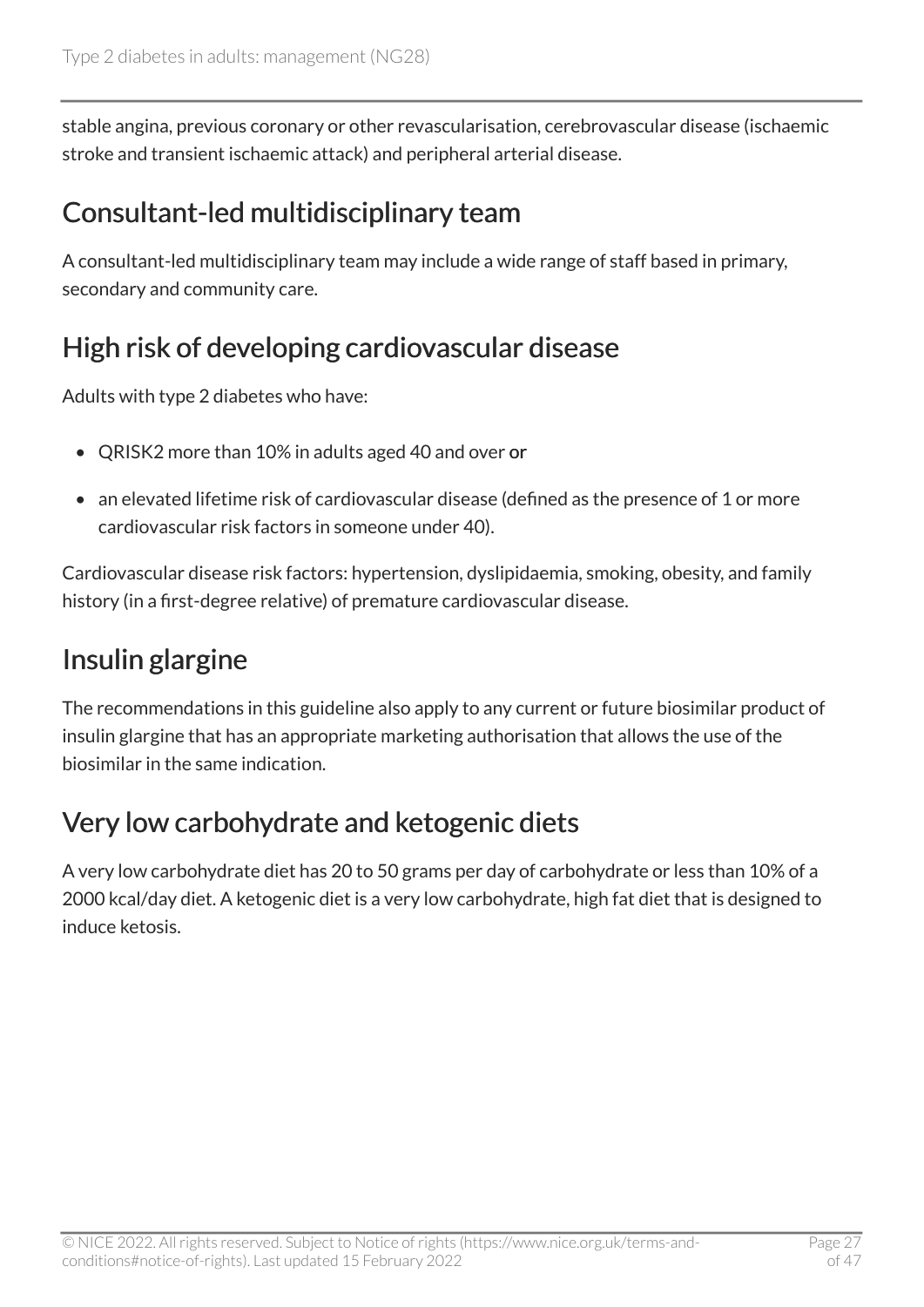# <span id="page-27-0"></span>Recommendations for research

The guideline committee has made the following recommendations for research.

# <span id="page-27-1"></span>Key recommendations for research

#### 1 The effects of stopping and/or switching drug treatments to control blood glucose levels

In adults with type 2 diabetes, what are the effects of stopping and/or switching drug treatments to control blood glucose levels, and what criteria should inform the decision? [2015]

#### Why this is important

There is a lack of evidence on the effects of stopping and/or switching drug treatments to control blood glucose levels. The current practice of 'stopping rules' is typically motivated by either inadequate blood glucose control (rising HbA1c levels) or intolerable side effects. There is limited understanding of the short- and long-term effects of stopping a therapy and switching to another in terms of diabetes control (HbA1c levels), hypoglycaemic risk, weight gain, and cardiovascular morbidity and mortality. In addition, there is limited understanding of how quickly consideration should be given to stopping and switching to another drug treatment and, if stopping and switching may be needed, what the optimal sequencing is of drug treatments. Randomised controlled trials examining these different issues would help to improve diabetes care.

#### 2 Non-metformin-based drug treatment combinations to control blood glucose levels

In adults with type 2 diabetes, what treatment combinations (for example, glucagon-like peptide-1 [GLP-1] mimetics and insulin combination therapy with meglitinides) are most effective when initial drug treatment with non-metformin monotherapy fails to adequately control blood glucose levels? [2015]

#### Why this is important

Although it is recognised that metformin therapy is suitable for most adults with type 2 diabetes, its use is contraindicated or not tolerated in approximately 15% of individuals. To date, research evidence has largely focused on metformin-based treatment combinations. Given the progressive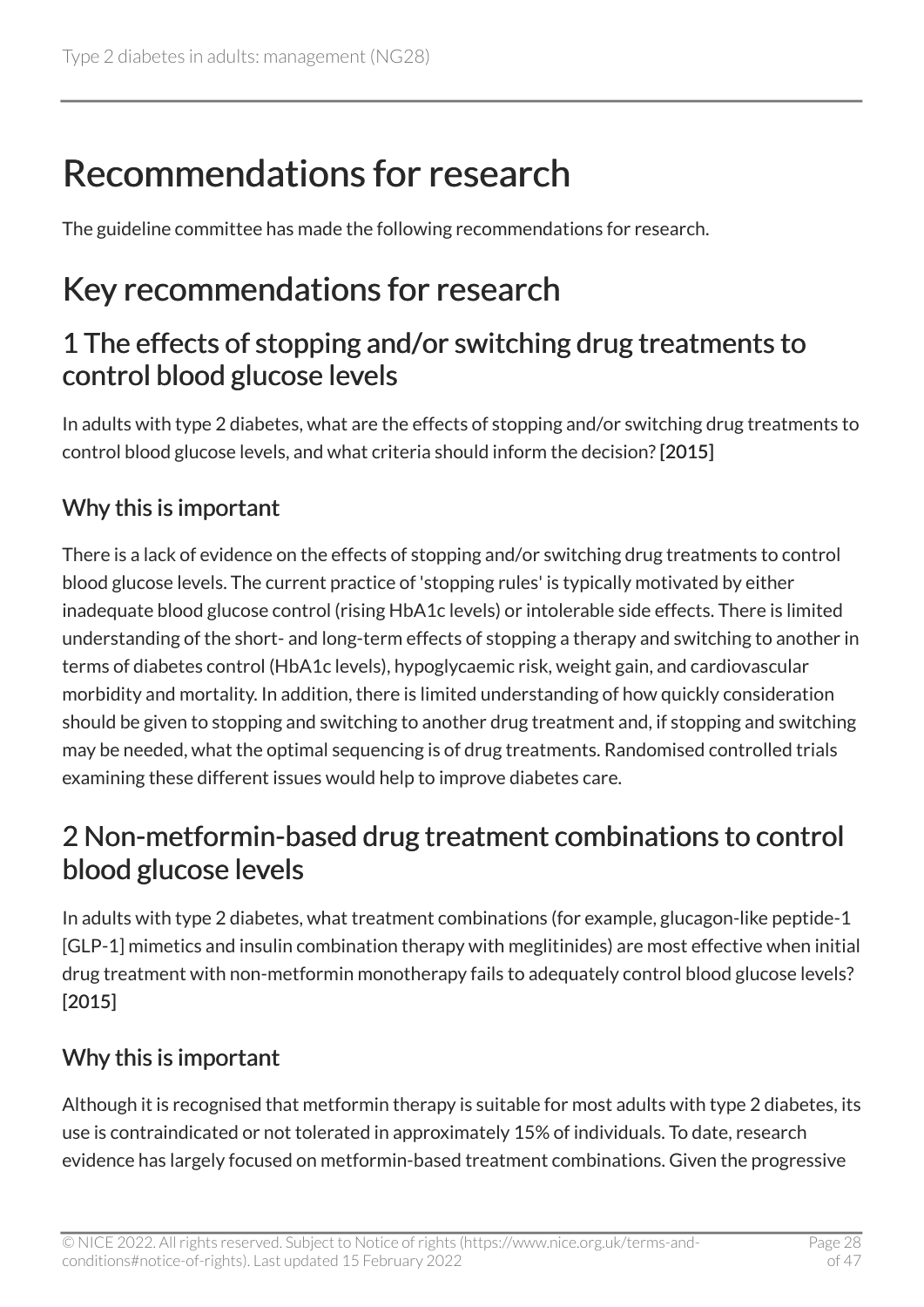nature of the condition, in which intensification of blood glucose lowering drug therapies are indicated over time, there is little evidence, for some adults, to guide management strategies on treatment combinations that do not include metformin. Randomised controlled trials are therefore needed to better understand the treatment choices that are available which improve blood glucose control and long-term risks of complications associated with diabetes.

#### 3 Drug treatment for when blood glucose levels are inadequately controlled by 3 oral antidiabetic drugs and/or insulin combinations

When blood glucose levels are inadequately controlled by 3 oral antidiabetic drugs and/or insulin combinations, which blood glucose lowering therapies should be used to control blood glucose levels? [2015, amended 2022]

#### Why this is important

As the incidence of type 2 diabetes increases in the younger population and as blood glucose control declines naturally over time, it is likely that further intensification of therapies would be needed. Currently, there is evidence up to second intensification of drug therapies, that is, when 2 or more non-insulin-based treatment combinations fail to adequately control blood glucose levels. Randomised controlled trials are needed to improve understanding of alternative treatment options for adults at second intensification whose blood glucose is inadequately controlled with insulin and/or triple non-insulin-based drug therapies.

## 4 Self-monitoring of blood glucose levels

What is the optimal frequency for self-monitoring of blood glucose in adults with type 2 diabetes? [2015]

#### Why this is important

There is limited evidence in relation to the long-term effects (at least 5 years) of blood glucose lowering therapies, particularly newer agents in terms of efficacy and adverse events (for example, cardiovascular outcomes). Randomised controlled trials and prospective longitudinal studies are needed to better understand the long-term efficacy and safety issues surrounding these medicines.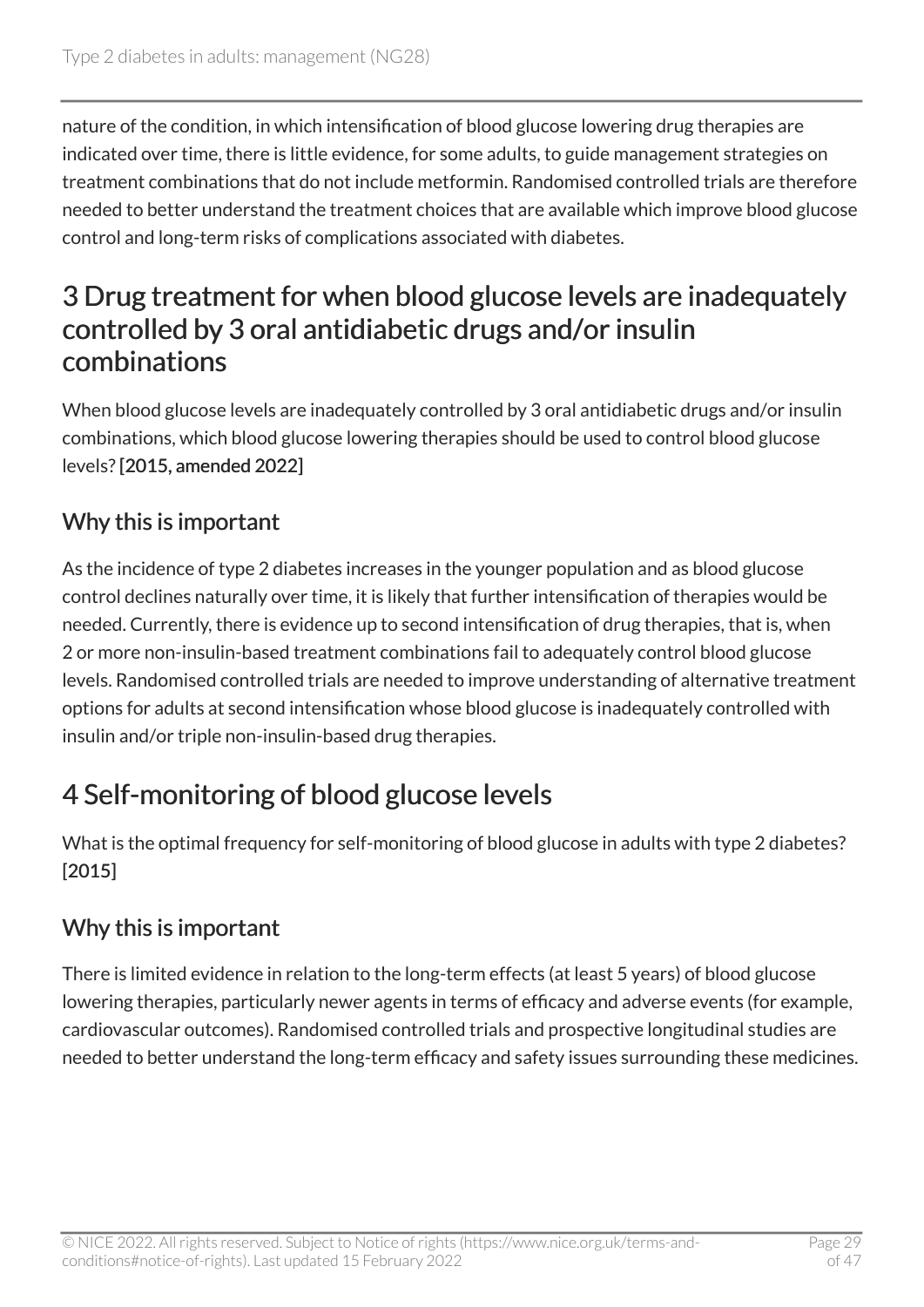## <span id="page-29-0"></span>Other research recommendations

### <span id="page-29-2"></span>1 Effectiveness of SGLT2 inhibitors for different ethnic groups

What is the clinical and cost effectiveness of SGLT2 inhibitors in adults with type 2 diabetes and chronic kidney disease, stratified across different ethnic groups? [2021]

For a short explanation of why the committee made the recommendation for research, see the [rationale on SGLT2 inhibitors for adults with type](#page-39-1) 2 diabetes and chronic kidney disease.

Full details of the evidence and the committee's discussion are in [evidence review](https://www.nice.org.uk/guidance/ng28/evidence/sglt2-inhibitors-for-people-with-chronic-kidney-disease-and-type-2-diabetes-pdf-10958150413) A: SGLT2 [inhibitors for people with chronic kidney disease and type](https://www.nice.org.uk/guidance/ng28/evidence/sglt2-inhibitors-for-people-with-chronic-kidney-disease-and-type-2-diabetes-pdf-10958150413) 2 diabetes.

### <span id="page-29-1"></span>2 Effectiveness of SGLT2 inhibitors for adults with a urine albumin-to-creatinine ratio (ACR) below 3 mg/mmol

What is the clinical and cost effectiveness of SGLT2 inhibitors in adults with type 2 diabetes, chronic kidney disease and a urine ACR of less than 3 mg/mmol? [2021]

For a short explanation of why the committee made the recommendation for research, see the [rationale on SGLT2 inhibitors for adults with type](#page-39-1) 2 diabetes and chronic kidney disease.

Full details of the evidence and the committee's discussion are in [evidence review](https://www.nice.org.uk/guidance/ng28/evidence/sglt2-inhibitors-for-people-with-chronic-kidney-disease-and-type-2-diabetes-pdf-10958150413) A: SGLT2 [inhibitors for people with chronic kidney disease and type](https://www.nice.org.uk/guidance/ng28/evidence/sglt2-inhibitors-for-people-with-chronic-kidney-disease-and-type-2-diabetes-pdf-10958150413) 2 diabetes.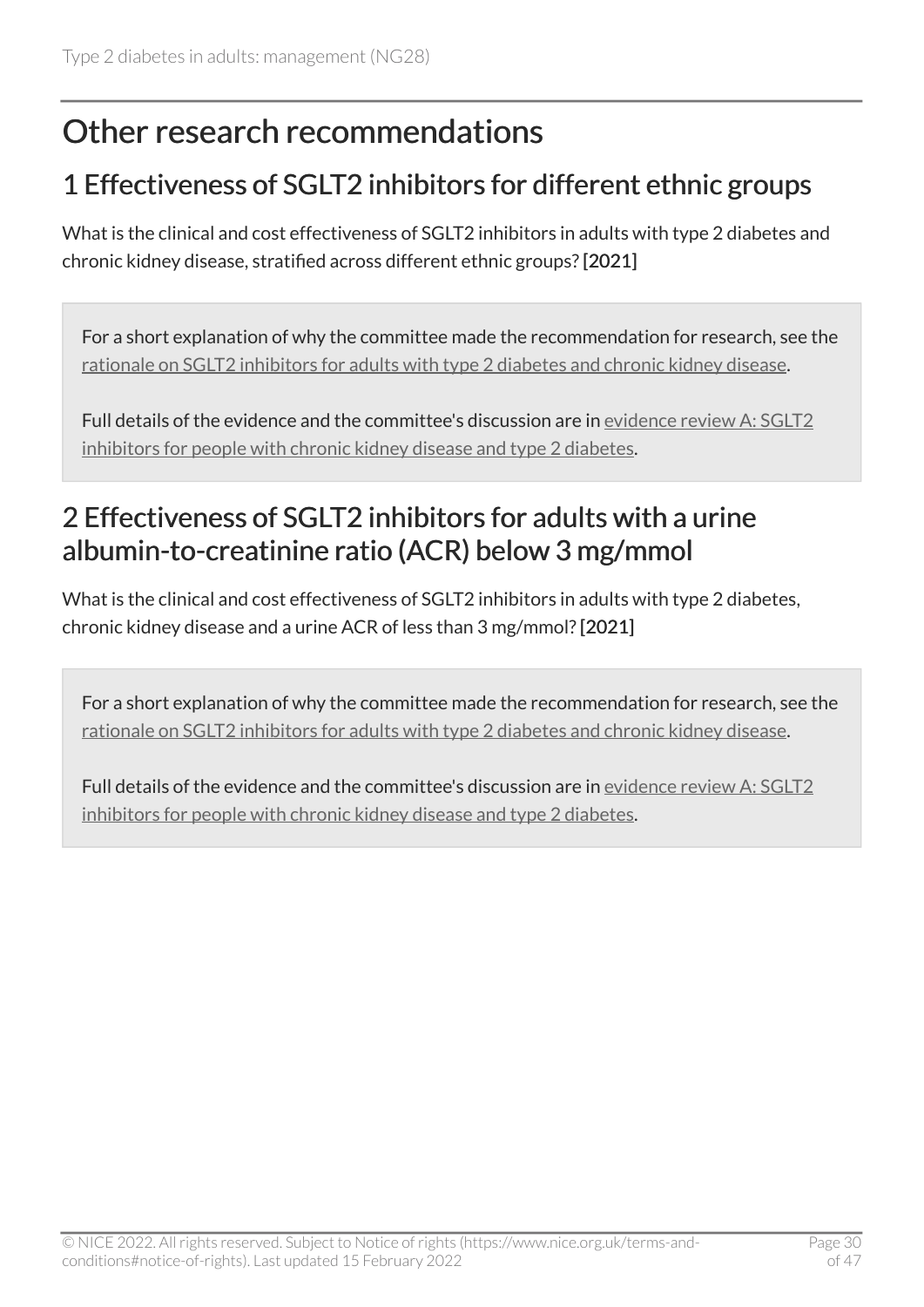# <span id="page-30-0"></span>Rationale and impact

These sections briefly explain why the committee made the recommendations and how they might affect practice.

# <span id="page-30-1"></span>First-line drug treatment

[Recommendations 1.7.4 to 1.7.13](#page-13-0) 

#### Why the committee made the recommendations

#### Drug treatment for people without high cardiovascular risk

The evidence from the clinical trials looking at cardiovascular benefits, the network meta-analyses, and the economic modelling, showed that some treatments were effective at improving cardiovascular outcomes and were likely to be cost effective. All of these trials recruited people with established cardiovascular disease, and some also included people with a high risk of developing cardiovascular disease. However, for people without high cardiovascular risk, the committee agreed there was more uncertainty over whether the same level of cardiovascular benefits seen in the high-risk groups could be applied to a lower risk population. They decided that they could not justify changing the recommendations for people at lower risk based on this evidence. Therefore, they retained the 2015 recommendations outlining the drug treatment options for people in the lower risk group.

#### Assessing cardiovascular status

The committee agreed it was important to assess people's cardiovascular status and risk to help determine which treatments are suitable for them. They used a definition for the established cardiovascular disease group (adults with type 2 diabetes and chronic heart failure or established atherosclerotic cardiovascular disease) that reflected the people included in all the clinical trials and modelled as a subgroup in the economic model.

To assess whether people are at high risk of developing cardiovascular disease, the committee recommended using the QRISK2 tool because this is recommended in the [NICE guideline on](https://www.nice.org.uk/guidance/cg181) [cardiovascular disease: risk assessment and reduction, including lipid modification](https://www.nice.org.uk/guidance/cg181) for adults with type 2 diabetes, and the factors covered by this tool were similar to those used in the trials and economic model to define this population. In addition, this tool is widely used in current practice in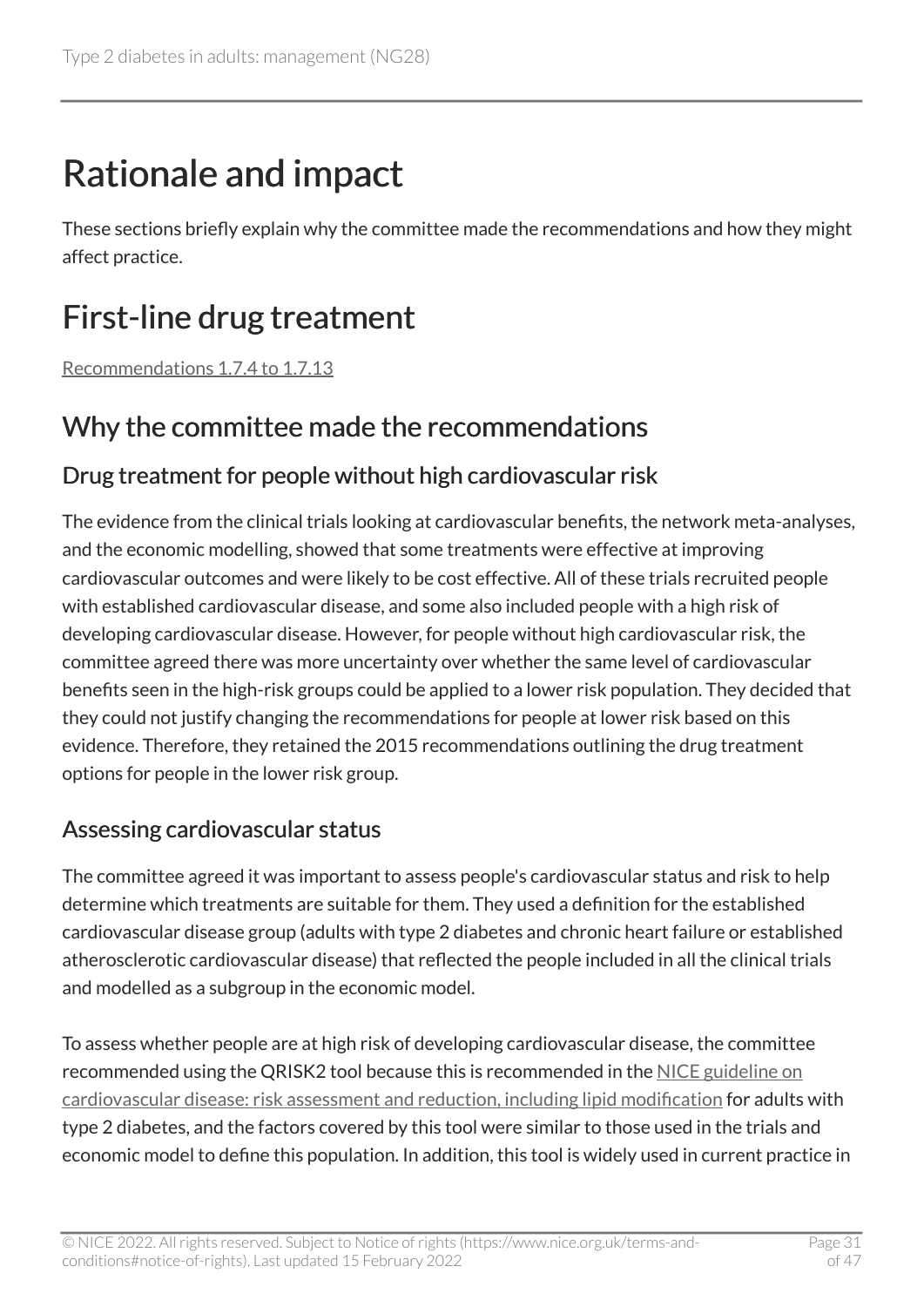#### the NHS.

Lifetime cardiovascular risk may be underestimated in people aged under 40 using this tool, so the committee also included risk factors to consider for this age group. This definition was broadly aligned to the subgroup of people with high cardiovascular risk without established cardiovascular disease who were included in the model.

#### <span id="page-31-0"></span>Choosing an SGLT2 inhibitor with cardiovascular benefit

The evidence showed that SGLT2 inhibitors as a class of drugs were most likely to be cost effective in combination with metformin, although the incremental cost-effectiveness ratio (ICER) varied between different drugs in the class and in different scenarios in the model. The exception to this was dapagliflozin, which was cost effective at a threshold of £20,000 per quality-adjusted life year in the base-case analysis and across a range of model scenarios. However, the committee agreed there was too much uncertainty in the clinical data, and therefore the economic modelling, for them to be confident that these different ICERs represented true underlying differences in cost effectiveness.

There were also varying levels of certainty in the clinical trials and the network meta-analyses about:

- which individual SGLT2 inhibitors were effective at improving cardiovascular outcomes
- whether there were real differences in cardiovascular benefits between the different SGLT2 inhibitors.

For hospitalisation for heart failure, empagliflozin, canagliflozin and dapagliflozin produced a clinically meaningful reduction compared with placebo in the random effects network metaanalysis model. However, in the sensitivity analyses using a fixed effect model, ertugliflozin also showed a clinically meaningful reduction compared with placebo (which reflects the original clinical trial data). The network meta-analysis could not differentiate between the SGLT2 inhibitors.

For the 3-point MACE outcome (a composite of major adverse cardiovascular events), only canagliflozin and empagliflozin produced a statistically significant reduction compared with placebo. However, the network meta-analyses again could not differentiate between SGLT2 inhibitors.

For all-cause mortality and cardiovascular mortality, empagliflozin showed a clinically meaningful reduction compared with placebo and the other SGLT2 inhibitors. The network meta-analysis could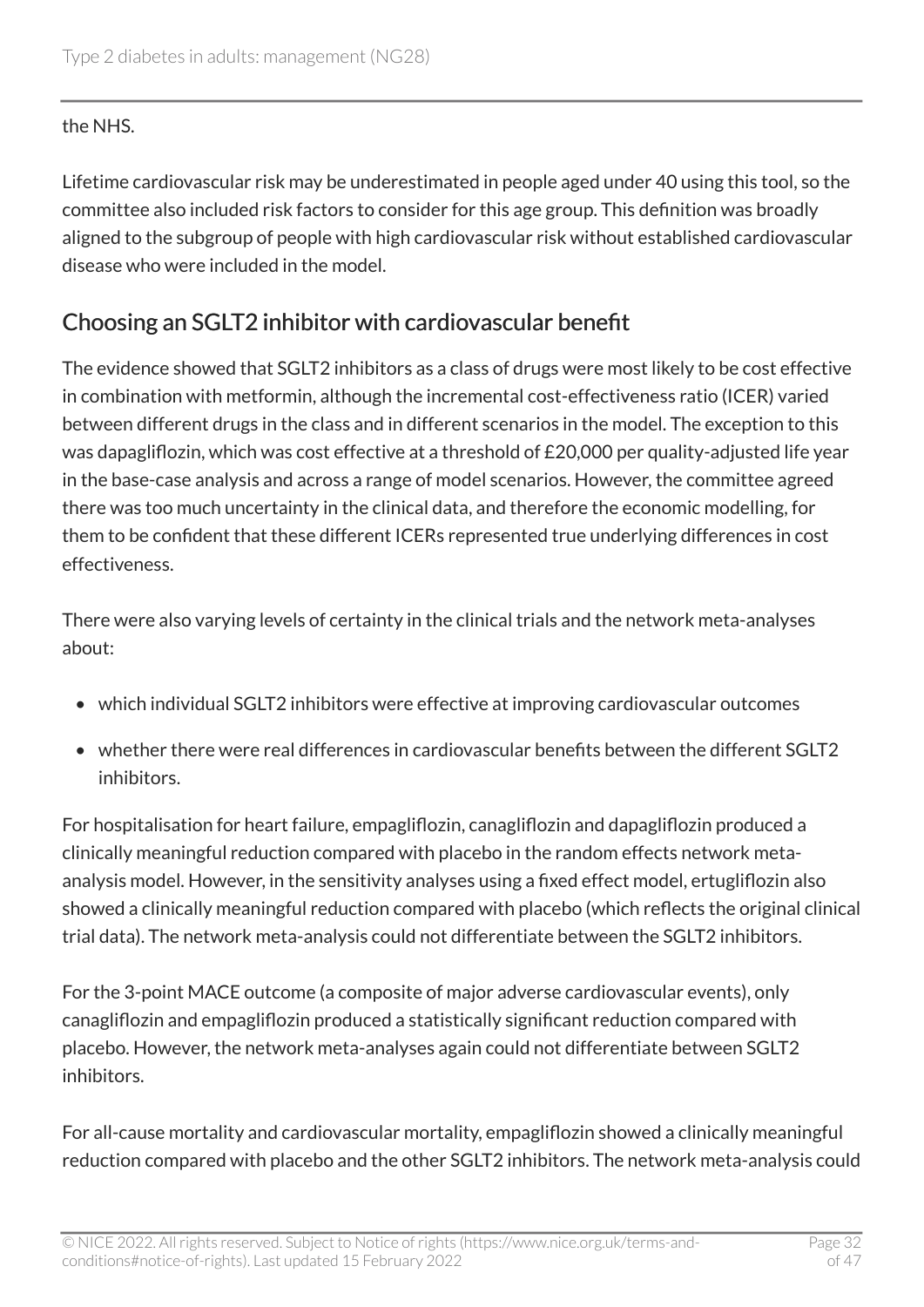not differentiate between the other SGLT2 inhibitors.

For non-fatal myocardial infarction and non-fatal stroke, the network meta-analysis could not differentiate between empagliflozin, canagliflozin, ertugliflozin or placebo. The data for dapagliflozin was reported differently and could not be included in the network meta-analyses. In the clinical trial data, dapagliflozin could not be differentiated from placebo for myocardial infarction and was not meaningfully different from placebo for stroke.

Finally, only dapagliflozin showed a clinically meaningful reduction in severe hypoglycaemia compared with placebo. However, the remaining SGLT2 inhibitors could not be differentiated from each other or from placebo in the network meta-analysis.

Taking the cost effectiveness and clinical results into account, the committee decided against recommending only dapagliflozin and instead made recommendations for the SGLT2 inhibitors as a class. However, they recognised that there was greater uncertainty around the cardiovascular benefits associated with ertugliflozin than there was for empagliflozin, canagliflozin and dapagliflozin. This was because ertugliflozin did not consistently show a reduction in heart failure compared with placebo in the network meta-analyses (it depended on the model used), and it was not statistically significantly better than placebo for the 3-point MACE outcome. The committee therefore decided to refer to 'SGLT2 inhibitors with proven cardiovascular benefit' in the recommendations. This was to enable prescribers to select a particular drug from the class of SGLT2 inhibitors that they thought was clinically appropriate for each person, while allowing the recommendation to remain current even if additional evidence or new SGLT2 inhibitors become available.

The committee agreed there was more certainty of cardiovascular benefits in adults with type 2 diabetes and chronic heart failure or established atherosclerotic cardiovascular disease because they were participants in all the included trials, while people at high risk of developing cardiovascular disease were included in fewer trials. So, they recommended dual therapy with an SGLT2 inhibitor with proven cardiovascular benefit in addition to metformin for both groups, but only as an option to consider for people without established cardiovascular disease, to reflect the lower certainty. For people without a high risk of developing cardiovascular disease who do not have chronic heart failure or established atherosclerotic cardiovascular disease, metformin monotherapy remains the recommended first-line treatment option, based on the 2015 recommendation.

When starting first-line dual therapy, the committee noted the importance of introducing the drugs sequentially. This enables any side effects and intolerances from the first drug to be identified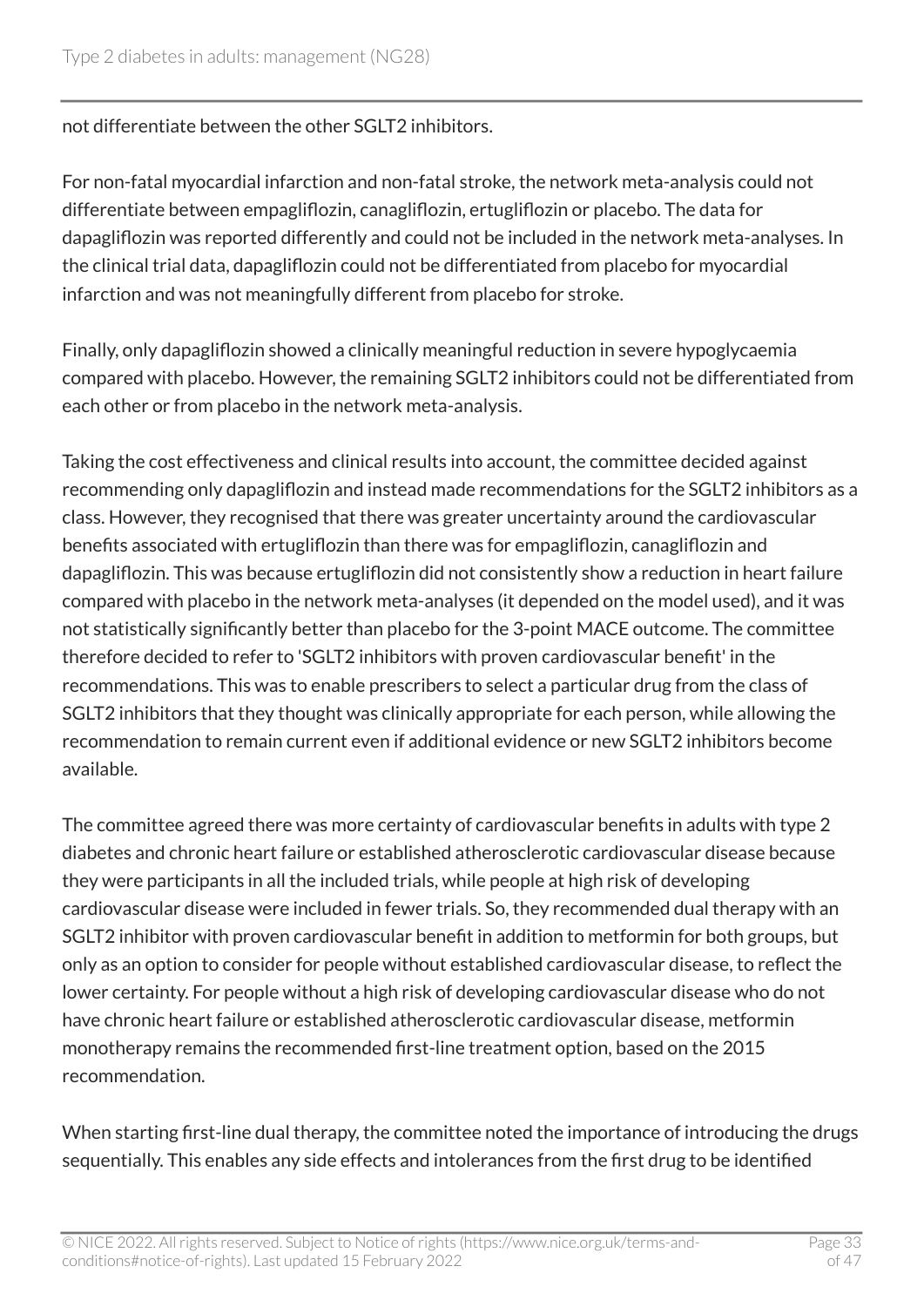before the second drug is introduced. In line with current practice, the committee recommended starting with metformin and then adding the SGLT2 inhibitor without delay once metformin tolerability is established, to avoid people remaining on metformin alone for prolonged periods.

Some people will have established cardiovascular disease or a high risk of developing cardiovascular disease, but not be able to take an SGLT2 inhibitor. As GLP-1 mimetics were not cost-effective options in this situation (see the rationale and impact section on why GLP-1 mimetics were not recommended as first-line treatment), the committee agreed that these people would be offered metformin alone as a first-line treatment (see [recommendation](#page-13-0) 1.7.3).

#### If metformin is contraindicated or not tolerated

People who cannot tolerate metformin or for whom it is contraindicated were not included as a separate group in the economic model because the evidence was taken from trials that did not separate results by whether the person was able to take metformin or not. Most people in these trials were expected to be able to take metformin. The committee agreed with the assumption that people who cannot tolerate metformin or for whom it is contraindicated would be offered the next most effective and cost-effective treatment options after metformin.

In the economic model scenario, when another drug was used in place of metformin for people with established cardiovascular disease or at high risk of developing cardiovascular disease, SGLT2 inhibitors were the class of drugs that were most likely to be cost effective. The committee therefore prioritised this class of drugs for these people. As before, there was greater certainty in the results for people with established cardiovascular disease compared with those at high risk of developing cardiovascular disease, and the rationale for referring to SGLT2 inhibitors with proven cardiovascular benefit also applies here.

Some people will have established cardiovascular disease or a high risk of developing cardiovascular disease, but not be able to take an SGLT2 inhibitor or metformin. There was no evidence specifically for this group so the committee made the same assumption as above (that these people would take the next most effective and cost-effective treatment). The committee did not recommend a specific drug for these people because GLP-1 mimetics were not cost-effective options in this situation (see the rationale and impact section on why GLP-1 mimetics were not recommended as first-line treatment). They agreed that in practice prescribers would use their clinical judgement to choose an appropriate treatment from the remaining options, based on the individual clinical circumstances and needs of the person with type 2 diabetes (see [recommendation](#page-12-1) 1.7.1).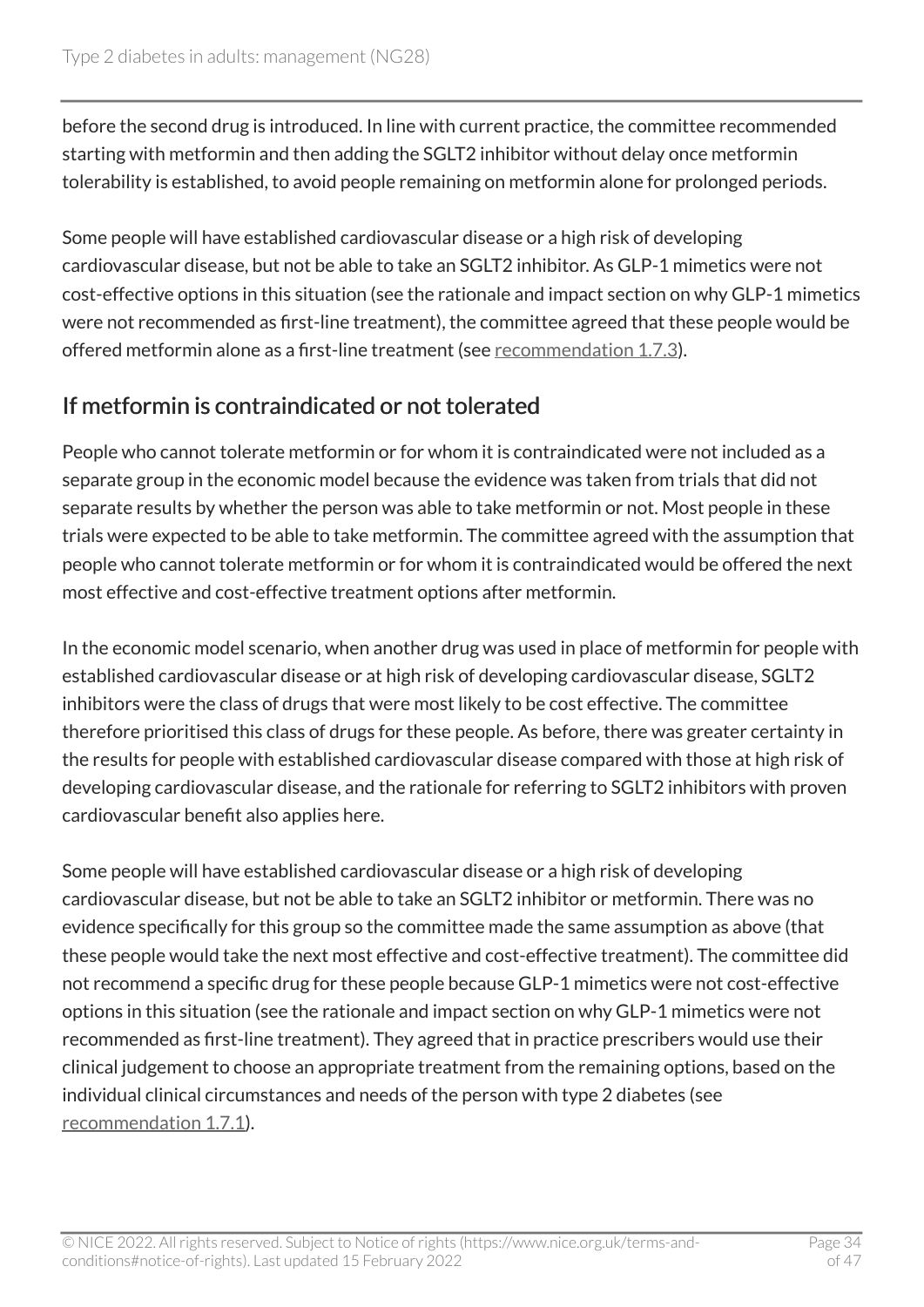#### Safety considerations for SGLT2 inhibitors

The committee noted some particularly important safety considerations to take into account before an adult with type 2 diabetes starts on an SGLT2 inhibitor. The committee highlighted these because the SGLT2 inhibitors are comparatively new drugs and clinical experience with them is low in primary care, but the new recommendations are expected to greatly increase their use in this setting. In the committee's experience there have been multiple instances of avoidable diabetic ketoacidosis (DKA) resulting in hospital admission. The committee highlighted some factors that might put someone at higher risk of DKA, but the list is not intended to be exhaustive. Addressing modifiable risk factors before starting an SGLT2 inhibitor could reduce the risk of DKA and make the drug safer for the person with type 2 diabetes.

The committee were aware that adults with type 2 diabetes who are overweight or obese may wish to try a ketogenic diet to reverse or reduce the severity of their diabetes or induce remission. However, the committee agreed, based on their experience, that there may be an increased risk of DKA associated with SGLT2 inhibitors and such diets. It is important to tell people about these risks and to advise them to discuss any planned change to a very low carbohydrate or ketogenic diet with their healthcare professional first.

#### Why GLP-1 mimetics were not recommended as first-line treatment

The committee did not recommend a GLP-1 mimetic as first-line treatment for the following reasons:

- GLP-1 mimetics were not cost effective as a class at this (or any) stage of treatment for people with a high risk of developing cardiovascular disease or with established cardiovascular disease.
- Although the ICERs for injectable semaglutide for the various modelled scenarios and stages of treatment fell within a similar range to the ICERs for the individual SGLT2 inhibitors, there was more certainty that the SGLT2s were cost effective as a class. In contrast, the ICERs for injectable semaglutide increased significantly in a sensitivity analysis, highlighting the uncertainty surrounding the results.
- There were differences in clinical effectiveness between the injectable and oral forms of semaglutide compared with placebo for some outcomes, such as all-cause mortality, based on the evidence from the trials. However, the committee agreed it was uncertain whether the observed differences in effect were real or might be related to the relatively small size and low event rates in these trials compared with other trials included in the review, which resulted in wide 95% confidence intervals around the effect estimates for some outcomes.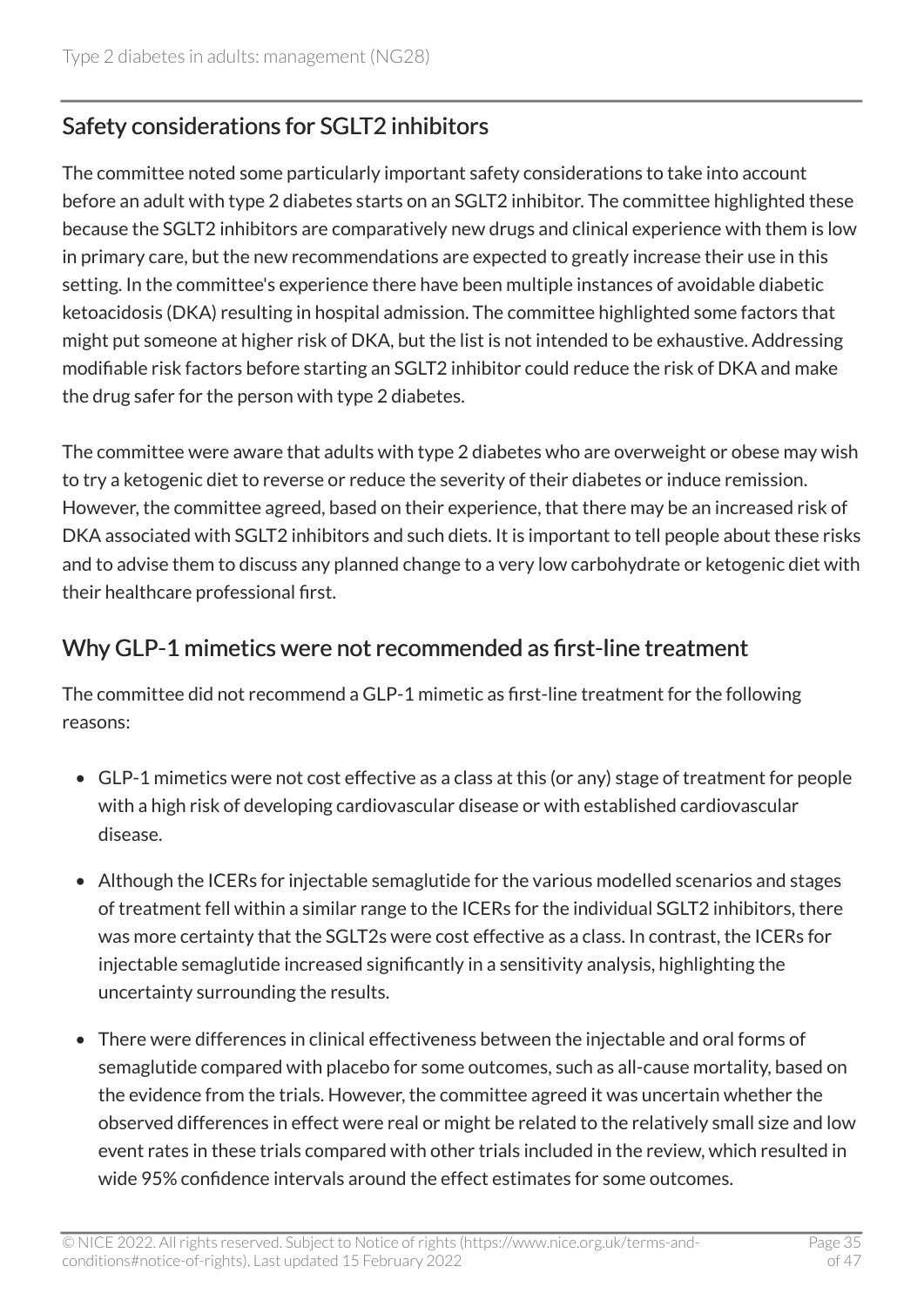• The committee concluded that the factors above combined to give such a high level of uncertainty around the clinical and cost effectiveness of injectable semaglutide that they could not make a positive recommendation for its use.

#### How the recommendations might affect practice

The recommendations to offer SGLT2 inhibitors with metformin to adults with type 2 diabetes and chronic heart failure or established atherosclerotic cardiovascular disease at first-line treatment (or if they are already taking metformin monotherapy) are expected to lead to a change in practice and increase the number of people taking SGLT2 inhibitors at the beginning of their treatment. This is also expected to be the case for people with a high risk of developing cardiovascular disease, as this category is expected to cover a large proportion of adults with type 2 diabetes. In current practice, these people would not be offered combination therapy with an SGLT2 inhibitor until additional treatment is needed to control their HbA1c to below their individually agreed threshold for intervention, and then only if they met the criteria in the relevant NICE technology appraisals for being prescribed an SGLT2 inhibitor. Overall, this recommendation is expected to greatly increase the number of people taking SGLT2 inhibitors and is likely to have a substantial resource impact.

The number of adults with type 2 diabetes and chronic heart failure or established atherosclerotic cardiovascular disease or a high risk of developing cardiovascular disease who cannot tolerate metformin, or for whom metformin is contraindicated, are expected to be relatively low. The new recommendations are likely to see a change in practice as more people start taking an SGLT2 inhibitor, and this will likely be associated with a resource impact.

The recommendations about how to begin combination therapy, factors to check before a person starts on an SGLT2 inhibitor, and topics to cover in a conversation with the person, are not expected to significantly increase consultation time or be a change in practice because these should already form part of the prescribing process. Checking that the person is not at increased risk of DKA when they are prescribed an SGLT2 inhibitor should help reduce the number of people who experience DKA and thereby reduce unnecessary hospital admissions.

[Return to recommendations](#page-13-0)

# <span id="page-35-0"></span>Reviewing drug treatments

[Recommendations 1.7.14 and 1.7.15](#page-15-0)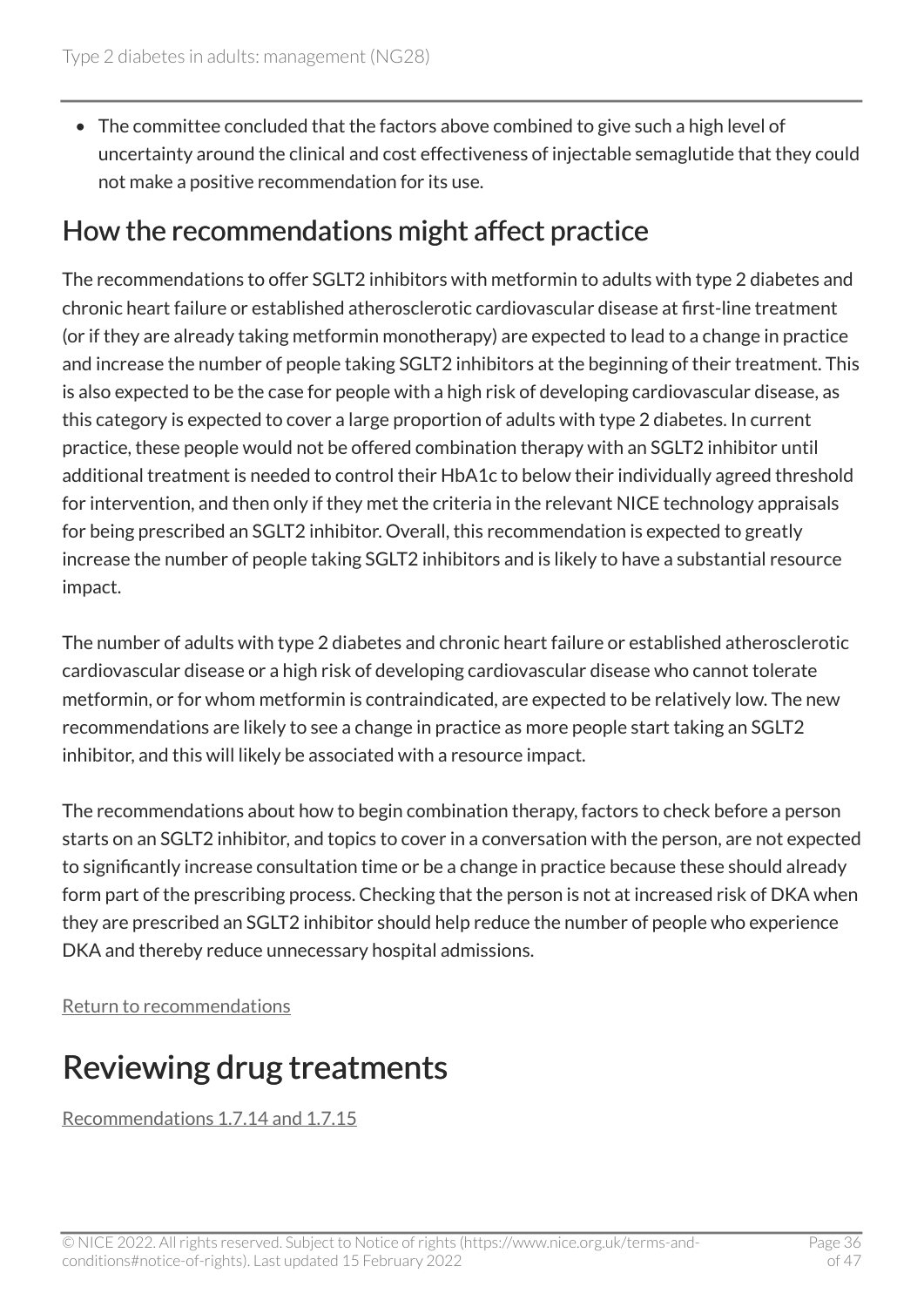### Why the committee made the recommendations

The committee agreed that when changes to treatment are being considered it is important to review existing treatment options first. Stopping medications that have not worked, for example, in controlling blood glucose or weight loss, and optimising current treatments may remove the need to prescribe additional drugs. However, some drugs, such as SGLT2 inhibitors, may be continued because they provide additional cardiovascular protective benefits. In particular, there might be reasons, such as problems with adherence or adverse effects, that might make existing treatments less effective or ineffective. Addressing these might mean that adding a new drug is unnecessary.

The list of factors to think about as part of optimisation is not exhaustive but includes those that the committee thought were particularly important. The committee agreed that it is important to revisit advice about diet and lifestyle because part of this discussion is to ensure the person is supported with both non-pharmacological and pharmacological interventions to improve their current health and prognosis.

Reviews should also take into account a person's current clinical circumstances (as detailed in [recommendation 1.7.1](#page-12-1) on choosing drug treatments). This will help ensure that appropriate treatment options are considered if the person's clinical situation has changed: for example, if it has improved because of weight loss or if they have developed chronic heart failure or atherosclerotic cardiovascular disease.

Based on the evidence and the economic model, the benefits of SGLT2 inhibitors were not confined to first-line treatment for people with elevated cardiovascular risk or chronic heart failure or established atherosclerotic cardiovascular disease. To ensure that people who are already on drug therapy (including those people who have started first-line treatment, and those people who are further along the treatment pathway and are taking dual or triple therapy) for type 2 diabetes can have an SGLT2 inhibitor if their level of cardiovascular risk is sufficiently high or they have chronic heart failure or established atherosclerotic cardiovascular disease, the committee included a separate recommendation on SGLT2 inhibitors for these people. As explained in the rationale for recommendations on first-line treatment, the committee specified SGLT2 inhibitors with proven cardiovascular benefits.

This recommendation also takes into account that adults with type 2 diabetes may develop these conditions (or an increase in their risk) over time. If that happens, an SGLT2 inhibitor could then be of benefit to them. The committee agreed that it was very important to highlight that it may be more appropriate to replace an existing therapy with an SGLT2 inhibitor than to add to it, depending on the person's circumstances. This is because they were aware that treatment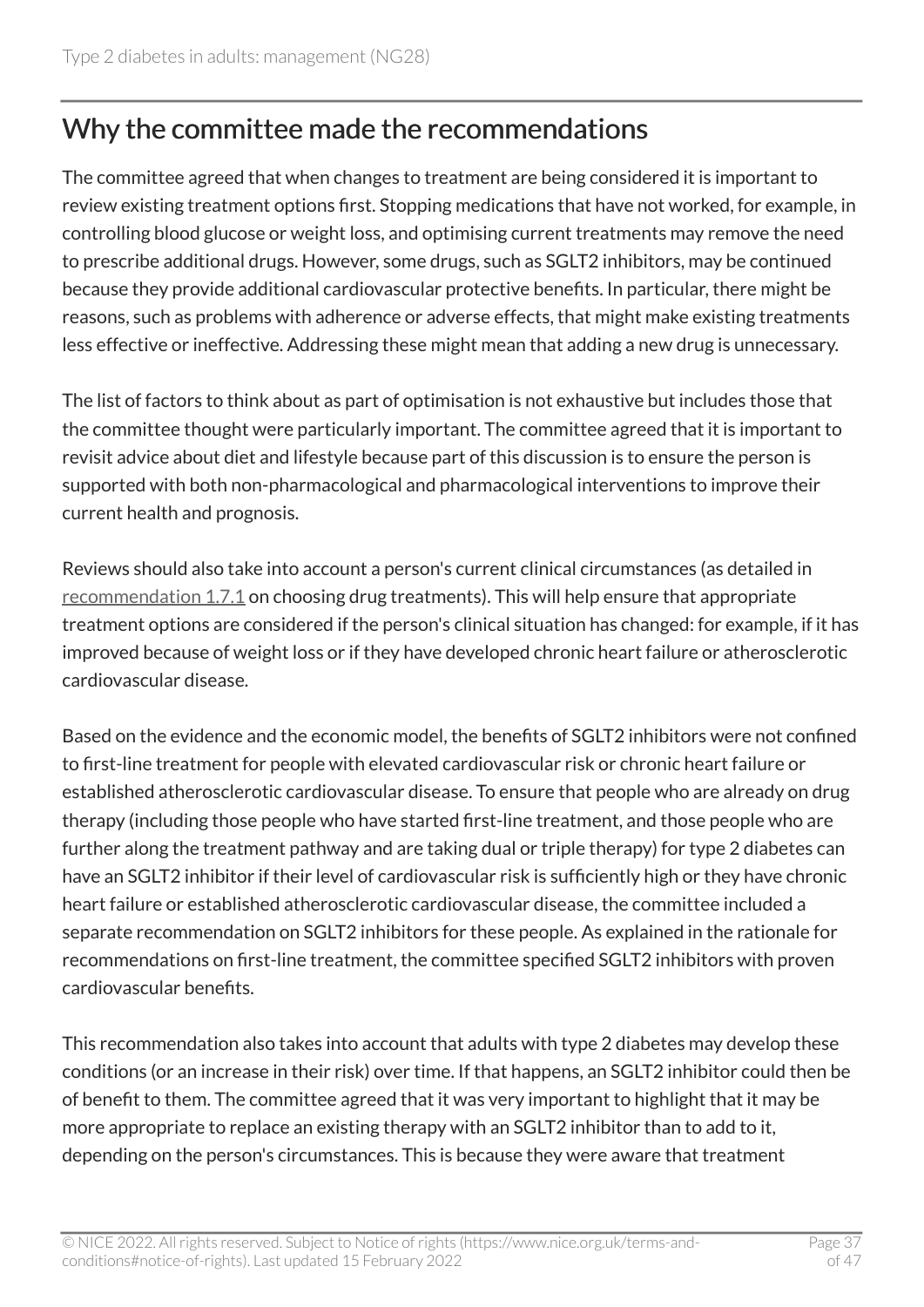optimisation as detailed in [recommendation 1.7.14](#page-15-0) is not always carried out in practice.

#### How the recommendations might affect practice

The recommendation about reviewing drug treatment is not expected to be a change in practice or to need substantial additional resources because these conversations should already take place. However, the wider use of SGLT2 inhibitors in people who are already being treated for type 2 diabetes and who have or develop high cardiovascular risk or chronic heart failure or established atherosclerotic cardiovascular disease is expected to lead to an increase in resource use.

[Return to recommendations](#page-15-0)

## <span id="page-37-0"></span>Treatment options if further interventions are needed

[Recommendations 1.7.16 to 1.7.22](#page-17-0) 

#### Why the committee did not make any new recommendations in 2022

The committee did not make any new recommendations on further treatment options. They agreed that for later stages of treatment, separate recommendations were not needed for people at high risk of developing cardiovascular disease or with chronic heart failure or established atherosclerotic cardiovascular disease. This was for several reasons.

Firstly, the evidence and the economic model continued to show that an SGLT2 inhibitor was likely to be the most cost-effective option for these people. Secondly, the recommendations they had made on first-line treatment using an SGLT2 inhibitor (either with metformin, or alone if metformin is contraindicated or not tolerated) and for switching or adding this drug at later stages meant that these people would be able to access an SGLT2 inhibitor without adding this consideration to the existing 2015 recommendations.

Finally, the alternative treatment options for people with and without increased cardiovascular risk remained the same for later treatment stages. Therefore, the committee agreed to retain the existing 2015 recommendations for treatment options if further interventions are needed, without making any changes based on cardiovascular risk.

To simplify treatment options, the committee merged recommendations for people in whom metformin is contraindicated or not tolerated into the existing 2015 recommendations where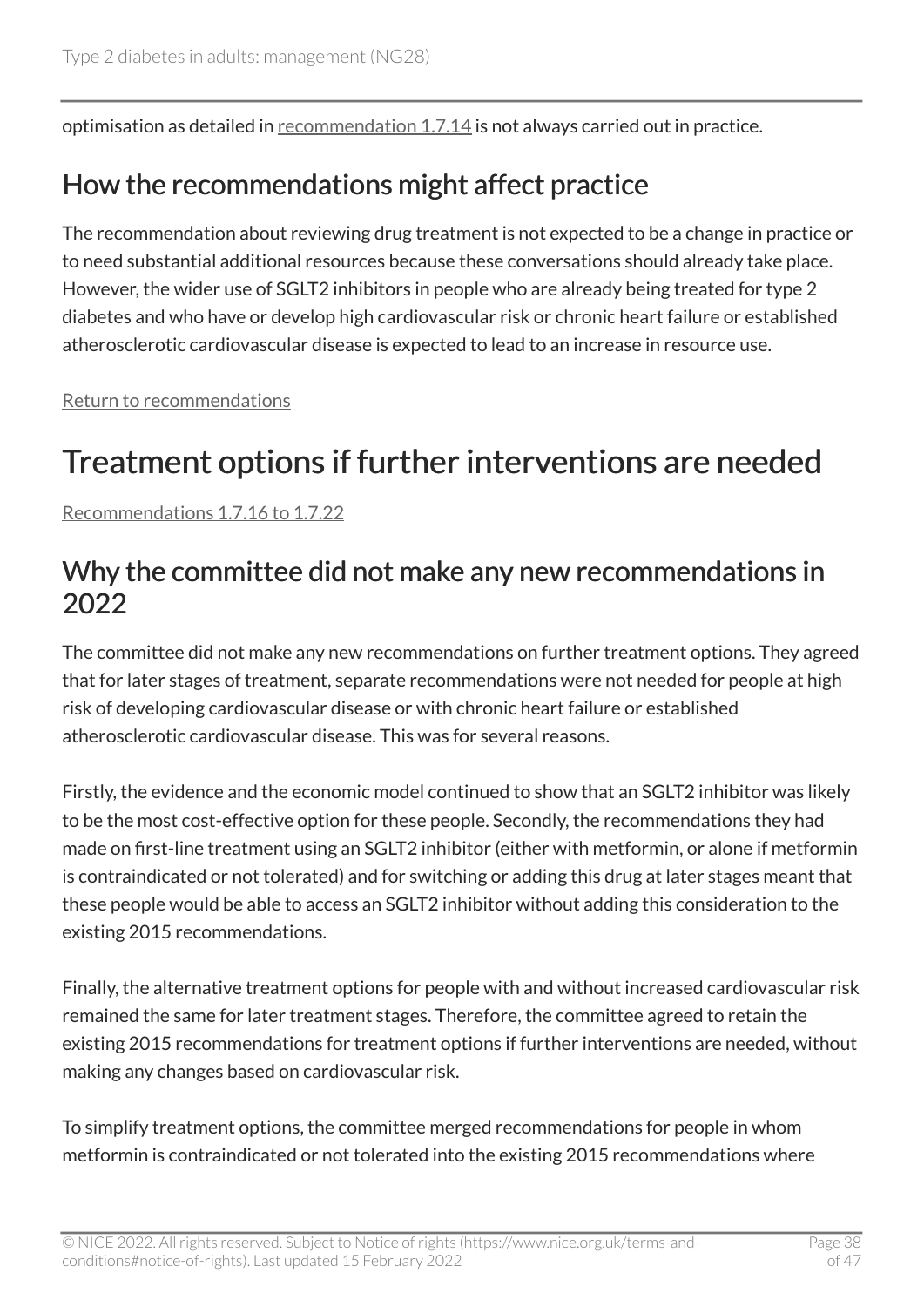possible, and added the NICE technology appraisals as bullet points to the relevant existing recommendations.

The evidence reviewed in this update was limited to the cardiovascular benefits of GLP-1 mimetics and the committee agreed that this was only generalisable to people with a high risk of developing cardiovascular disease or with chronic heart failure or established atherosclerotic cardiovascular disease. As for first-line treatment, GLP-1 mimetics as a class were not cost-effective options for later stages of treatment, and there was too much uncertainty in the clinical and cost effectiveness to support recommending injectable semaglutide (see the rationale and impact section on first-line drug treatment).

The committee did not look at clinical- and cost-effectiveness evidence for the use of GLP-1 mimetics to control blood glucose levels. As a result, the committee were unable to update the 2015 GLP-1 mimetic recommendations in this update. However, the committee were concerned that, as written, the 2015 recommendation on GLP1-mimetics would mean that people taking newer drugs with proven cardiovascular benefit, such as SGLT2 inhibitors, would have to switch to a combination of metformin, a sulfonylurea and a GLP-1 mimetic. They agreed that this might be clinically inappropriate and not in keeping with current clinical practice, so they amended [recommendation 1.7.20](#page-17-0) to remove the requirement for this specific combination of treatment options. The rest of the recommendation and the other recommendations for GLP-1 mimetics were out of scope for this update, so the criteria for accessing a GLP-1 mimetic remain unchanged. These recommendations set tight limits on who should be offered a GLP-1 mimetic, based on the lack of cost effectiveness of this treatment for most people in the 2015 guideline.

#### How the recommendations might affect practice

Since no new drug options have been added to later stages of treatment, these recommendations are not expected to lead to an increase in resource impact over that detailed above for starting drug treatment with metformin and an SGLT2 inhibitor, or an SGLT2 inhibitor alone, or for people who are already on drug therapy when an SGLT2 inhibitor is or becomes appropriate based on their cardiovascular risk.

Removing the previous restriction limiting the use of GLP-1 mimetics to combination therapy with metformin and a sulfonylurea may increase the use of GLP-1 mimetics at later stages of the treatment pathway by making additional combinations of triple therapy that include GLP-1 mimetics available to eligible people. However, these drugs are already widely used in some areas and this change may bring the guideline into line with current practice.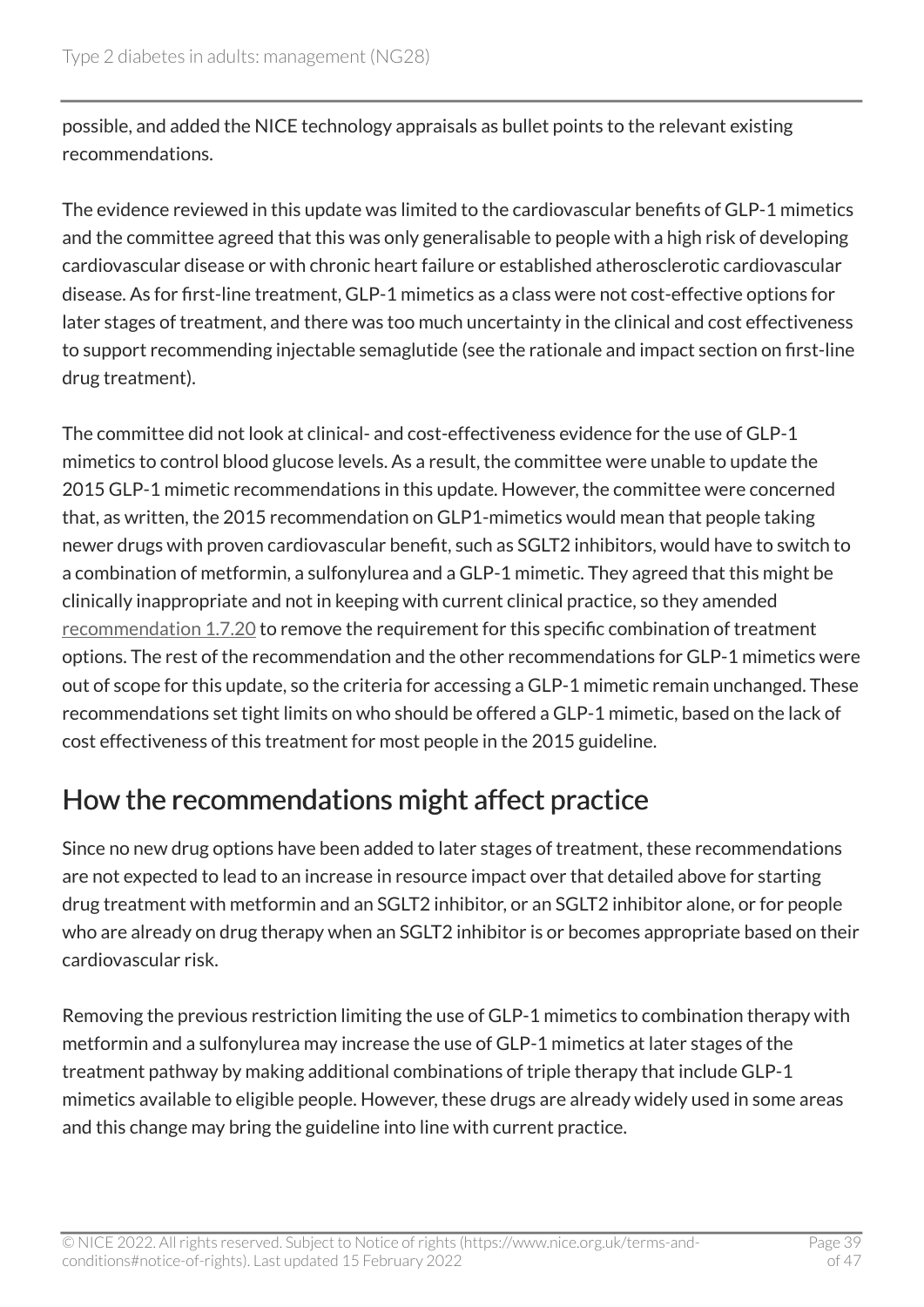[Return to recommendations](#page-17-0)

# <span id="page-39-0"></span>Long-acting insulin

#### Why the committee made the recommendations

Biosimilars have the potential to offer the NHS considerable cost savings. To gain approval for use, biosimilar medicines have to be shown to be safe and as effective as the original reference medicine, and have the same quality. Based on this understanding, the committee noted it was appropriate when starting a new prescription of an insulin where a biosimilar is available, to use the one with the lowest cost.

Additionally, people may be using an insulin for which a lower cost biosimilar is available. In such cases, the committee recommended discussing with people the possibility of switching to the biosimilar. This could happen at the person's routine review. They also agreed that switching to the biosimilar should be carefully planned, taking into consideration the dose-switching protocols, monitoring and the person's concerns about switching from their existing regimen, and a shared decision reached. Healthcare professionals should also refer to the summary of product characteristics for further information when considering switching to biosimilars.

[Return to recommendations](#page-19-0)

## <span id="page-39-1"></span>SGLT2 inhibitors for adults with type 2 diabetes and chronic kidney disease

[Recommendations 1.8.12 to 1.8.15](#page-23-0) 

#### Why the committee made the recommendations

Strong evidence from well-conducted randomised controlled trials showed that SGLT2 inhibitors reduced the risk of CKD progression, mortality and cardiovascular events in adults with type 2 diabetes and CKD.

Economic modelling for people with an albumin-to-creatinine ratio (ACR) above 30 mg/mol at baseline showed that SGLT2 inhibitors were likely to be both more effective and cost saving in this group compared with standard treatment.

People with a baseline ACR of 3 mg/mmol to 30 mg/mmol will experience fewer cardiovascular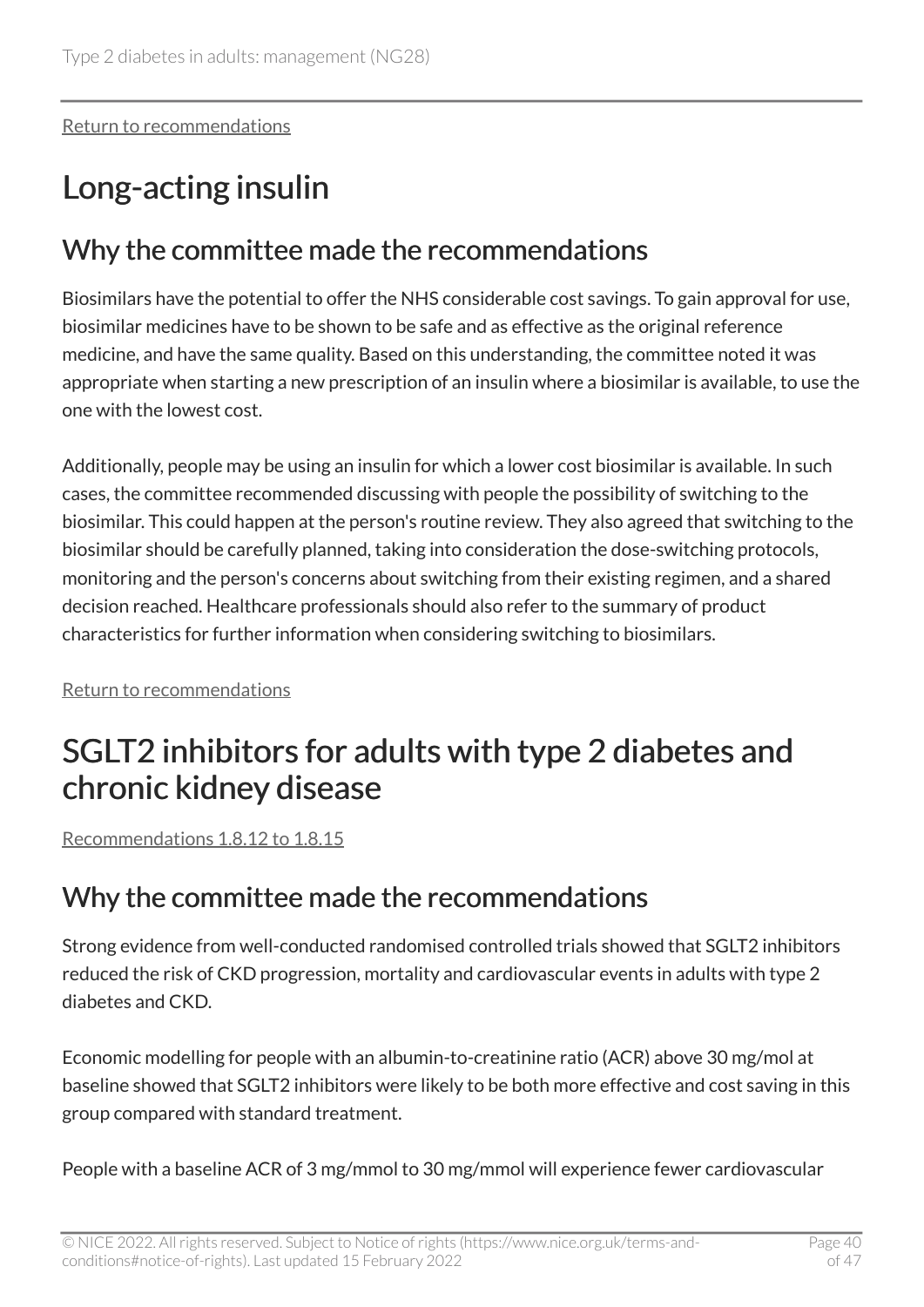events and events relating to CKD progression than people with a higher ACR. Because of this, SGLT2 inhibitors would prevent fewer events for this group in absolute terms, even if the relative effect was the same. Economic modelling showed that SGLT2 inhibitors were still likely to be both more effective and cost saving in people with a baseline ACR of between 3 mg/mol and 30 mg/mol compared with standard treatment. However, there was more uncertainty around the clinical and cost effectiveness in this group than in people with a baseline ACR over 30 mg/mmol. Because of this, SGLT2 inhibitors may not be suitable for everyone with a baseline ACR of between 3 mg/mmol and 30 mg/mmol, and the committee made a different recommendation for this group.

There was no evidence specifically looking at the effectiveness of SGLT2 inhibitors for people with a baseline ACR of less than 3 mg/mol, so the committee made a research recommendation for this [group.](#page-29-1)

The committee cautioned that SGLT2 inhibitors are not suitable for everyone and should only be used within their marketing authorisation.

Some ethnic groups have a higher risk of micro- and macrovascular complications and so may benefit more from SGLT2 inhibitors. However, no evidence was found that stratified data by ethnicity. To address this gap, the committee made a [research recommendation](#page-29-2).

For an explanation of why the committee recommended angiotensin receptor blockers (ARBs) and angiotensin-converting enzyme (ACE) inhibitors, see the [section on pharmacotherapy in NICE's](https://www.nice.org.uk/guidance/ng203/chapter/Recommendations#pharmacotherapy) [guideline on chronic kidney disease.](https://www.nice.org.uk/guidance/ng203/chapter/Recommendations#pharmacotherapy)

### How the recommendations might affect practice

The recommendations will lead to a significant change in practice, since SGLT2 inhibitors will be prescribed more widely. This will result in a substantial cost impact. The committee noted, however, that there was likely to be a long-term cost saving from reduced downstream treatment costs, as SGLT2 inhibitors slow CKD progression and reduce the number of cardiovascular and end-stage renal events.

#### [Return to recommendations](#page-23-0)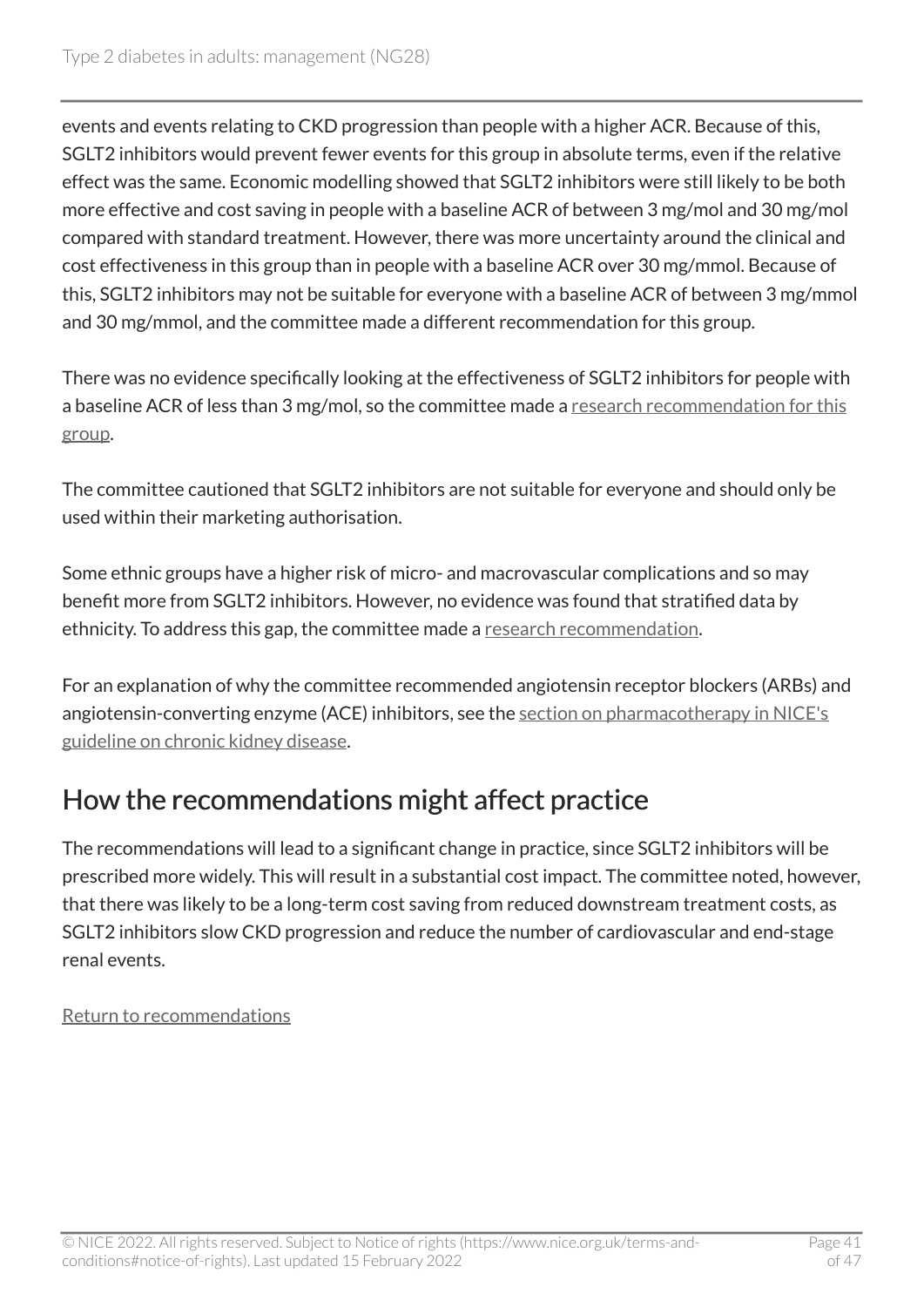# <span id="page-41-0"></span>**Context**

Type 2 diabetes is a chronic metabolic condition characterised by insulin resistance (that is, the body's inability to effectively use insulin) and insufficient pancreatic insulin production, resulting in high blood glucose levels (hyperglycaemia). Type 2 diabetes is commonly associated with obesity, physical inactivity, raised blood pressure, disturbed blood lipid levels and a tendency to develop thrombosis, and is therefore recognised to have an increased cardiovascular risk. It is associated with long-term microvascular and macrovascular complications, together with reduced quality of life and life expectancy.

In 2019, approximately 3.2 million adults in the UK had diagnosed diabetes. About 90% of these people had type 2 diabetes. Type 2 diabetes is more common in people of African, African-Caribbean and South Asian family origin. It can occur in all age groups and is increasingly being diagnosed in adolescents and young adults.

Multiple vascular risk factors and wide-ranging complications make diabetes care complex and time consuming, and many areas of healthcare services must be involved for optimal management. Necessary lifestyle changes, and the complexities and possible side effects of therapy, make structured education and self-management important aspects of diabetes care. Diabetes care is estimated to account for at least 5% of UK healthcare expenditure, and up to 10% of NHS expenditure.

This guideline contains recommendations for managing type 2 diabetes in adults, and focuses on education, dietary advice, managing cardiovascular risk, managing blood glucose levels, and identifying and managing long-term complications. The guideline does not cover diagnosis, secondary diabetes, type 1 diabetes in adults, diabetes in pregnancy or diabetes in children and young people.

## <span id="page-41-1"></span>Reasons for the 2015 update

Since the publication of the 2009 guideline, availability of new evidence and several key developments have prompted an update in the following areas: managing blood glucose levels, antiplatelet therapy and erectile dysfunction. In particular, reasons included safety concerns surrounding some blood glucose lowering medicines, new evidence on new dipeptidyl peptidase-4 (DPP-4) inhibitors, sodium–glucose cotransporter-2 (SGLT2) inhibitors and glucagon-like peptide-1 (GLP-1) receptor agonists, new indications and licensed combinations for licensed class members and the potential impact of drugs coming off patent on health-economic issues. In addition, new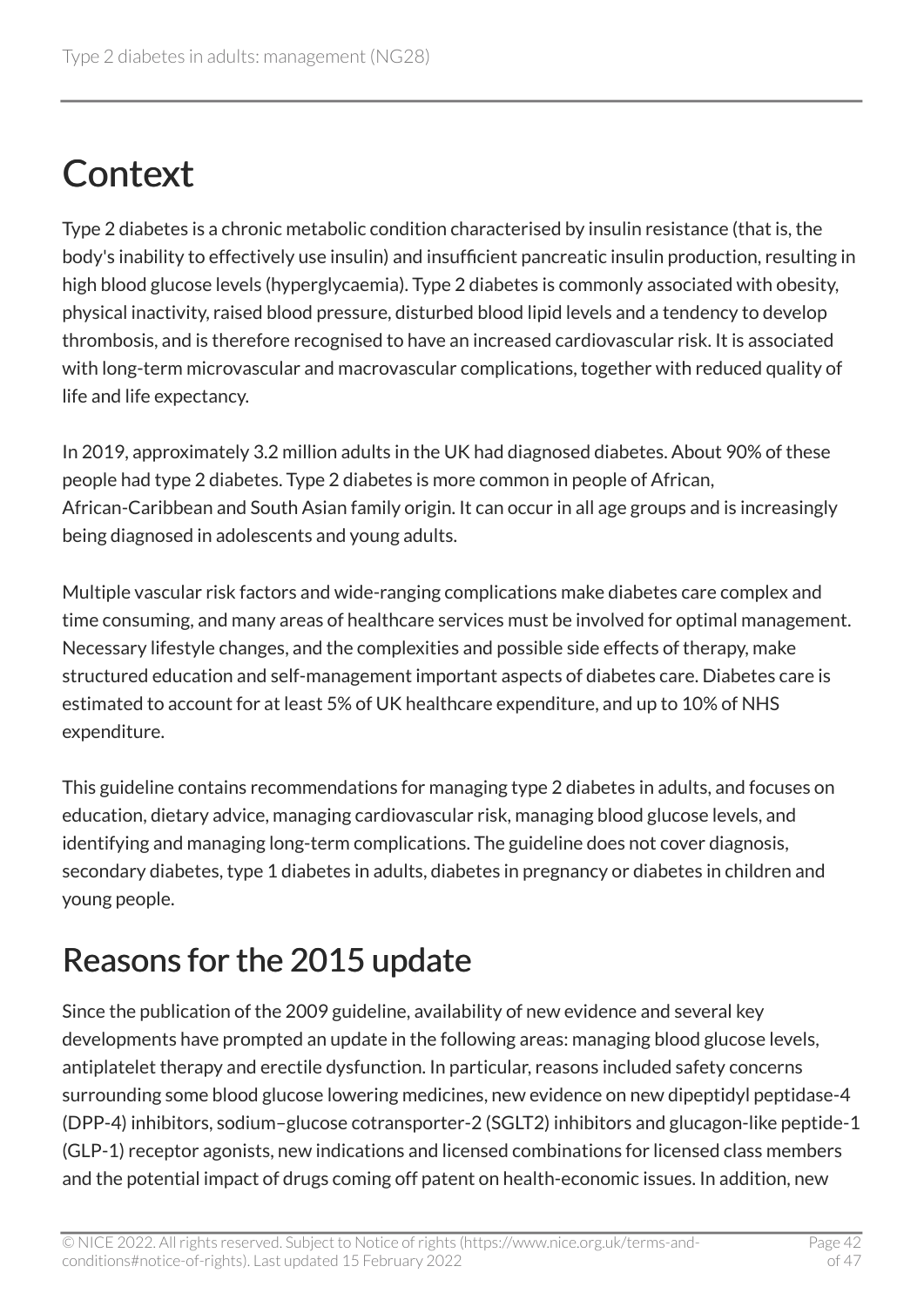evidence and safety issues relating to the off-label use of antiplatelet therapy (aspirin and clopidogrel) in the primary prevention of cardiovascular disease motivated an update of this review.

# <span id="page-42-0"></span>Reasons for the 2021 update

New evidence is available on SGLT2 inhibitors for people with type 2 diabetes and chronic kidney disease.

# <span id="page-42-1"></span>Reasons for the 2022 update

Since the publication of the 2015 guideline a key development has been the publication of new evidence from cardiovascular outcomes trials, which have looked at DPP-4 inhibitors, SGLT2 inhibitors, GLP-1 receptor agonists and a sulfonylurea and thiazolidinedione, and how they affect major adverse cardiovascular outcomes such as cardiovascular mortality, myocardial infarction and stroke.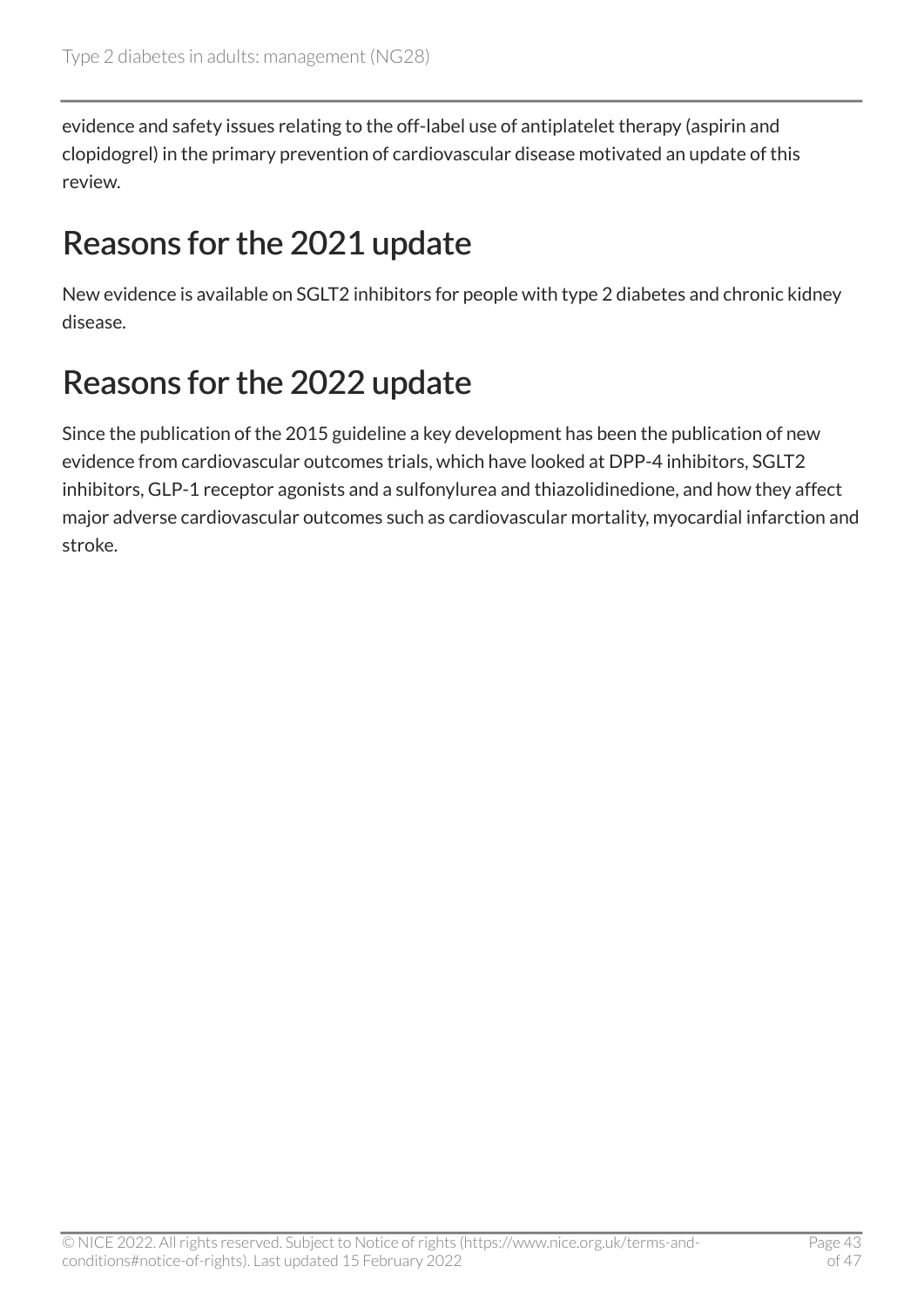# <span id="page-43-0"></span>Finding more information and committee details

To find NICE guidance on related topics, including guidance in development, see the [NICE webpage](https://www.nice.org.uk/guidance/conditions-and-diseases/diabetes-and-other-endocrinal--nutritional-and-metabolic-conditions/diabetes) [on diabetes](https://www.nice.org.uk/guidance/conditions-and-diseases/diabetes-and-other-endocrinal--nutritional-and-metabolic-conditions/diabetes).

For full details of the evidence and the guideline committee's discussions, see the [evidence reviews.](https://www.nice.org.uk/Guidance/NG28/evidence) You can also find information about [how the guideline was developed](https://www.nice.org.uk/Guidance/NG28/documents), including details of the [committee.](https://www.nice.org.uk/guidance/ng28/update/ng28-update-2/documents/committee-member-list)

NICE has produced [tools and resources to help you put this guideline into practice.](https://www.nice.org.uk/guidance/ng28/resources) For general help and advice on putting our guidelines into practice, see [resources to help you put NICE guidance](https://www.nice.org.uk/about/what-we-do/into-practice/resources-help-put-guidance-into-practice) [into practice.](https://www.nice.org.uk/about/what-we-do/into-practice/resources-help-put-guidance-into-practice)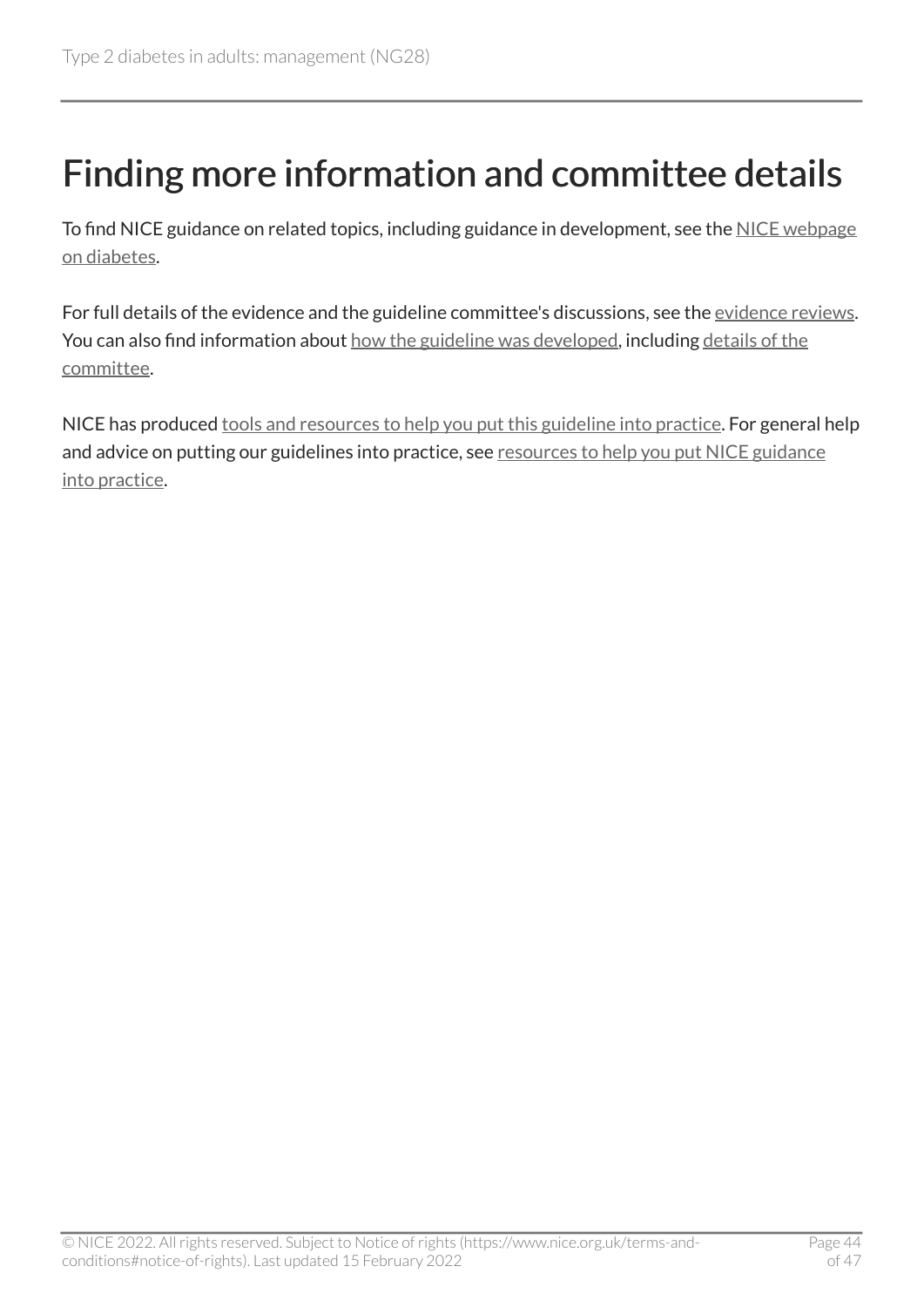# <span id="page-44-0"></span>Update information

February 2022: We have reviewed the evidence and made new recommendations on drug treatment for adults with type 2 diabetes. These recommendations are marked [2022].

We have also made some changes without an evidence review:

- We have replaced 'individually agreed threshold for intensification' throughout (for example in recommendations 1.7.18 to 1.7.20) with 'individually agreed threshold for further intervention' for clarity. (Intensification was also removed from research recommendation 3.)
- In recommendation 1.1.1 we have removed 'because of reduced life expectancy'.
- Figure 1: Your target HbA1c: weighing it up has been added to the guideline as a tool that people can choose to use to help them discuss their HbA1c target with their healthcare professional.
- In recommendation 1.7.1 contraindications and weight have been added as examples to the bullet point about individual clinical circumstances. Monitoring requirements has been added as a separate bullet, and cardiovascular and renal protection have been added to bullet point 3 on effectiveness of the drug treatments.
- Recommendation 1.7.10 was amended to make it clear that it applies to people who are not in either of the high cardiovascular risk groups in recommendation 1.7.9. The NICE technology appraisals have been added as a bullet point to show that they may be treatment options at this stage. Information on repaglinide has been removed from the guideline.
- 'Initial drug treatment with metformin' was changed to 'monotherapy' in recommendation 1.7.17 because people may now be taking an SGLT2 inhibitor as monotherapy at this stage. The bullets have been simplified to show which drug could be added (rather than stating combinations) and the NICE technology appraisals have been added as a bullet point.
- The bullets in recommendation 1.7.19 have been simplified to show which drug could be added (rather than stating combinations) and the NICE technology appraisals have been added as a bullet point.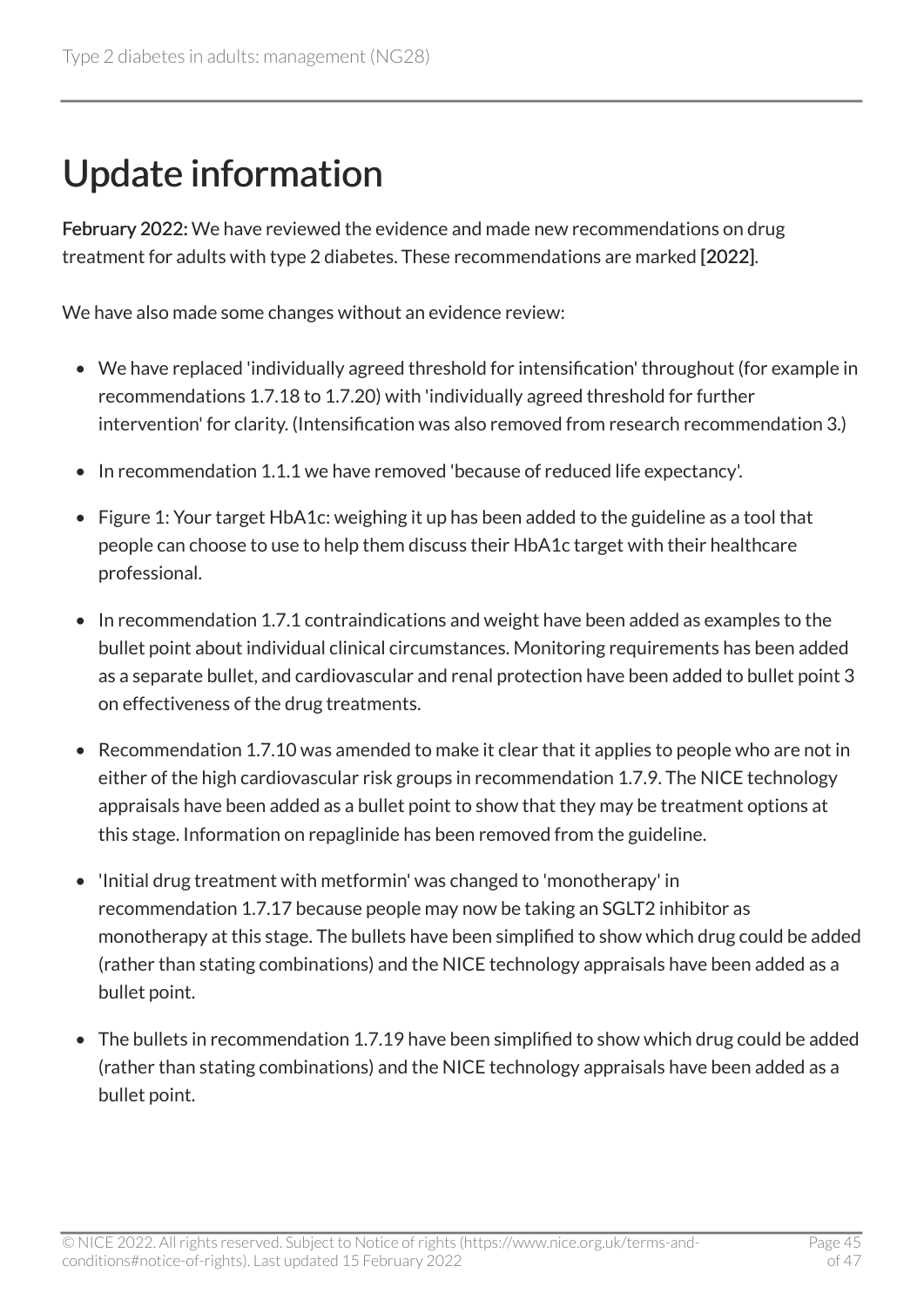• In recommendation 1.7.20 'consider combination therapy with metformin, a sulfonylurea and a glucagon-like peptide-1 (GLP-1) mimetic' was changed to 'consider triple therapy by switching one drug for a GLP-1 mimetic' to reflect that people might be taking an SGLT2 inhibitor.

These recommendations are marked [2015, amended 2022].

Recommendations are marked to show when they last had an evidence review, for example [2009] or [2015]. In some cases, minor changes have been made to the wording to bring the language and style up to date, without changing the meaning.

November 2021: We reviewed the evidence and made new recommendations on SGLT2 inhibitors for adults with type 2 diabetes and chronic kidney disease. They are marked [2021].

December 2020: We have amended recommendations 1.7.17 and 1.7.20 to bring them in line with the diabetic eye screening programme. The evidence for these recommendations has not been reviewed, and they are marked [2009, amended 2020].

August 2019: The recommendations in section 1.4 on diagnosing and managing hypertension have been removed because diagnosis, treatment and monitoring of hypertension is broadly the same for people with type 2 diabetes as for other people (see the NICE guideline on hypertension in [adults](https://www.nice.org.uk/guidance/ng136)). When a different approach is needed for people with type 2 diabetes, this is specified in the hypertension guideline.

December 2015: We updated and replaced NICE guideline CG87 (published May 2009) and NICE technology appraisal guidance 203 and 248. We made a change without an evidence review. The recommendation on the treatment of gastroparesis was replaced by recommendations from the [NICE guideline on type](https://www.nice.org.uk/guidance/ng17) 1 diabetes. This change is labelled [2015].

#### Minor changes since publication

December 2019: Relationships to the [NICE guideline on hypertension](https://www.nice.org.uk/guidance/ng136) were clarified, and a link was added to the decision aid on choice of medicine to control blood glucose. We added a link to the patient decision aid and user guide about taking a second medicine to control blood glucose.

June 2018: Recommendation 1.3.11 was added to provide a link to NICE's advice on bariatric surgery.

ISBN: 978-1-4731-1477-7